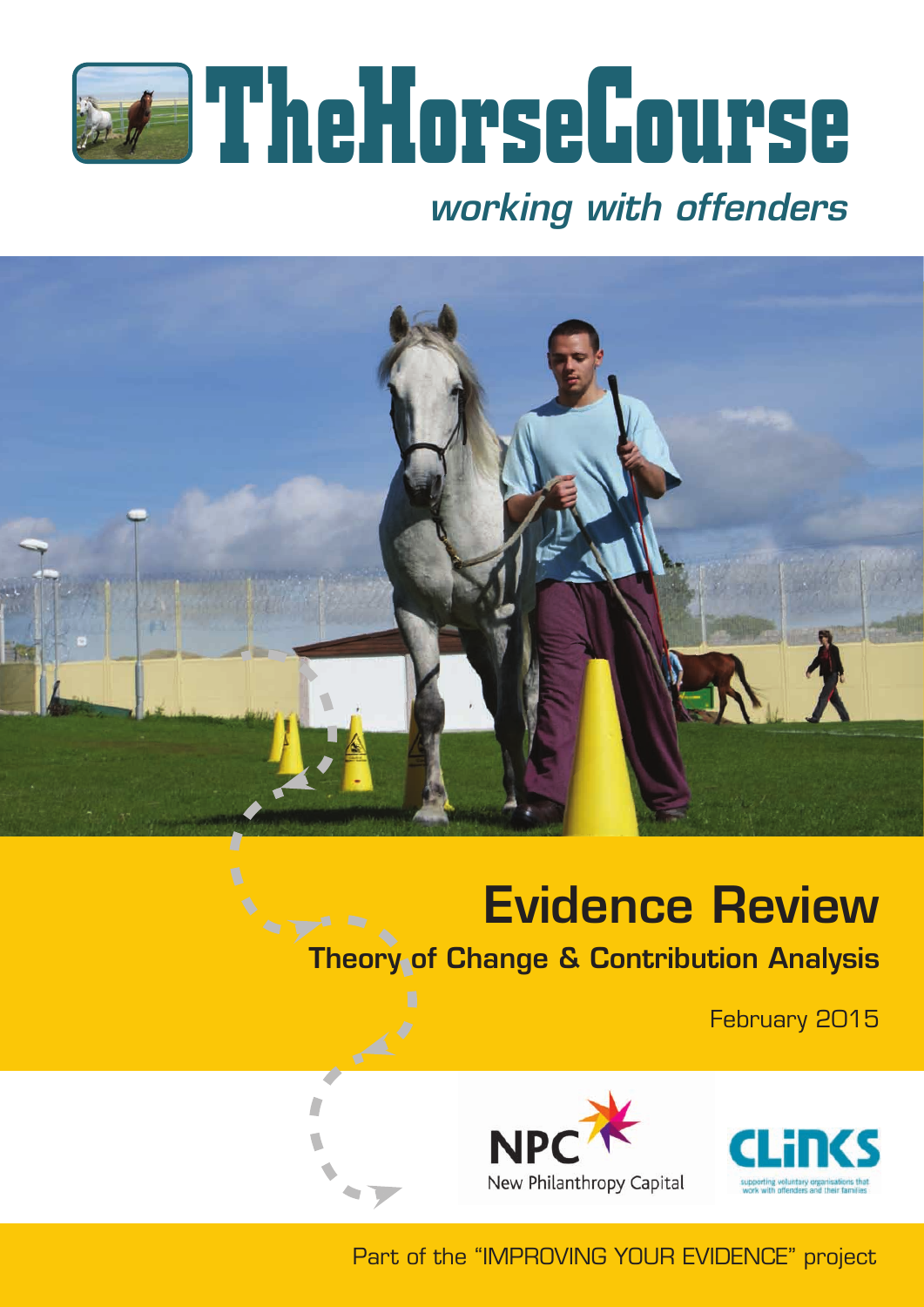*"We know that talk-based interventions do not work with everyone. We know that activity-based interventions can be very good at engaging those difficult to reach people, but don't always achieve hard outcomes.*

*TheHorseCourse is a truly innovative intervention that has big, proven impacts with the most difficult people - using a carefully designed and evidenced programme to make best use of the action-learning opportunity"*

**Lord Jim Knight,** *former Minister for Education Patron of TheHorseCourse*

*"TheHorseCourse exemplifies the right attitude and approach towards collecting and analysing data in order to test and demonstrate impact, as well as develop practice responsively."* 

**James Noble,** *New Philanthropy Capital*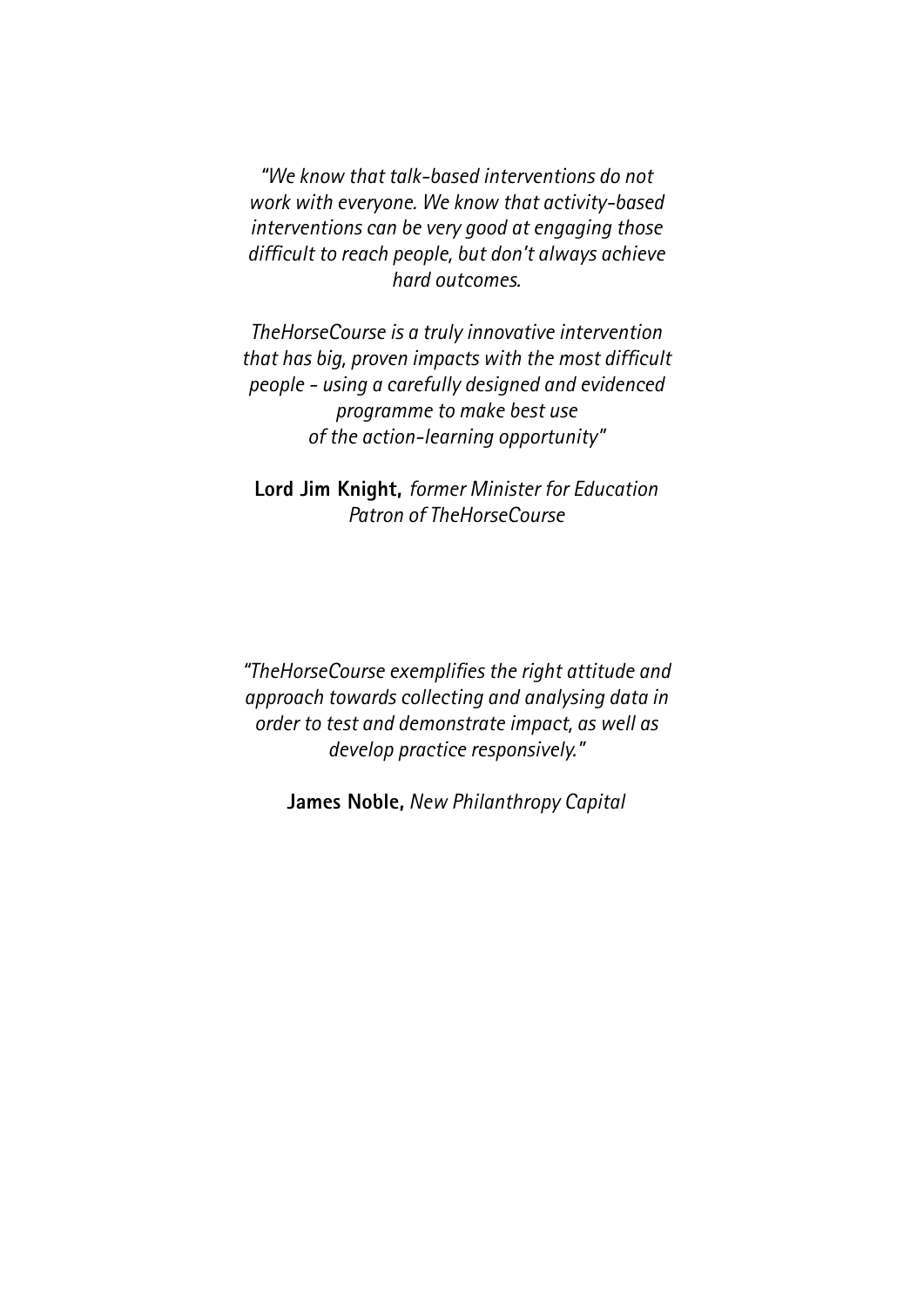## **Summary & Conclusions**

This document goes into great detail about the way TheHorseCourse (THC) works, the data it has collected to test impact and the evaluation of THC by academics. It also looks at the relevant theory and evidence in the wider world of academic literature. This page is a quick round-up of the conclusions.



## conclusion: this intervention looks very promising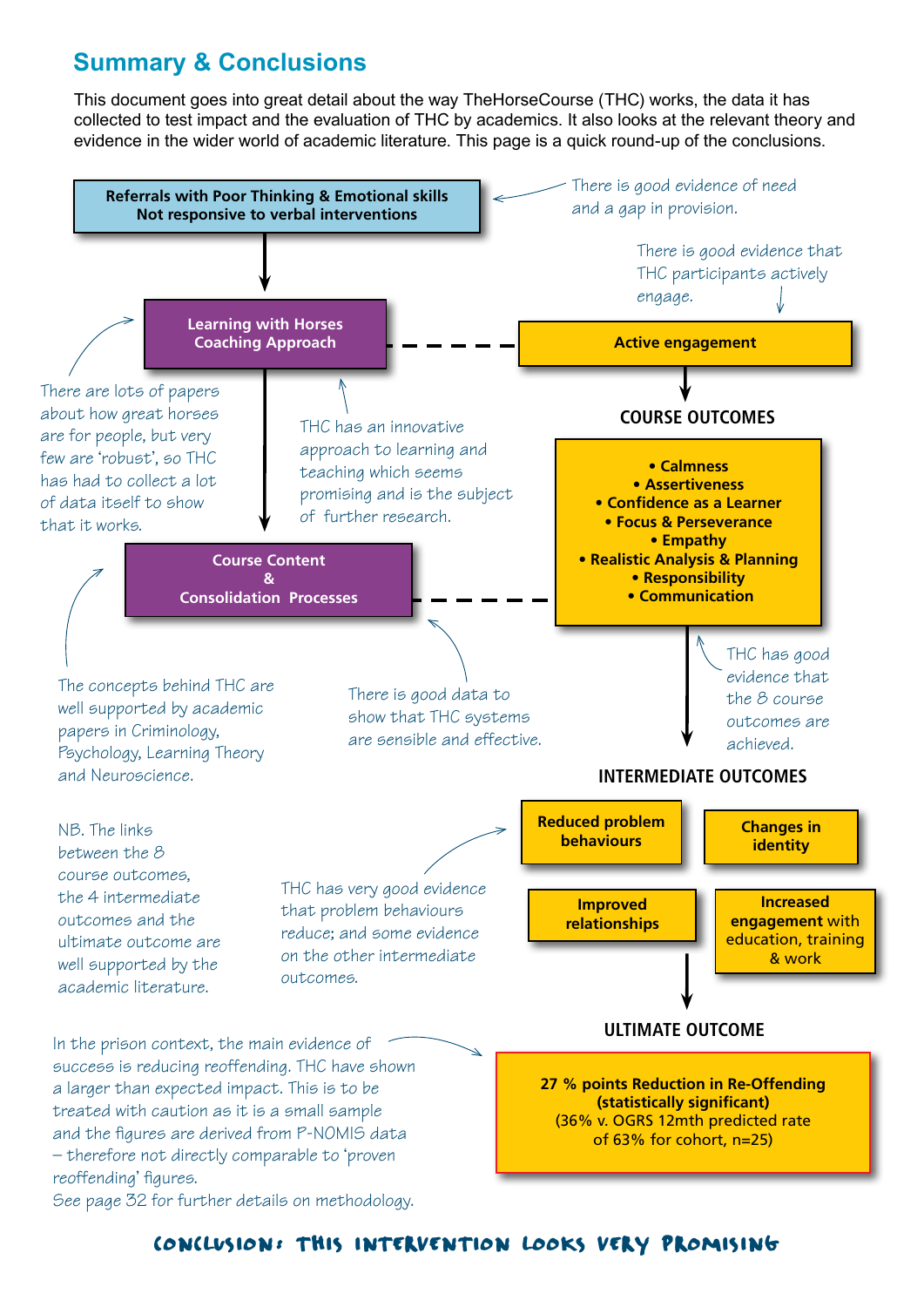



Prepared by:

**Harriet Laurie,** TheHorseCourse

**James Noble,** New Philanthropy Capital

## **Acknowledgements**

We thank Dr Rosie Meek of Royal Holloway University and Dr Ann Hemingway and Dr Caroline Ellis Hill of Bournemouth University, upon whose evaluation work on THC we have drawn extensively in this document. Further, we must thank Rachel Thomas whose excellent  $3<sup>rd</sup>$  year Criminology dissertation at Southampton University has also been invaluable. We are also grateful for contributions and reviews from Barbara Cook at the University of Cambridge, Dr Sid Carter of Bournemouth University Jess Haskins at The National Offender Management Service, Lindsay Hodgson at NPC and for the careful reading by Dr Steve North of Nottingham University from both an academic and horsemanship perspective. We have further benefitted from peer reviews by two members of CSAAP (Correctional Services Accreditation & Advisory Panel) kindly arranged by the Commissioning Strategy Group at National Offender Management Service, Ministry of Justice.

Version: 13 February 2015, London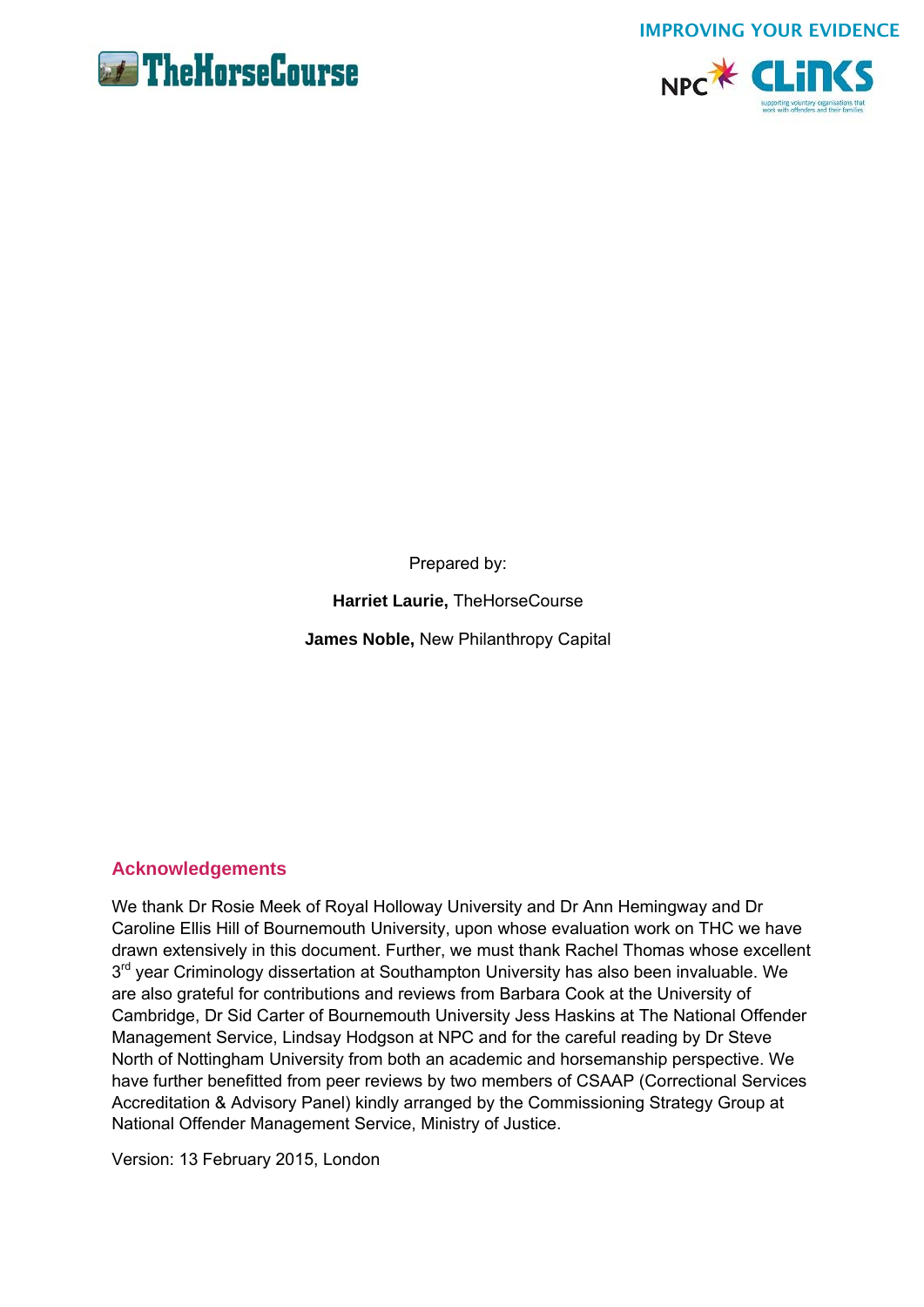



## **Foreword**

This document presents a comprehensive 'theory of change' and 'contribution analysis' for TheHorseCourse's (THC) Restart programme in prisons. Our aim in publishing this is to encourage charitable organisations to use the model for their own evaluation activities.

'Theory of change' is increasingly suggested by commissioners and organisations like The Social Research Unit, Project Oracle and Nesta, all of whom regard it as the first element of their evidence standards.

This theory of change is more detailed than others might need: We have sought to address the common complaint that charities do not make enough use of published academic or practice evidence. Also, TheHorseCourse is an innovative and novel intervention. For more conventional projects, such as mentoring, a shorter evidence review might be enough.

TheHorseCourse was also able to bring together its own data to test the theory of change – including attendance figures, soft outcomes measures during and after course delivery, interviews with participants and staff and even reoffending data for a small sample.

Evidence is often equivocal – it rarely yields a yes/no answer to the *Does it Work?* question and there is a need to weigh up evidence and form a picture. Throughout the document, we remind you to treat the findings cautiously, particularly because sample sizes are small so we haven't had access to all the data we would like. Despite this, we believe that it's very important to consider all the information we have to build as full a picture as possible.

With this in mind, the fact that THC has achieved very positive results should not be taken to mean that the programme will work in all circumstances. But these results clearly merit further investment and investigation. If subsequent analyses confirm these results, the programme is, indeed, very effective .

This is how the accumulation and synthesis of knowledge should work. We need to share descriptions of our work and all the results – both positive and negative – along with an honest assessment of the quality of the data, *so we can all learn*. This is how other sectors like medicine achieve increasing levels of expertise and success. We still have a long way to go in the Criminal Justice voluntary sector but hopefully projects like this can show the way.

## **David Pritchard: Head of Measurement & Evaluation, New Philanthropy Capital**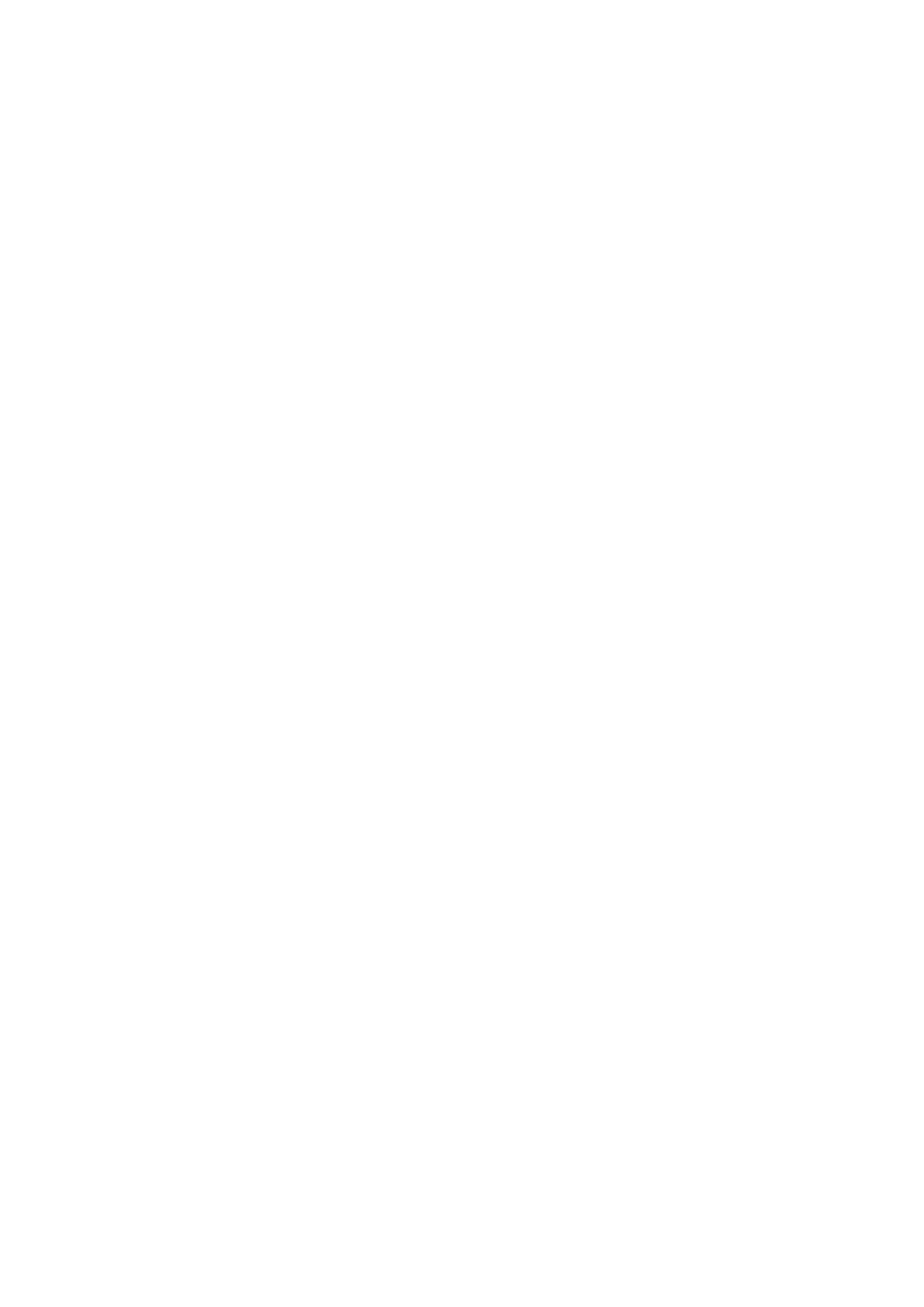



## **TheHorseCourse theory of change and contribution analysis**

## **1. Introduction**

TheHorseCourse (THC) is a charity that delivers an equine-assisted intervention called ReStart in prisons and in the community. In prisons ReStart focuses on high-risk, disengaged and disruptive offenders who are hard to reach through other interventions.

The programme uses Parelli Natural Horsemanship<sup>1</sup> tasks to develop emotional and thinking skills and patterns of positive behaviour. Participants work with horses that are trained to provide feedback, which helps them to gain awareness of their behaviour and its consequences. Participants learn that they can only successfully instruct the horses if their communication is calm, clear, assertive, and focused.

To date THC has worked with more than 70 men and women in four UK prisons. Referrals are made according to need: the course is best suited to people suffering social exclusion due to a lack of emotional or thinking skills, and who have struggled with verbal interventions. In this document we focus on a cohort of the first 25 participants from HMP Portland for whom it has been possible to track rates of reoffending.

The document presents a **theory of change** and **contribution analysis** for ReStart in a prison setting. It is broken down into the following sections

- **Section 1** introduces the concepts of theory of change and contribution analysis.
- **Section 2** outlines the theory of change diagram, with a detailed description of what THC does and what it is intended to achieve.
- **Section 3** discusses broad existing academic and practice evidence to suggest why THC may be successful (see tables 3.2 - 3.4).
- **Section 4** outlines the contribution analysis which assesses findings so far to show what THC has achieved, including analysis of reconviction rates compared to the predicted rate for the cohort (see table 4.1).
- **Section 5** draws conclusions and assesses this evidence against standards set out by National Endowment for Science Technology and the Arts (NESTA) and the National Offender Management Service (NOMS).

## **1.1 Intended audience and aims**

The proposed audience for this document is twofold:

- Smaller charities interested in models for presenting their own evidence review, theory of change and contribution analysis,
- THC stakeholders and commissioners interested in understanding more about THC's programme and the evidence to date to support efficacy.

<sup>-&</sup>lt;br><sup>1</sup> http://www.parelli.com/about.html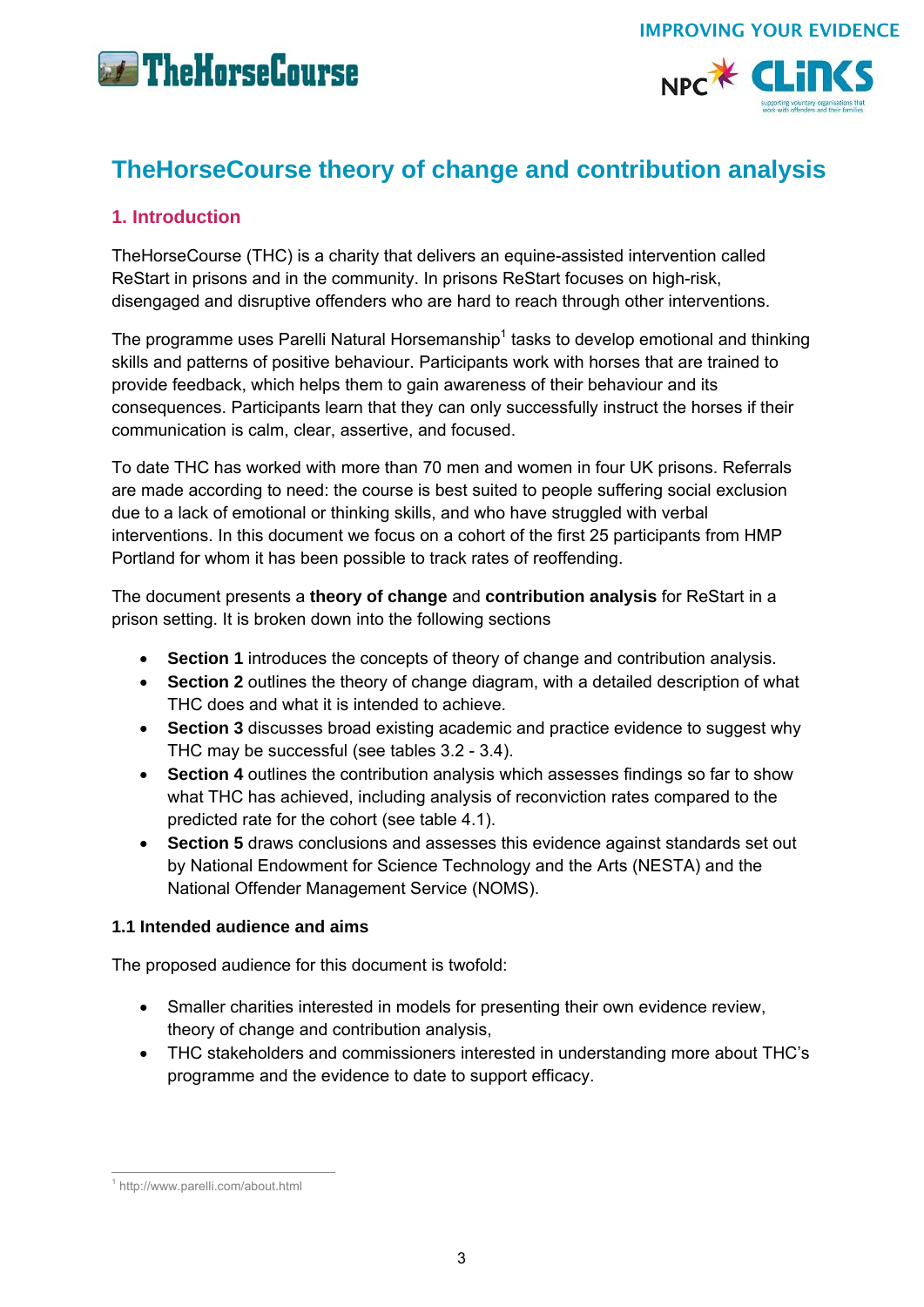





Part of the aim of this document is to provide an example of this approach to project evaluation, from which other voluntary organisations can learn. However it's important to bear in mind that most other charities would not need to go to this level of detail. TheHorseCourse is relatively innovative, while other interventions tend to have a more established evidence base. If you're interested in this evaluation approach then the most important thing to note is the process we went through, the questions we ask and the kind of data that we have collected. It should also be noted that this document is not a formal evaluation. Neither of the authors are academics (although several senior academics have reviewed and commented, see Acknowledgements). Rather it should be seen as a compilation of the available thinking and evidence around the intervention, published in the spirit of learning and sharing what has been achieved so that others can benefit. We encourage more providers of criminal justice services to do the same thing.

## **1.2 Introduction to theory of change and contribution analysis**

Theory of change<sup>2</sup> is an approach to service design and evaluation that describes the context for a project, how it is intended to work and the existing evidence that supports it. For voluntary organisations preparing a theory of change has a range of benefits, including:

- Getting a better shared understanding of a service and its long-term aims.
- Providing a useful way to communicate about a service.
- Helping organisations determine what evidence they need to collect.

By outlining the key elements of a project, a theory of change can also be an important part of preparing a project for wider roll-out, especially when the work is innovative. This is particularly relevant for THC in prisons which has gone from 'innovation' to 'showing promising results', and now needs to be better understood to ensure continuing development, replication, and funding.

## **Box 1: The Theory of Change Process**

The stages of developing a theory of change are:

- 1) Confirm the project's user group and their needs
- 2) Consider what the existing evidence says about this user group and what has been shown to be effective before.
- 3) Agree the long-term goal(s) for service users the project aims to achieve.
- 4) Identify the intermediate outcomes that will help service users reach the long-term goal(s).
- 5) Describe the activities that a project delivers, the process or mechanisms through which activities work and how users are expected to engage.
- 6) Bring these together in a theory of change diagram.

 2 For more information about theory of change go to http://www.clinks.org/sites/default/files/TheoryofChangeGuide.pdf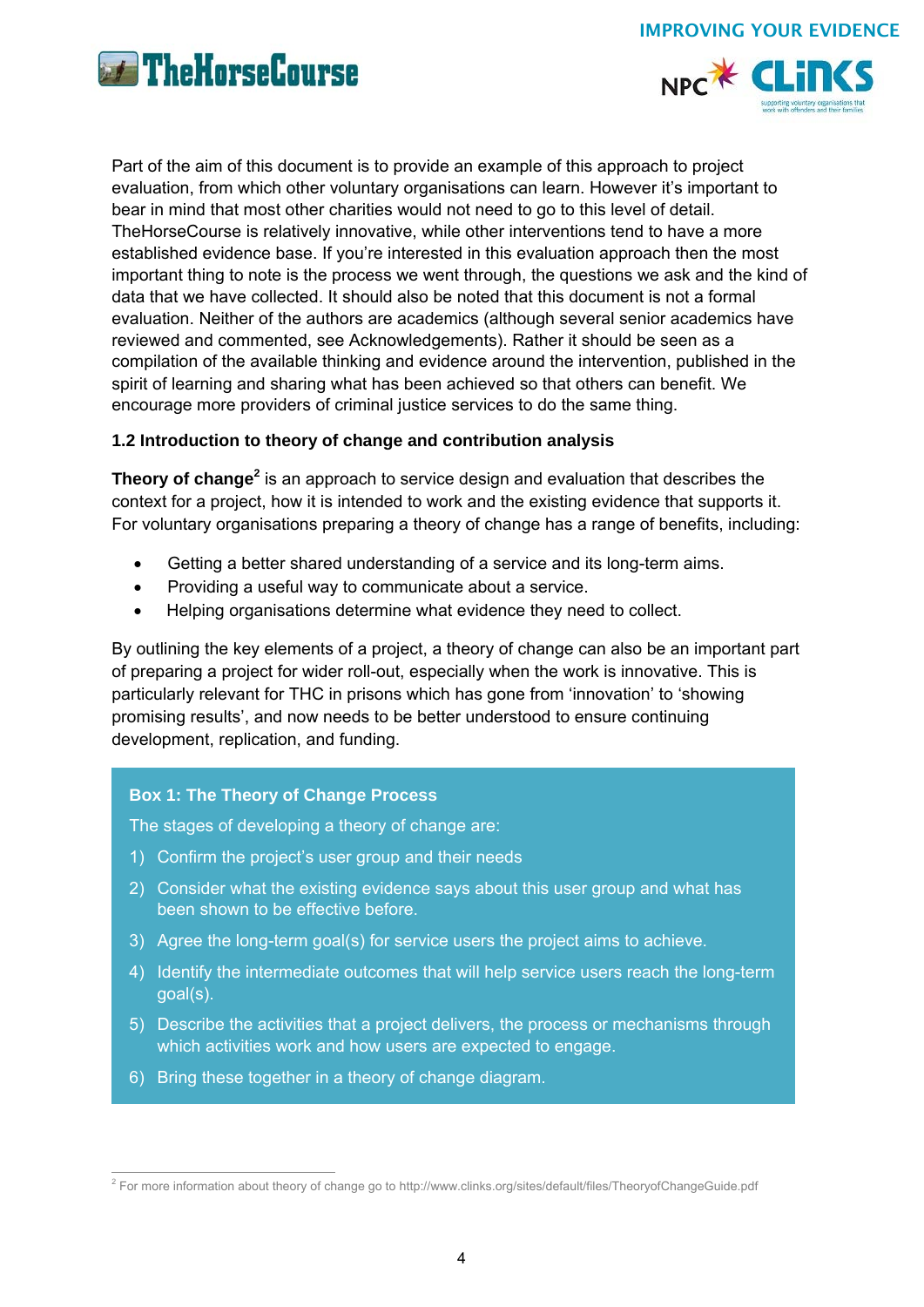



**Contribution analysis**<sup>3</sup> is a recognised process for assessing whether a theory of change has been achieved. In particular:

- Whether a service has been delivered as planned.
- Whether outcomes have been achieved.
- Whether these outcomes can be attributed to the service.

## **Box 2**

Our suggested approach to contribution analysis also has a number of stages, outlined below:

- 1) Compare data collected to the theory of change.
- 2) Assess congruence: do the results match the theory?
- 3) Disaggregate results (look at patterns of results and outcomes among different service users).
- 4) Consider other explanations.
- 5) Ask participants and facilitators for their views on the project's effectiveness.
- 6) Make counterfactual comparisons (an estimate of what would have happened if the project had not been run).
- 7) Analyse costs and benefits.
- 8) Consider what has been learned.

## **2. TheHorseCourse theory of change**

This section outlines the theory of change for THC following the steps set out in Box 1.

### **2.1 Confirm the service user group rationale for the project**

THC's service users are young offenders (17-24) convicted for a range of offences who have a high risk of reoffending as determined by the OASys system (NOMS's Offender Assessment System). There is good evidence to support the positive impact of cognitive skills programmes on reoffending for this group.<sup>4</sup> There is also evidence that cognitive behavioural programmes can work particularly well with higher risk offenders.<sup>5</sup> However, it has also been observed that some prisoners are unwilling or unable to make progress through cognitive or verbal interventions, and these individuals retain poor thinking, social and emotional skills.<sup>6</sup> Within prisons this is evidenced by failure to engage with, or exclusion from, classroom-based offending behaviour programmes; by disruptive behaviour; and by high scores on standardised OASys questions.

(Ministry of Justice 2010)

 3 See for example, http://www.scotland.gov.uk/Resource/Doc/175356/0116687.pdf and

http://betterevaluation.org/plan/approach/contribution\_analysis 4

<sup>5</sup> (Ministry of Justice 2013, Sadlier 2010)

<sup>6</sup> (Bryan, Freer and Furlong 2007)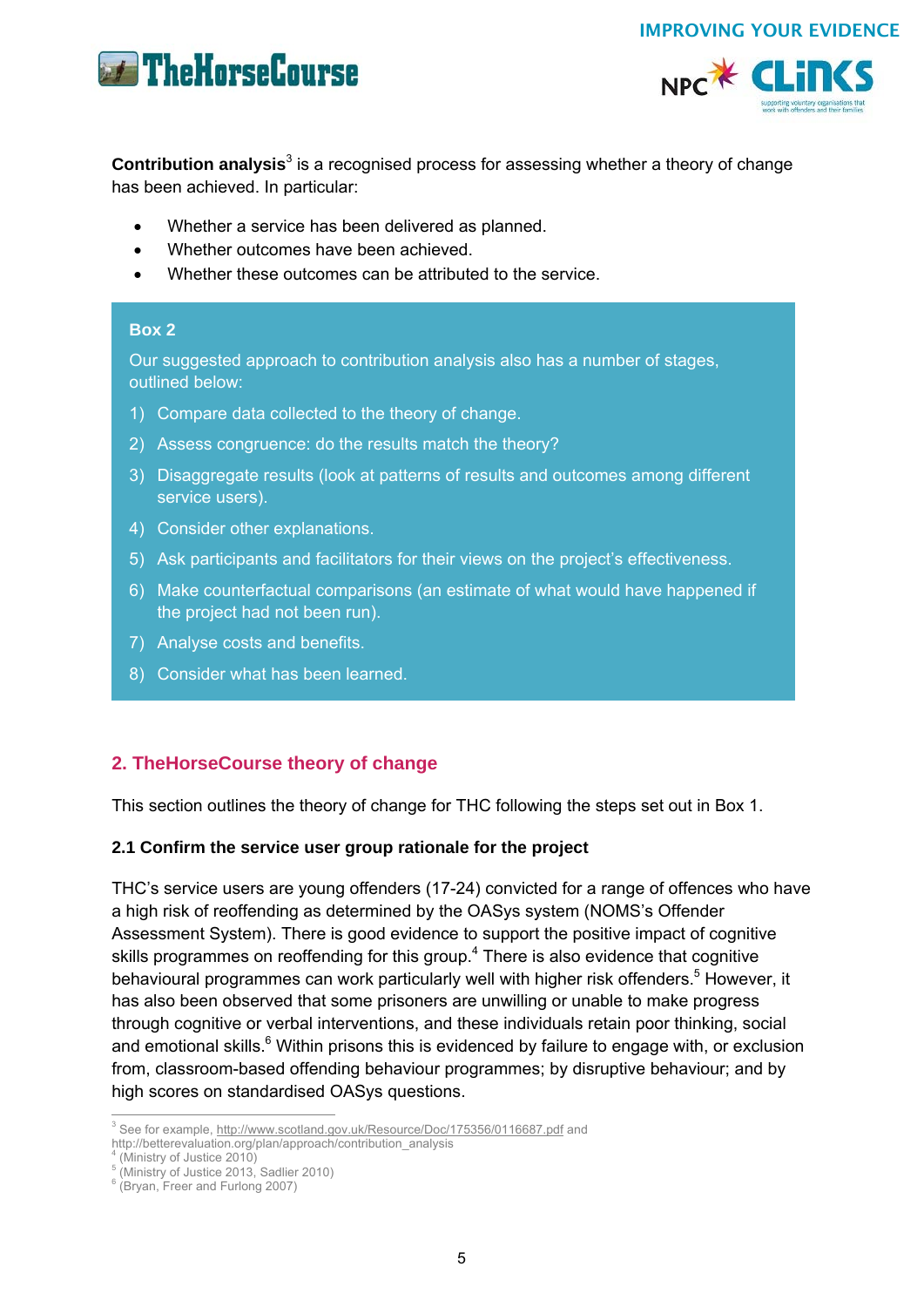





THC's evaluation work in HMP Portland therefore targets offenders with a higher risk of reoffending (over 50%) who have not engaged fully with other programmes while in custody and who may be disruptive and disengaged.

## **2.2 Agree the long-term goal**

The long-term overall goal of THC is to reduce social exclusion. More specifically, in prisons the goal it is to reduce the likelihood of participants reoffending after release.

## **2.3 Identify intermediate outcomes**

Intermediate outcomes are shorter-term changes in service users that have been shown by previous research to contribute to long-term goals. They are identified by working backwards from the long-term goal to ask *'what has to happen in order for this to be achieved?'*

Based on the needs of this cohort and the factors known to help individuals desist from crime, $<sup>7</sup>$  four main intermediate outcomes are identified for THC:</sup>

- 1) Reducing problem behaviours.
- 2) Improved relationships—being better equipped with pro-social skills to manage human interactions.
- 3) Increased engagement with education, training and work opportunities.
- 4) Changes in identity from criminal to effective learner and good citizen.

## **2.4 Describe project activities and causal mechanisms**

The ReStart course comprises seven two-hour sessions for two participants at a time, working with one facilitator and two horses within the prison grounds. It lasts between four and seven days.

Working with specially trained horses, participants learn to be benign, trustworthy and effective leaders. Activities with the horses are un-mounted and performed at liberty, or with great attention to the 'feel' on a rope. This ensures that participants are modelling calm, assertive, focused and clear communication at all times, as opposed to coercing or manhandling the horses. Participants are set challenges ranging from simple manoeuvres, such as backing a horse through a gate from a distance, to harder tasks like asking a horse to place a hind hoof on a target it cannot see.

THC began with the aim of creating an effective horsemanship-based equine-assisted intervention. Parelli Natural Horsemanship (PNH) was chosen as the foundation for the approach on the basis that the THC founder considered it to be a pro-social, logical, clearly defined and effective style of horsemanship which lent itself to human development, both in philosophy and practice.

PNH is at the forefront of the global 'Natural Horsemanship' movement and represents an approach developed in the US over the past 30 years. It is a comprehensive system of horse training that aims to achieve a harmonious partnership between horse and human. It is

 7 (Ministry of Justice 2013)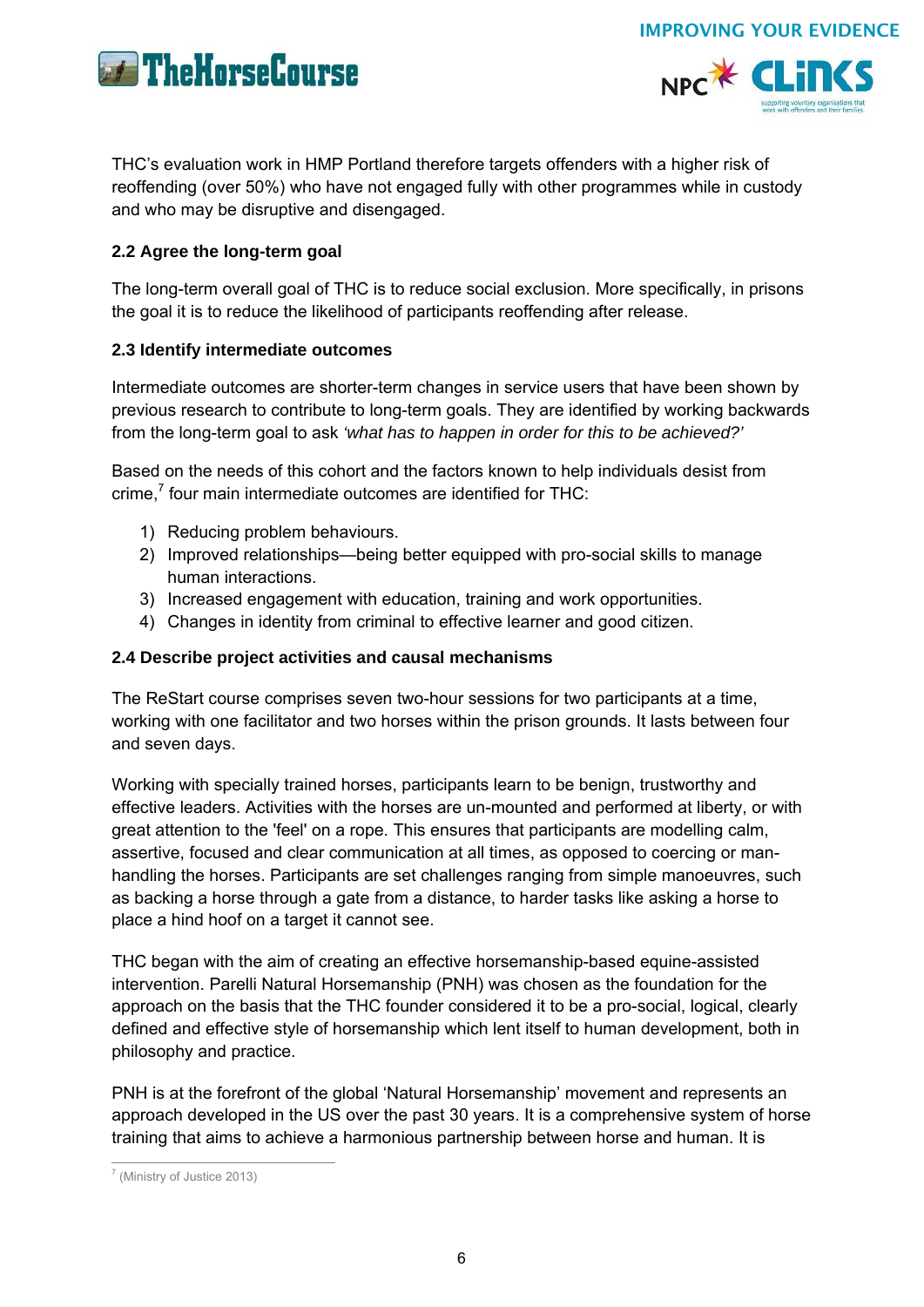



formally assessed at four levels that gradually developing the horse/human relationship; from Level 1, which covers safety and basic competence, to Level 4 in which horses and humans work in graceful harmony both on the ground and when riding. Furthermore, PNH offers advantages such as a defined grading system, comprehensive and coherent principles and philosophy and a rigorous instructor training programme.

In the final session THC participants are filmed for external assessment by Parelli USA and typically achieve high Level 1 grades.

Through this theory of change process THC's founder, with help from a group of academics and analysts at NPC, has articulated a series of mechanisms through which participants appear to make positive and lasting changes to their emotional controls and thinking as a result of THC. These mechanisms are explored and evidenced in the diagram and tables below.

The use of horses is an established practice in criminal justice contexts, however THC aims to explore the opportunity to maximise efficacy through choice and training of horses; choice and training of facilitators, and also aims to address a well-documented problem in the field, namely the lack of clear definition of methodology and underlying principles (for example some practitioners employ a psychoanalytic approach, others a person-centred approach in which the participant is believed to hold the answers to their own problems, others perceive the horse as a spiritual guide).

## **2.5 The theory of change diagram**

A theory of change is often presented as a diagram outlining the causal pathway to the ultimate goal. THC's theory of change for the ReStart programme in prisons is shown below.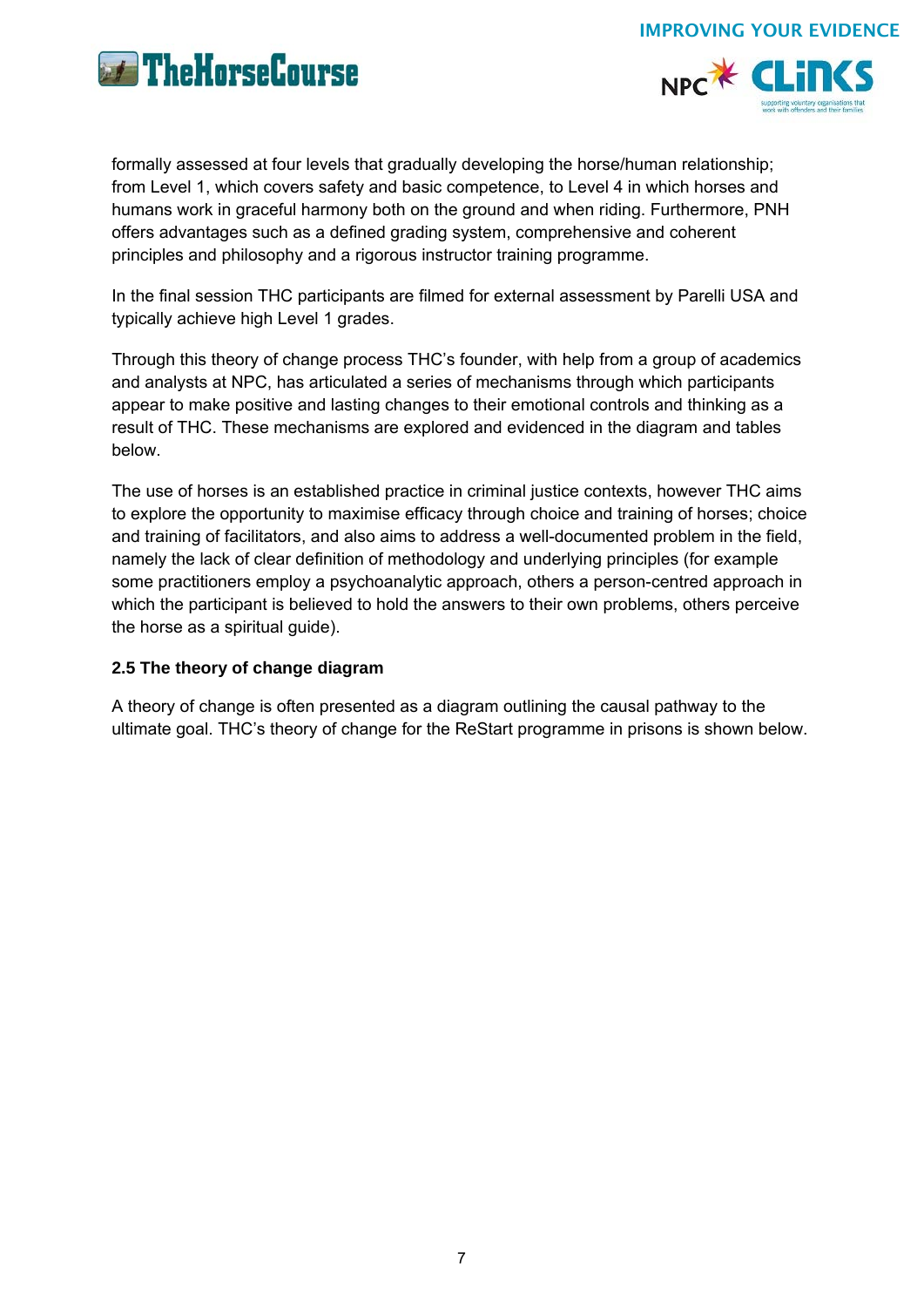## **TheHorseCourse "ReStart" Intervention Theory of Change & Key Outcomes**

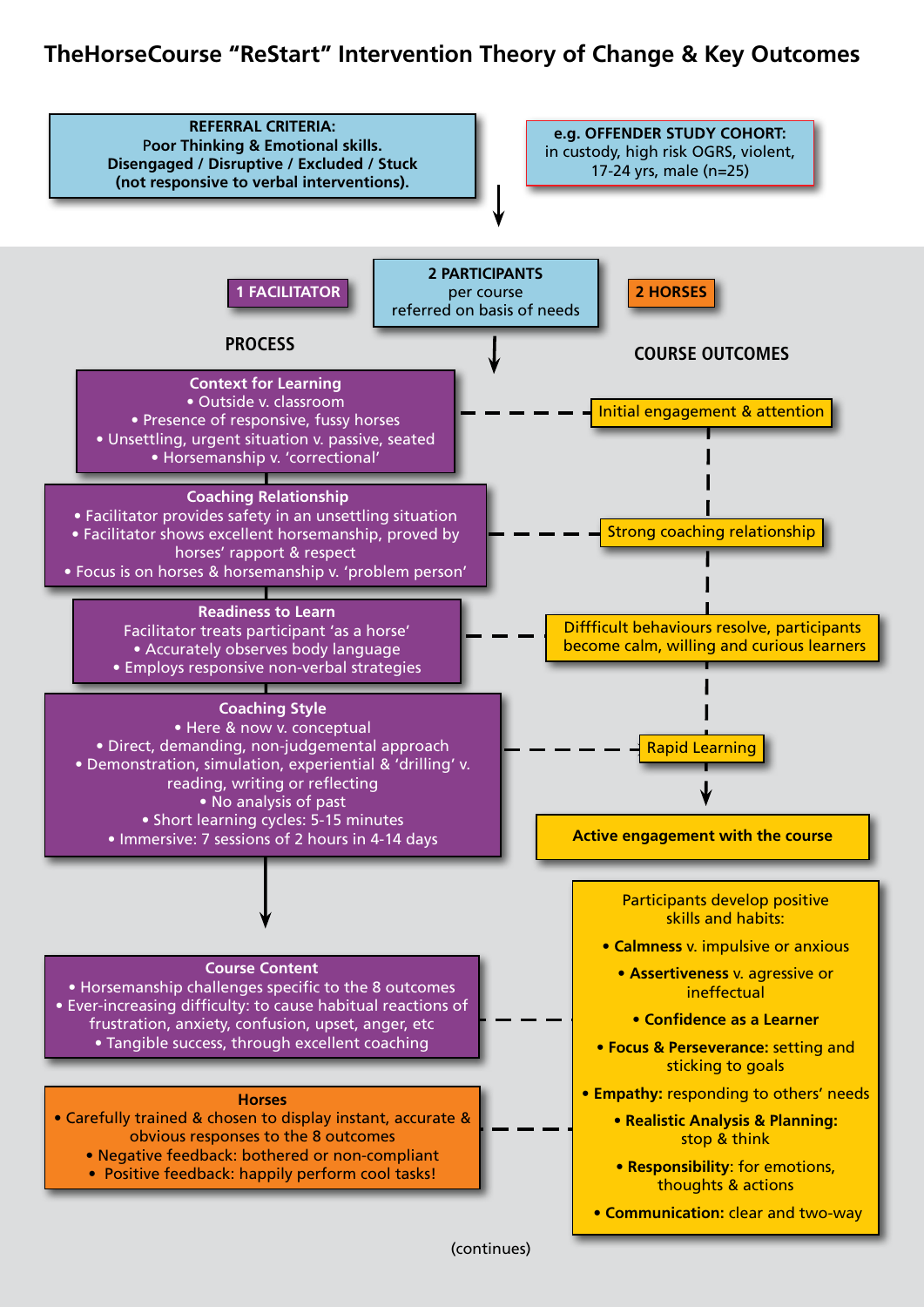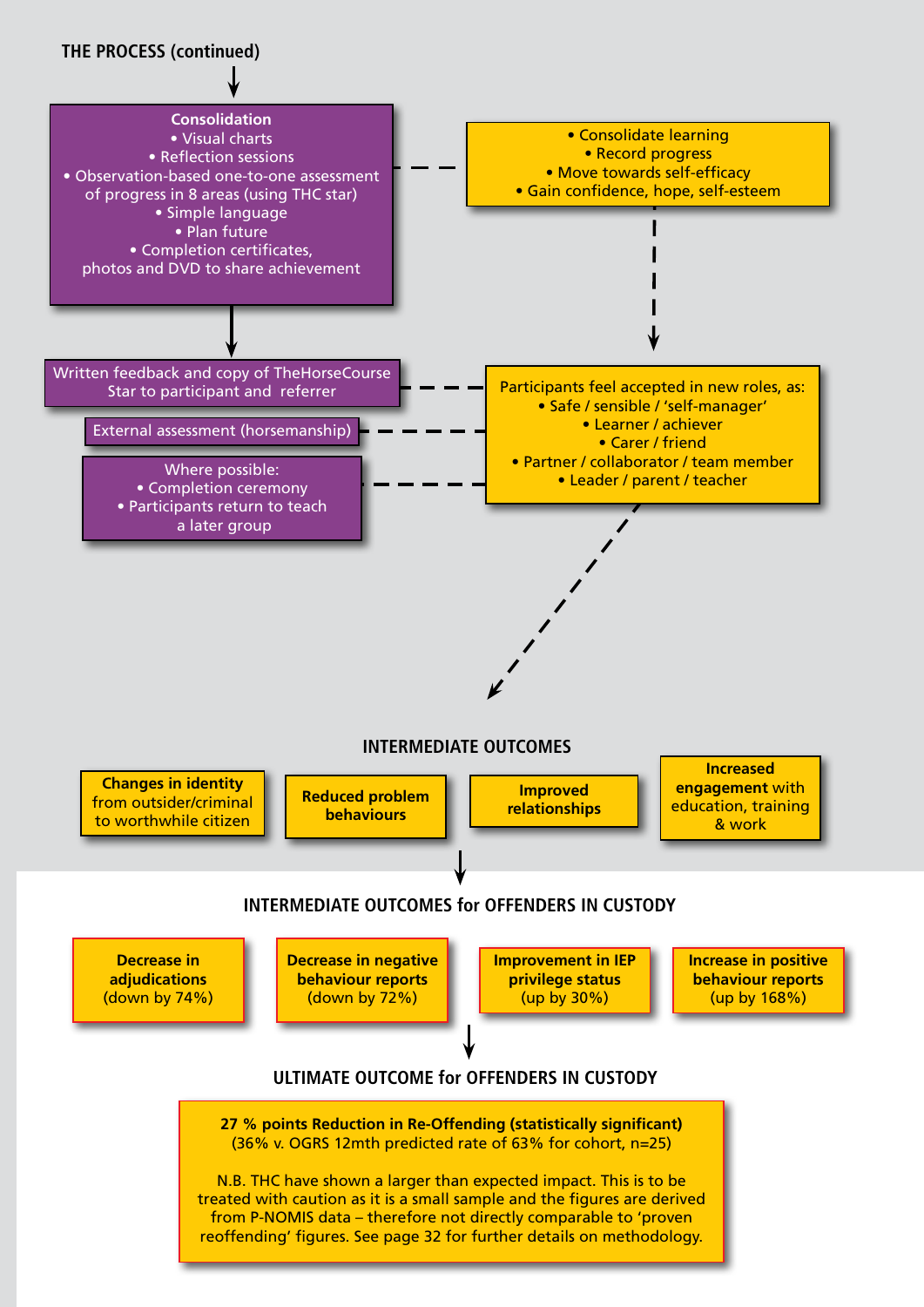**The Horse Course** 



IMPROVING YOUR EVIDENCE

## **3. The existing evidence for the theory of change**

When creating a theory of change we need to 'look backwards' at the existing evidence that supports it. This process is aimed at strengthening our understanding and description of why we think the intervention should work. This can be considered by asking three main questions:

- Why do we think the course activities will lead to the **course outcomes**?
- Why do we think the course outcomes will lead to the **intermediate outcomes** or directly to the final goal?
- Why do we think the intermediate outcomes will lead to the **final goal**?

This section presents this evidence in a series of tables that address these questions in turn.

## **3.1 Why do we think the activities will lead to the course outcomes?**

Equine-assisted practice  $(EA)^8$  is a diverse field. It ranges from psychology and education professionals bringing an equine 'partner' into their practice, horsemen teaching horsemanship as a metaphor for life, and mystical practitioners claiming to interpret an allknowing, benevolent horse. THC would describe itself as teaching life skills through the medium of horsemanship; and would differentiate its practice in two ways: Firstly, in terms of the quality of the horsemanship; and additionally the use of physical (Parelli-inspired) strategies to manage and modify human behaviour (rather than relying on verbal interactions).

To date, the published literature on EA consists predominantly of anecdotal reports and case studies.<sup>9</sup> There are some common themes emerging from this and a few robust experimental studies have recently been published, but overall there is a lack of welldesigned evaluation and empirical evidence. As such, the EA literature cannot be entirely relied on to underpin the THC theory of change. There is also the problem of a lack of consistency across numerous equine-assisted practices; hence we also draw upon criminology and desistance, learning theory and psychology.

Many behaviour-change programmes are built from an existing evidence-base and designed to meet a specific need. THC, in contrast, is built around the practice of a specific style of horsemanship and may deploy causal mechanisms that are unknown or untested. In our literature review below we highlight any un-evidenced areas that could benefit from more extensive data collection and evaluation. In some cases THC has already collected relevant data (see the contribution analysis in section 4.1).

The tables below breakdown the THC theory of change and discuss the existing evidence for each element.

<sup>8&</sup>lt;br>8 The equine-assisted field is hampered by contradictory and interchangeable terminology including equine-facilitated psychotherapy/therapy (EAP, EAT) and equine-assisted/facilitated learning (EAL, EFL). For convenience we use EA as a catch-all abbreviation.

<sup>&</sup>lt;sup>9</sup> (Kaiser L. Spence L., et al. 2004, Karol 2007, R. Thomas 2013)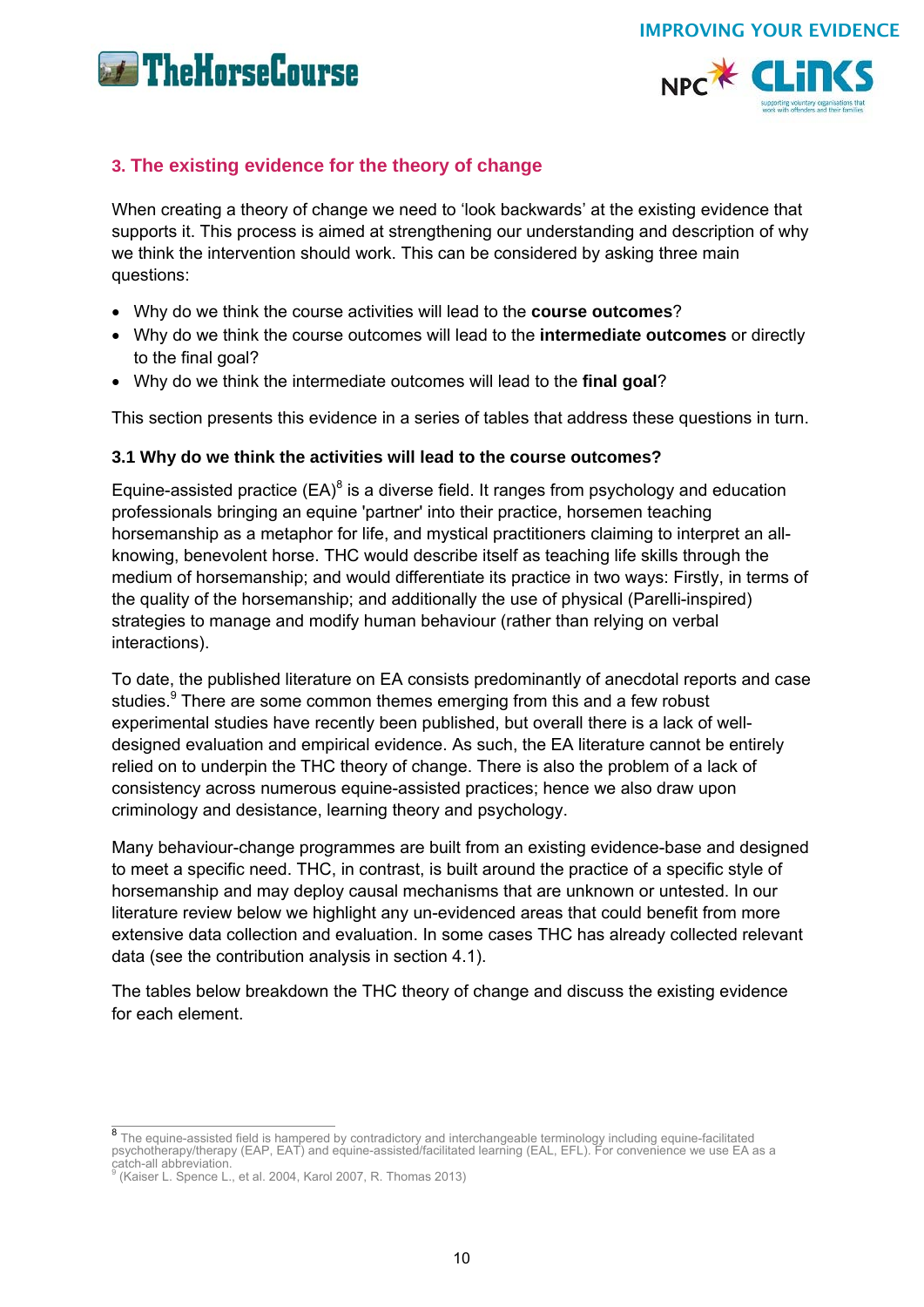



#### **Box 3: Why Horses?**

There is a lack of robust research-based evidence around the interactions between horses and humans and so the mechanisms suggested below are hypotheses based on the observations of THC facilitators and feedback from observers and participants. Having said this, some factors are frequently recorded in the equine-assisted literature and THC has attempted to maximise impact through careful programme design and quality control.

The choice to deliver the programme with horses does not suggest that they are the only species which might offer valuable interactions. However, Parelli trained horses do have particular qualities which we believe contribute to the work of THC:

- The beauty and presence of a horse is hard to ignore, which helps to engage difficult to reach participants
- The horses' size and power is unsettling for many people, creating a sense of urgency to learn.
- Humans are, we believe, perceived initially as predators (by species) and horses will be wary (unless they have been 'dulled' to humans). As prey animals, horses react to predator behaviour moment-to-moment, displaying instant feedback – eg fearful when a predator is 'sneaky' or aggressive, (this 'mirroring' is well-established, as described in the literature review below).
- Once rapport is established, we believe horses perceive humans as quasi-herd members. There is some academic evidence to support this.<sup>10</sup> As herd animals, horses enjoy calm, empathic connection. Their default mode is relaxation / grazing and they will demonstrate discomfort if the human cannot inhabit the same relaxed state. Attempting to act as leader for an unspoiled horse takes good leadership. The qualities horses seek in a leader are pro-social for humans (calm, confident, communicative, assertive, focused, empathic, energetic, sensible). As handlers learn to display these qualities, the horses offer visible and rewarding cooperation. Feedback from the horses enables participant handlers to see cause and effect between their own presentation and the reaction of the horse – thus taking responsibility becomes hard to avoid. The better trained and more sensitive the horse, the clearer it will be. However, enforced over-exposure to human 'white noise' desensitizes the horse. This could be described as "learned helplessness"**<sup>11</sup>**. We have found that horses who are desensitized or indeed those who are innately super-confident with humans are less helpful in our work as they are not so fussy nor so demonstrative. We believe that Parelli (not uniquely) offers a system and the professional development necessary to select and maintain these sensibilities.
- There appears to be a built in empathic connection between horses and (most) people: when a horse is bothered or upset it feels horrible to us. Reassuring or nurturing a horse feels good; playing with a horse and gaining cooperation from such a high status animal feels great.
- Well-trained, motivated horses will interact in fun ways e.g. kicking giant balls, jumping obstacles, precise manoeuvres on loose ropes or at liberty. Facilitators have to be skilled enough to prevent horses from becoming 'trick ponies' through overuse of rewards / drilling; or conversely being manhandled through tasks. Either would compromise the feedback from the horse. We pay great attention in THC to this difficult balance and we believe that high level Parelli training enables us to maximise our horses' potential.

 $\overline{1}$ <sup>10</sup> (McGreevy and McLean, Equitation Science 2010)<br><sup>11</sup> (Seligman and Maier 1967)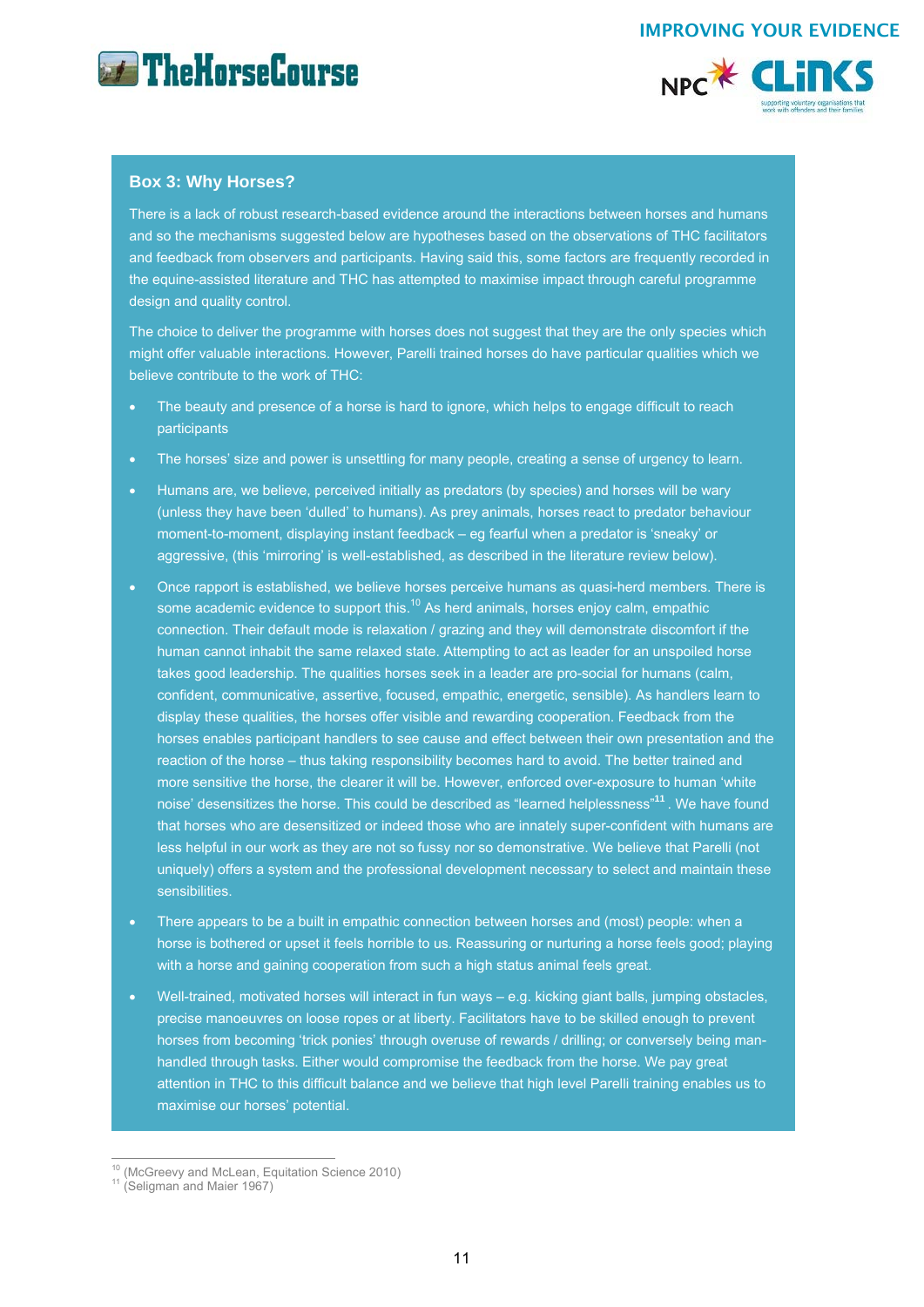## **External The HorseCourse**



- It is not easy to have a 'conversation' with a horse, and to achieve it feels magical. Working at liberty (with no ropes) enables participants to test the quality of the conversation. Parelli provides a framework for this.
- Appropriately trained horses are safe and available and appropriate facilitators are available (though scarce)
- Finally, while human-human communications are often perceived as biased, judgemental, authoritarian there is some evidence that inter-species non-verbal feedback is more palatable (see literature review).

## **3.2 What is the evidence that activities will lead to course outcomes?**

Table 3.2 below elaborates on the relationship between activities and course outcomes; describing these in greater detail and highlighting any external evidence to underpin them. Table 4.1, later in the document, looks at the evidence gathered by THC themselves.

| Table 3.2                                                                                                                                                                                                                                                                                                                                                                                                                                                         |                                                                                                                        |  |
|-------------------------------------------------------------------------------------------------------------------------------------------------------------------------------------------------------------------------------------------------------------------------------------------------------------------------------------------------------------------------------------------------------------------------------------------------------------------|------------------------------------------------------------------------------------------------------------------------|--|
| <b>Causal mechanism:</b>                                                                                                                                                                                                                                                                                                                                                                                                                                          | <b>Course outcomes:</b>                                                                                                |  |
| - Learning environment and context                                                                                                                                                                                                                                                                                                                                                                                                                                | - Initial engagement and attention                                                                                     |  |
| How it happens                                                                                                                                                                                                                                                                                                                                                                                                                                                    |                                                                                                                        |  |
| A critical challenge in many young offender interventions is genuine engagement, particularly for those targeted<br>by THC. THC uses innovative coaching methods alongside the novelty of working with horses to ensure<br>participants actively engage with the course and the learning process.                                                                                                                                                                 |                                                                                                                        |  |
| Existing evidence related to the THC model                                                                                                                                                                                                                                                                                                                                                                                                                        |                                                                                                                        |  |
| Outside vs. classroom learning:                                                                                                                                                                                                                                                                                                                                                                                                                                   |                                                                                                                        |  |
| A range of research highlights the value of training that takes place in an interesting and engaging way <sup>12</sup> and<br>has shown that where learning is more active, prisoners can be engaged and will participate.                                                                                                                                                                                                                                        |                                                                                                                        |  |
| Similarly, NOMS has characterised successful interventions as having an active, participatory style of working,<br>(rather than being mainly educational), and teaching participants skills—particularly social skills such as<br>interpersonal problem solving, conflict resolution, communication, and emotional management. <sup>14</sup>                                                                                                                      |                                                                                                                        |  |
| Horsemanship vs. correctional approach:                                                                                                                                                                                                                                                                                                                                                                                                                           |                                                                                                                        |  |
| Disengaged and disruptive offenders have often had negative experiences of mainstream education and<br>programme or a therapeutic setting.                                                                                                                                                                                                                                                                                                                        | classroom-based tuition <sup>15</sup> and therefore may find the horsemanship context more acceptable than a classroom |  |
| A further hypothesis in the theory of change is that offenders' perceptions of feedback from more traditional<br>sources such as prison staff will be mediated, and possibly tainted by, their feelings about those sources and the<br>power dynamics at play. Conversely, feedback that comes from horses will be seen as neutral and independent<br>and may be more acceptable. However this hypothesis is not supported by any existing evidence we have seen. |                                                                                                                        |  |
| Unsettling, urgent situation vs. passive, seated environment:                                                                                                                                                                                                                                                                                                                                                                                                     |                                                                                                                        |  |
| The use of horses is supported by various studies into EA which observed how the size and power of a horse                                                                                                                                                                                                                                                                                                                                                        |                                                                                                                        |  |
|                                                                                                                                                                                                                                                                                                                                                                                                                                                                   |                                                                                                                        |  |
|                                                                                                                                                                                                                                                                                                                                                                                                                                                                   |                                                                                                                        |  |

<sup>&</sup>lt;sup>12</sup> (Hurry, Brazier and Wilson 2009, Crossan, et al. 2003, McGivney 2001)

<sup>&</sup>lt;sup>13</sup> (McNeill, et al. 2011)<br>
<sup>14</sup> (National Offender Management Service 2012), p13<br>
<sup>15</sup> (Hurry, Brazier and Snapes, et al. 2005, Muth 2006, Morgan and Kett 2003)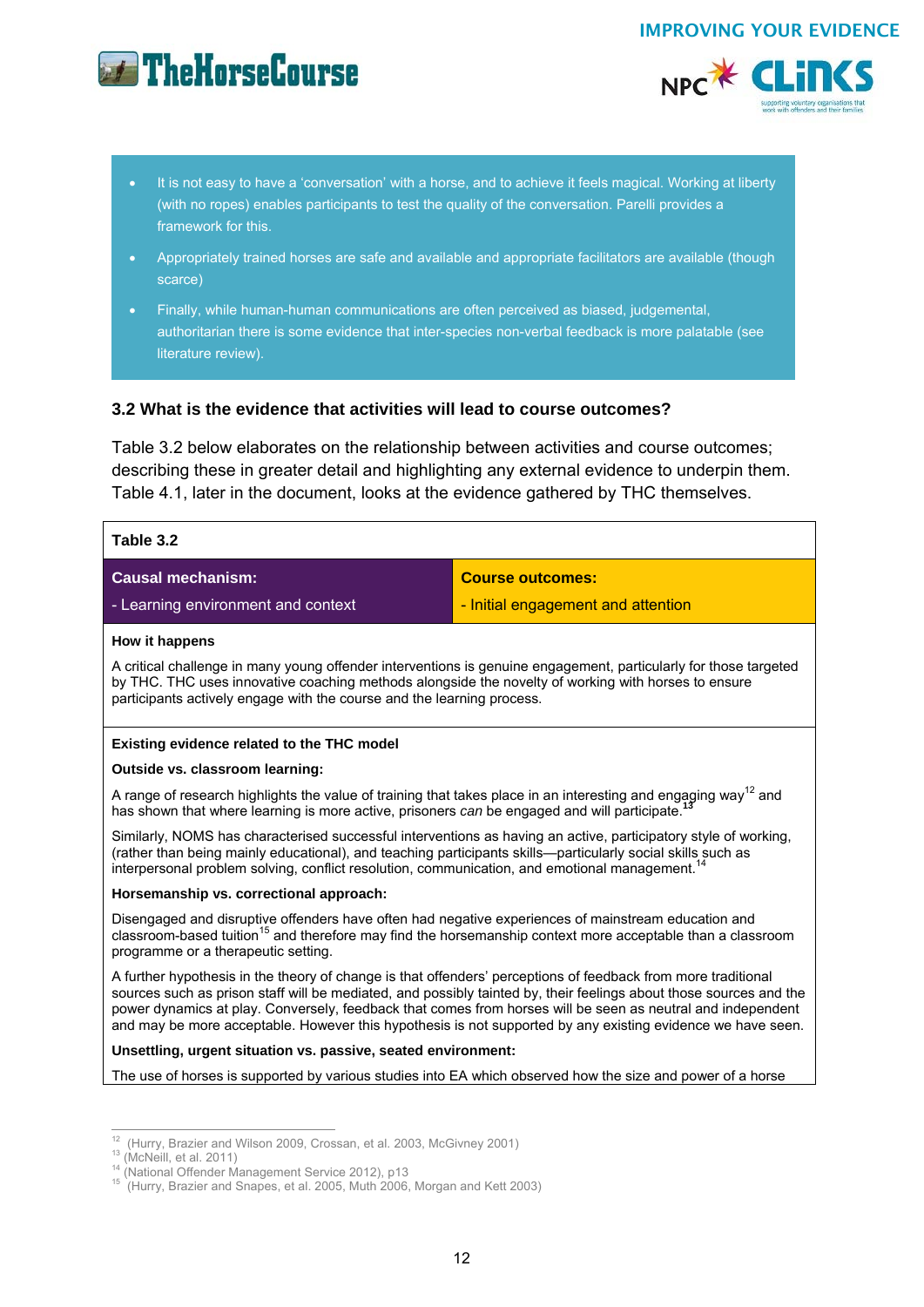



evokes respect and provides an unsettling experience that ultimately incites curiosity and encourages engagement.<sup>16</sup> Working with a sense of urgency, THC participants are obliged to find 'agency' in order to interact safely and effectively with a horse.

#### **Presence of responsive, fussy horses:**

Horses are well suited because as prey animals they react to predator behaviour moment-to-moment, displaying instant feedback, whilst as herd animals, they enjoy calm, empathic connection. Moreover, the qualities horses seek in a leader are pro-social for humans (calm, confident, clear communication, assertive, focused, empathic, energetic, purposeful).

THC also believe that the *choice* of horse is extremely important, preferring horses who are selected and trained for maximum responsiveness and to be 'fussy' about their handlers' demeanour and approach. Working with practitioners and horses of a high standard in the Parelli system provides one way to ensure this 'quality control'.

#### **Causal mechanism:**

- Coaching relationship

**Course outcomes:** 

- Strong coaching relationship

**Facilitator provides safety in an unsettling situation & facilitator shows excellent horsemanship demonstrated by horses' rapport & respect:** 

Participants develop a trusting relationship with facilitators while they are gradually helped to feel safe with the horses. This can be seen as a quick and novel way to establish trust between offenders and facilitators, a factor that is widely accepted as central to effective interventions with offenders.

**Focus on horses and horsemanship vs. problem person:** 

Restart focuses on horsemanship challenges rather than past issues and offending behaviour. This is intended to diminish criminal identities whilst people are on the course and counter harmful labels such as risky, dangerous, feckless, hopeless or helpless.

In addition, focussing on horses' emotional wellbeing aims to avoid well-practiced 'blocks' to self-scrutiny that might be evoked by a more direct 'correctional' or therapeutic approach, whilst at the same time building skills in observation and empathy (this assumption requires further testing).

 $\overline{1}$ <sup>16</sup> (Frewin and Gardiner 2005, Grandin 2005)<br><sup>17</sup> (McNeill and Weaver 2010)<br><sup>18</sup> (McNeill and Weaver 2010)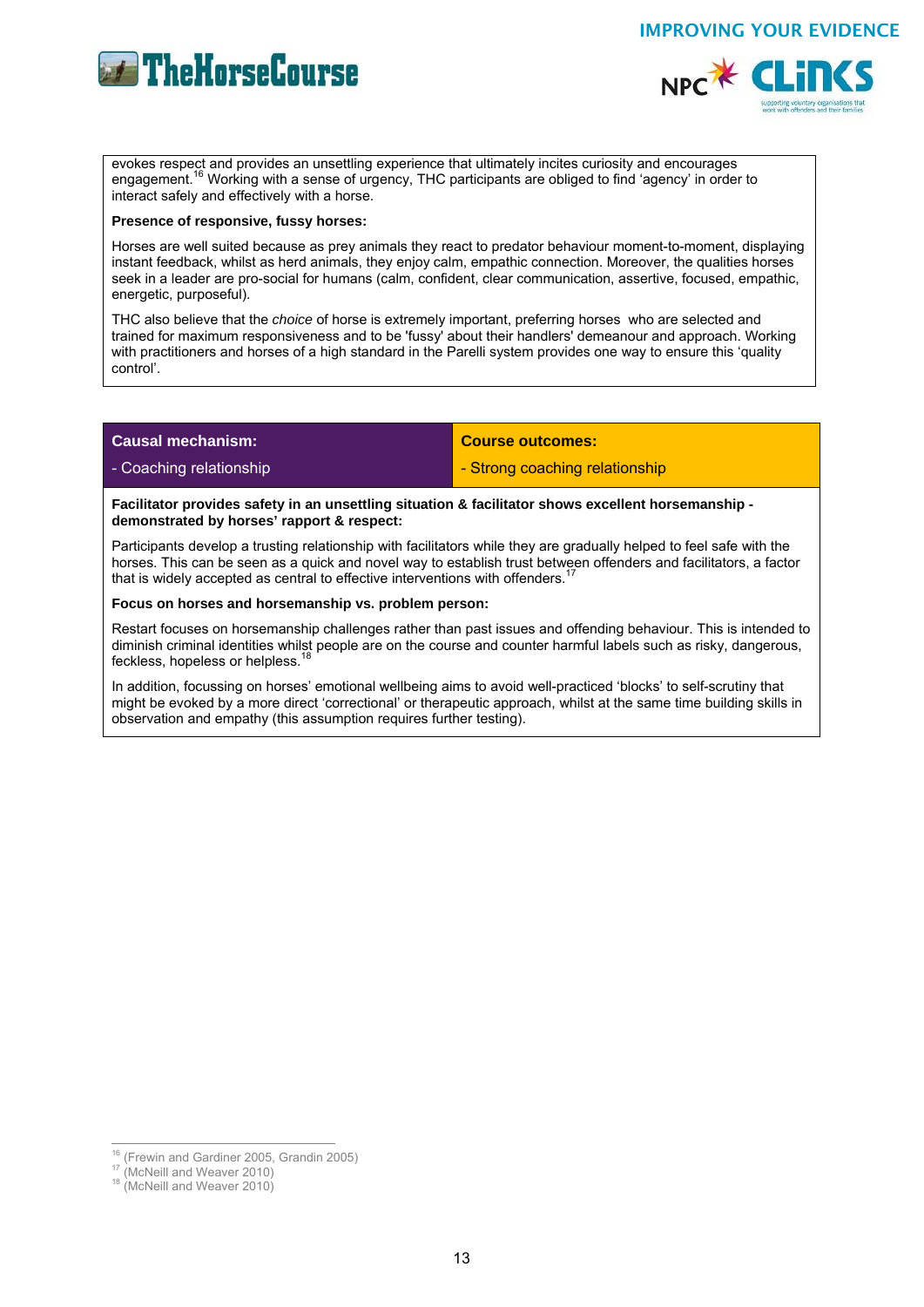



### **Causal mechanism:**

- Readiness to learn

#### **Course outcomes:**

- Difficult behaviours resolve, participants become calm, willing and curious learners

#### **How it happens**

Participants are constantly observed in regard to their 'readiness to learn' and horsemanship-inspired strategies are responsively employed to bring them into a learning state. By the end of the course participants have learnt individually tailored self-management strategies and practiced them repeatedly under increasing pressure (tougher challenges, less support) on the course. Novel, behavioural approaches are employed to ensure calmness and 'readiness to learn' (e.g. approach & retreat, mirroring, over-activity, extreme play, patterns).

#### **Existing evidence related to the THC model**

Participants are treated as a horse: the facilitator accurately observes body language, employs responsive nonverbal strategies:

Parelli offers a systematic approach to reading horse's body language and responding with appropriate nonverbal strategies to help the horse into a learning frame of mind.

THC has applied this idea to humans and created an Observational Chart<sup>19</sup> (right) on which facilitators plot behaviour and develop appropriate management strategies for individual participants—particularly to reduce troubled or troublesome behaviour. For example, a fidgety or reactive participant might be asked to move faster, rather than sit still and pay attention. The Observational Chart is based on 'Horsenality' concepts defined by Linda Parelli and currently under academic review by Dr Patrick Handley in the USA. This chart has



also been used as part of an observational field study of THC20 but further evaluation is required to assess its value.

This aspect of the theory of change is also supported by the work of neurobiologist Antonio Damasio which emphasises the primacy of emotions in decision making, and by Jaak Panksepp (Panksepp and Bevin 2012) who has identified a shared evolutionary affective history amongst mammals. From this perspective, expecting horse-training methods to work on humans is reasonable given the shared neural heritage amongst mammals. Moreover, THC looks to tap into evolutionarily older emotional systems rather than cognitive thinking, thereby bypassing cognitive barriers that may inhibit engagement with more traditional interventions.

Taking a responsive approach to learners is also well evidenced, in particular the 'Risk, need, and responsiveness' approach which is widely cited in the desistance literature.<sup>22</sup> Indeed, it may be that THC is taking this a step further by attending to emotional needs as well as other demographic and criminogenic factors.

<sup>&</sup>lt;sup>19</sup> http://www.thehorsecourse.org/docs/observation-chart-5.pdf

<sup>&</sup>lt;sup>20</sup> (Hemingway, Meek and Elis Hill in press)<br><sup>21</sup> (MacLean 1990, A. R. Damasio 2012) <sup>22</sup> (Andrews, et al. 1990)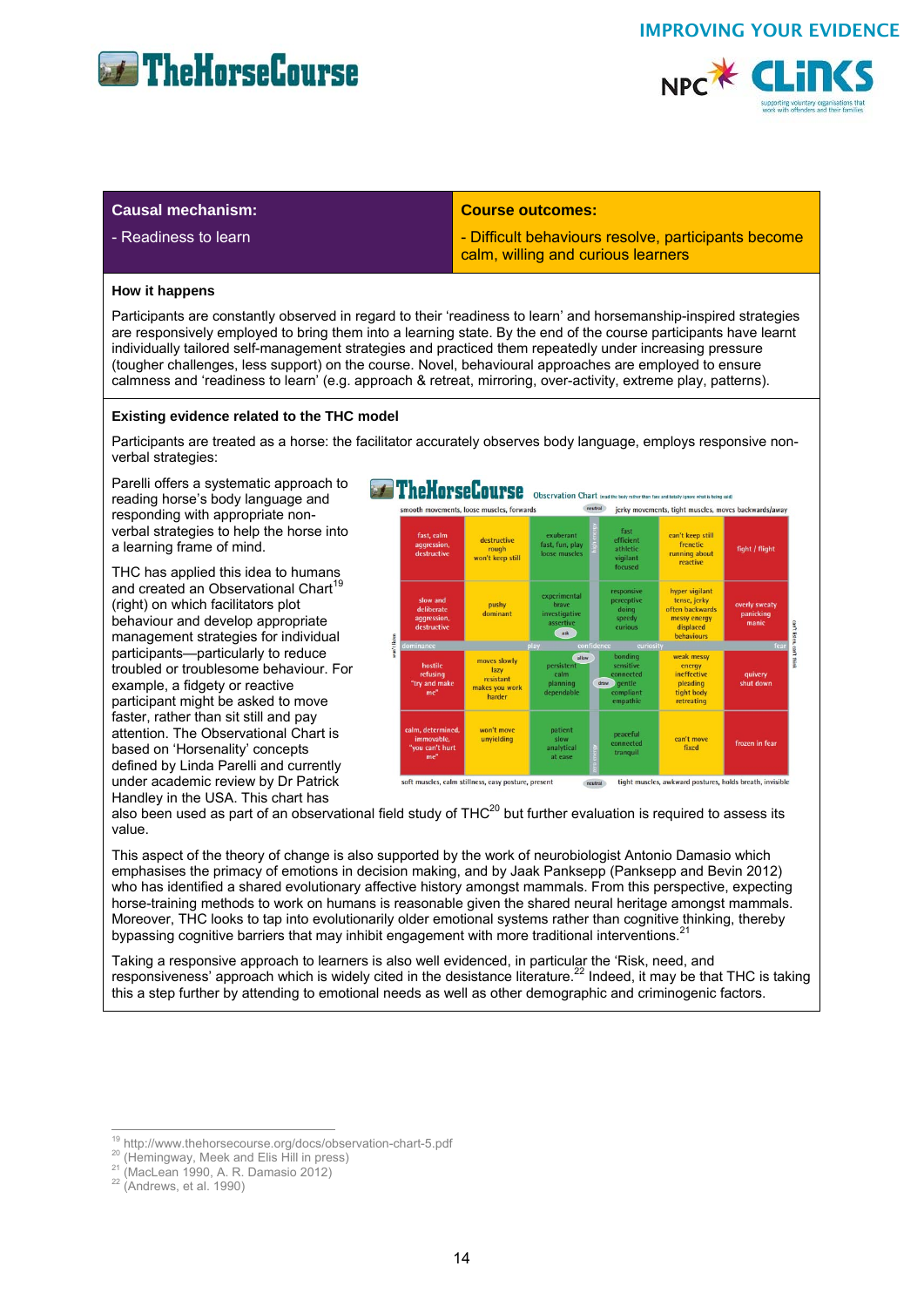



| <b>Causal mechanism:</b> | <b>Course outcomes:</b>                                 |
|--------------------------|---------------------------------------------------------|
| - Coaching style         | - Rapid learning<br>- Active engagement with the course |

#### **Here and now vs. conceptual:**

THC espouses the idea 'train the body; let the mind in on it later'. This builds on evidence from neuroscience<sup>23</sup> which argues that by avoiding a conceptual teaching style it is possible to bypass well-practiced cognitive 'blocks' and resistances. Further research is underway to investigate how behavioural techniques can be used to train emotional responses.<sup>24</sup>

#### **Direct, demanding, non-judgmental approach:**

The importance of THC facilitators taking a non-judgemental approach to establishing relationships and engagement with offenders is an established principle of practice when working with offenders.<sup>2</sup>

#### **Simulating, experiencing, copying, hands-on help and 'drilling' vs. reading, writing or reflecting:**

Reviews of the literature around "practice skills" in working with offenders tend to conclude that offenders require active and participative rather than either didactic (lecturing) approaches or unstructured or purely experiential methods.<sup>26</sup>

#### **No analysis of the past:**

In contrast with much accepted practice in EA, the THC coaching style avoids discussion of the past, or psychoanalysis. This is based on the fact that 'active learning' and Cognitive Behavioural Therapy are recognised as offender interventions that work<sup>27</sup> and neither relies on discussion about past events. The horsemanship basis of THC favours a 'here and now' approach. This is an argument that may need further testing and evaluation.

#### **Short learning cycles of 5-15 minutes:**

As horsemen, THC facilitators are trained to work with horses for a specific change (mental, emotional or physical) and then release all pressure, allowing the horse to rest and process the learning. The THC theory of change assumes that this cycle will also be useful for humans but neither the foundation nor the extrapolation of this idea has been adequately studied and tested, so would be a valuable area for further research.

#### **Immersive course (seven sessions of two or more hours in quick succession):**

Parelli horsemanship includes the notion that to set new positive habits in horses it is necessary to 'cause' the new behaviour for seven sessions without 'allowing' the unwanted behaviour to be practiced in between. In THC this principle is applied to human course participants and is supported by a growing body of evidence around the fixing of neural pathways through repetition of a response, including emotional responses.

<sup>&</sup>lt;sup>23</sup> (Damasio and Carvalho 2013)

<sup>&</sup>lt;sup>24</sup> (Carter and Hemmingway forthcoming)<br>
<sup>25</sup> (Ministry of Justice 2013)<br>
<sup>26</sup> (McNeill, Batchelor, et al. 2005)<br>
<sup>27</sup> (Lipsey, Landenberger and Wilson 2007)<br>
<sup>28</sup> (Covle 2010)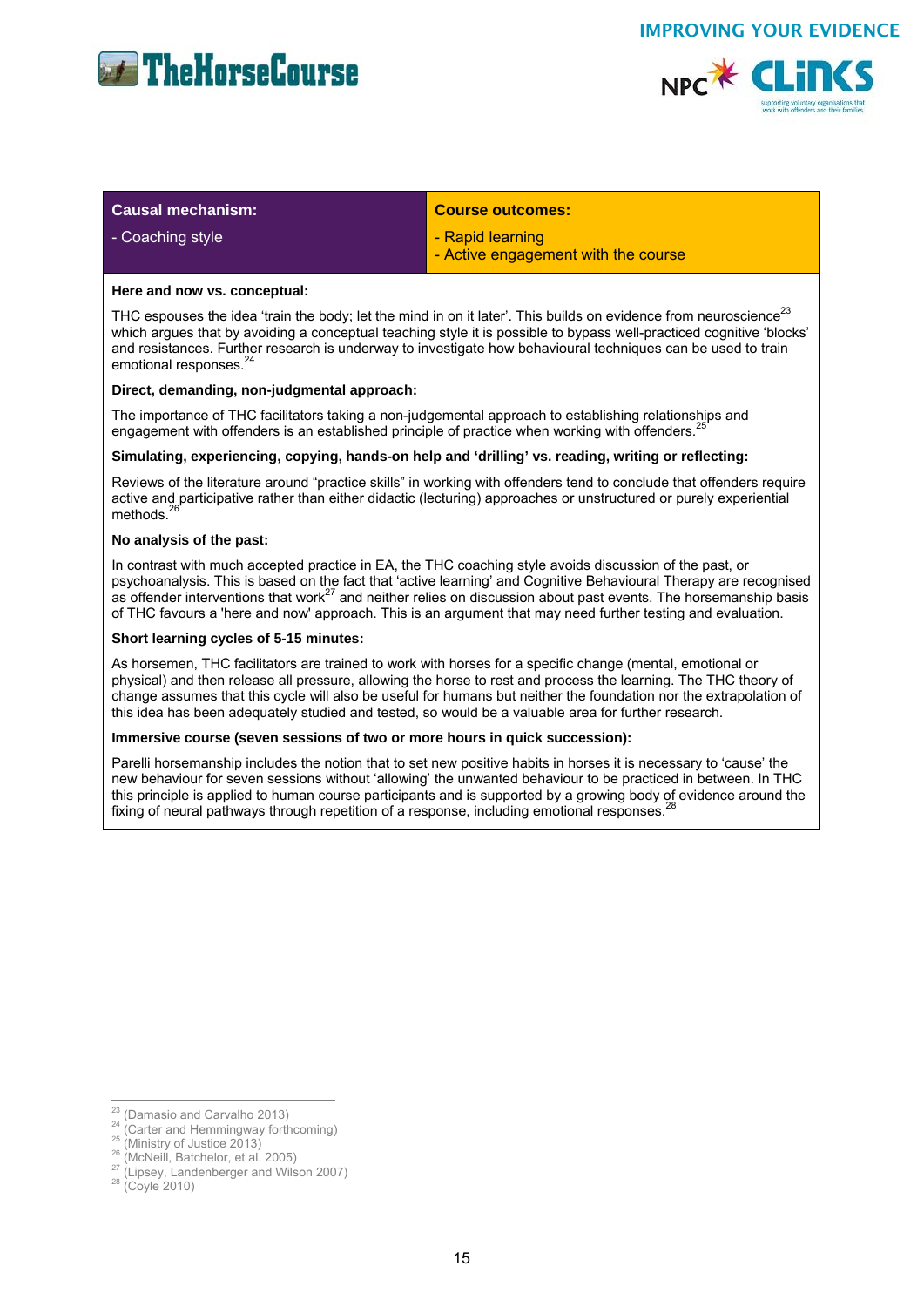



| <b>Causal mechanisms:</b>                                                                                 | <b>Course outcomes</b>                                                                                                                                                                                                                                                                                                                                |
|-----------------------------------------------------------------------------------------------------------|-------------------------------------------------------------------------------------------------------------------------------------------------------------------------------------------------------------------------------------------------------------------------------------------------------------------------------------------------------|
| Course content: How the specific content of<br>the course works to help participants<br>achieve outcomes. | <b>Participants develop eight positive skills and</b><br>habits:<br><b>Calmness</b><br>1.<br><b>Assertiveness</b><br>2 <sub>1</sub><br>3. Confidence as a learner<br><b>Focus and perseverance</b><br>4.<br><b>Empathy</b><br>5.<br><b>Realistic analysis and planning</b><br>6.<br><b>Responsibility for thoughts, emotions and</b><br>7.<br>actions |
|                                                                                                           | 8. Communication-clear and two-way                                                                                                                                                                                                                                                                                                                    |

#### **How it happens:**

THC relies on two key notions:

- − If participants model behaviours to which horses respond positively, such as calm and confident leadership, it creates opportunities for learning new behaviours and increased feelings of self-efficacy.<sup>29</sup>
- − Horses promote consciousness and self-awareness in participants by acting as a 'mirror'; actively reacting and giving feedback to human behaviour.<sup>30</sup>

Building upon this foundation, the eight skills listed above are the focus of specific horsemanship challenges and tasks incidental to the course. Specifically:

- − Calmness and Assertiveness is learned because these behaviours elicit positive responses from the trained horses, while aggression and / or anxiety do not.
- − Confidence as a learner is itself a skill, learned through the sense of achievement participants feel as they see their own rapid progress (often in contrast to previous failures to learn).
- − Focus and perseverance are learned because the horses will only keep in step with the participant, with slack ropes or at liberty, if the participant maintains a strong, clear focus
- − Empathy is learned by experiencing how observing others compassionately and meeting their needs gains cooperation and closer relationships
- − Realistic planning is learned through rehearsal, finding that slowing down, analysing and planning works better than rushing into things
- − Responsibility is learned because it creates power and efficacy while blaming others or the situation restricts choices
- − Communication skills are learned because progress on the course depends on effective two way communication and mutual respect. Simple language around emotions and thinking starts by observing the horses and progresses to describing human behaviour.

Challenges are increased and support decreased through the course, so that participants practice increasing self-efficacy in all eight areas. There is some evidence of the efficacy of this method of teaching these skills. THC is working hard to test and further evidence the above hypotheses.

<sup>&</sup>lt;sup>29</sup> (M. Rashid 2004, Burgon 2011)

 $\frac{30}{20}$  (Vidrine, Owen-Smith and Faulkner 2002)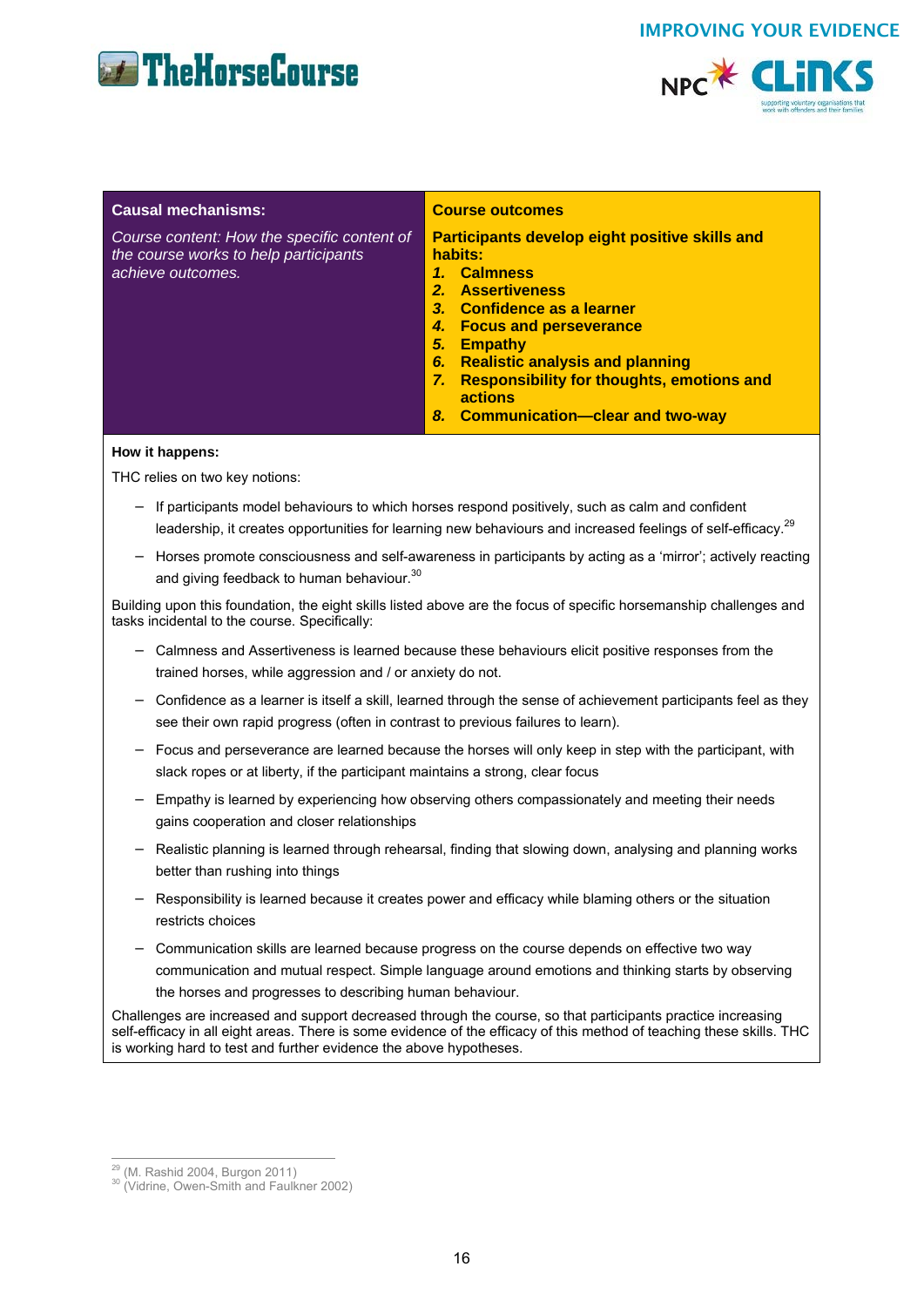



#### **Existing evidence to support this:**

Firstly, research on the effects of human-animal interaction has shown that it is associated with improved physical and psychological wellbeing; $31$  reduced stress and cortisol levels; $32$  and reductions in depression, including increased dopamine production.<sup>33</sup>

Secondly, there is research highlighting the benefits to individuals of specifically equine-based programmes. For example:

- − Reduced recidivism following a 200 hour wild horse taming programme in low risk prisoners*<sup>34</sup>*
- − Improved social skills and bonding, including increased oxytocin production.<sup>35</sup>
- − New behaviours and feelings of self-efficacy.<sup>36</sup>
- − Enhancement of general psychological wellbeing.37
- Calm and confident leadership.<sup>38</sup>
- − Confidence and psychological resilience.<sup>39</sup>
- − Mental health, empathy and relationship skills in adolescents.**<sup>40</sup>**

Most recently a randomised controlled trial focused on the effectiveness of natural horsemanship techniques to improve child social competence and has reported moderately significant improvements, including reduced basal cortisol levels.41 Thirdly, in a prison context, mustang programmes in the US have been associated with reduced behavioural infractions, increased empathy, increased self-esteem assertiveness and increased responsibility and autonomy.<sup>4</sup>

Finally, research on EA therapeutic environments have indicated that skills learned can be transferred to participants' daily lives and lead to improvements in psychological wellbeing.<sup>4</sup>

The field of Equitation Science has yet to come to any firm conclusions as to whether horses recognise human body language as analogous to equine social interactions. However, the academic leaders in this field recognise that horses are capable of interspecies relationships and that they may be able to understand commonalities between the behaviours of other species and their own.<sup>44</sup>

#### **Ever increasing difficulty: to cause habitual reactions of frustration, anxiety, confusion, upset, anger, etc:**

Mastery of demanding tasks is emphasised as providing a 'protective factor' for 'at-risk' youth.<sup>45</sup> THC participants are taught to observe horses accurately so that they experience their own progress directly. Facilitators are trained to set challenges beyond the participants comfort zone to create difficulties in the eight core skills above; before coaching to a successful outcome. The aim is that the participant can clearly measure their own success rather than rely on the facilitator's opinion or judgement. It is possible that the field of embodied or experiential learning would support this 'feedback-learning' approach, but a full literature review has not yet been done.

In addition to this, THC believes that increasing the *quality* of horsemanship enhances outcomes for participants, a view proposed in an article *EAP'd Off!*46 but as yet untested academically. Building on the 'mirroring' effect, by demanding higher levels of natural horsemanship, the horse's feedback is unequivocal. THC participants are rarely allowed to use direct contact to move the horses through tasks: rather they are required to communicate with the horses using the eight core skills listed above. THC horses are chosen and trained to give clear, obvious and reliable feedback when handlers do not display these skills; yet to be highly responsive and compliant when they do.

- <sup>31</sup> (O'Haire 2010, Harkrader, Burke and Owen 2004) <sup>31</sup> (O'Haire 2010, Harkrader, Burke and Owen 2004)<br><sup>32</sup> (Barker and Wolen 2008, Beetz, et al. 2012)<br><sup>33</sup> (Odendaal and Meintjes 2003)<br><sup>34</sup> (Bachi 2013)<br><sup>36</sup> (Odendaal and Meintjes 2003, Beetz, et al. 2012)<br><sup>37</sup> (Burgon 2
- 
- 
- 
- 
- 
- 
- 
- 
-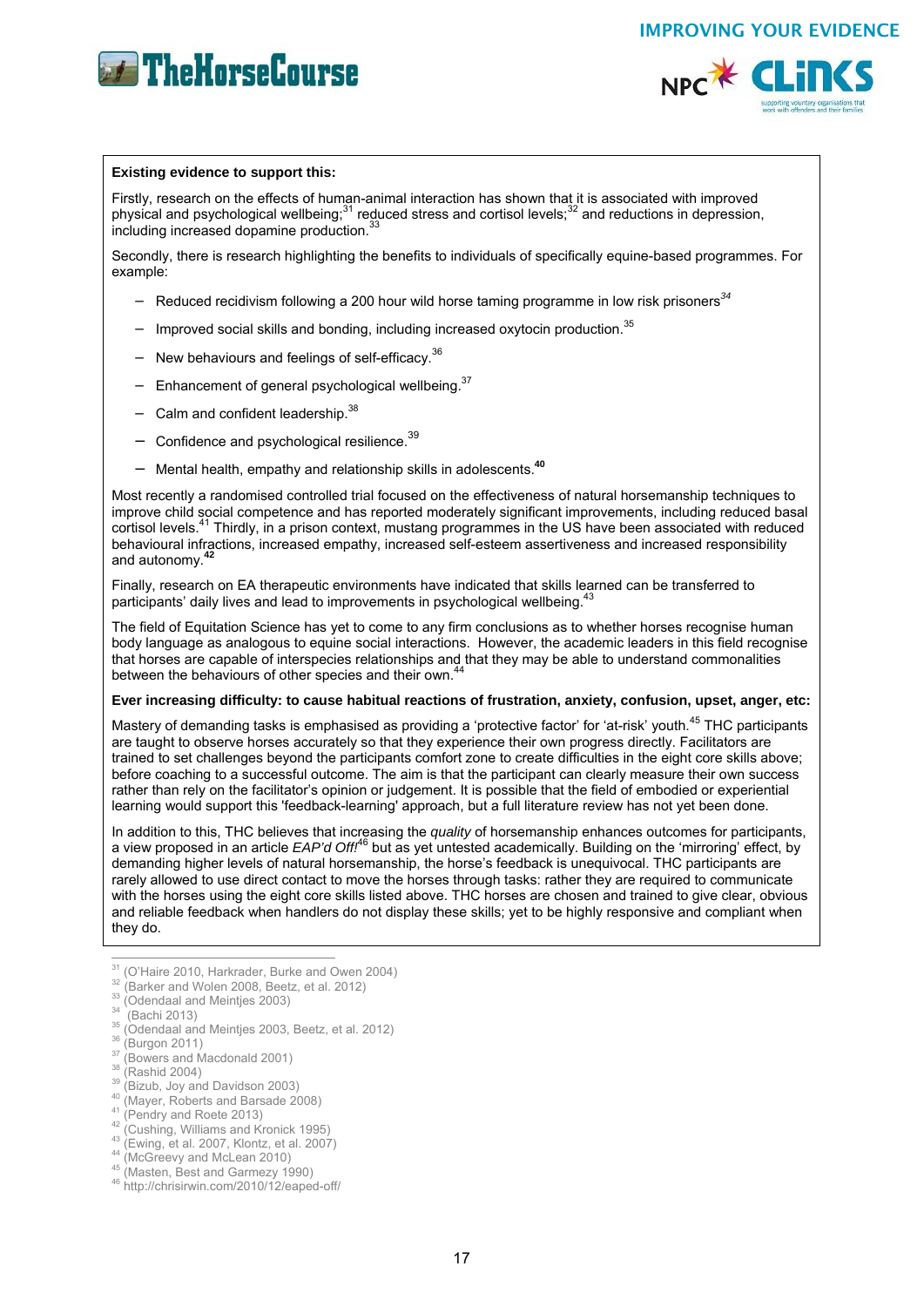

#### **Tangible success through excellent coaching:**

A range of research has shown that experiential learning is accelerated through learning, practising and repeating skills in short, intense sessions coached to a high level.<sup>47</sup> As such, it is considered critical to achieve success in every task, and never to leave a participant rehearsing failure.

#### **Causal mechanisms:**

*Consolidation: The course outcomes outlined above are strengthened and consolidated through a range of other activities described in this table:*

#### **Course outcomes:**

- consolidate learning
- record progress
- move towards self-efficacy
- gain confidence, hope, self-esteem
- participants feel accepted in new roles, as:
	- safe / sensible / 'self-manager'
	- learner / achiever
	- carer / friend
	- partner / collaborator / team member
	- leader / parent / teacher

## Use of Comfort Zone Chart & Slider Bar Chart (right):<sup>48</sup>

This chart was devised to help participants consider and think about their emotional state and this develops through the course. Visual mapping has been shown by multiple studies to be an effective communication tool for clarifying information and sharing meaning.<sup>49</sup>

#### **Reflective observation-based sessions, including an assessment of progress in all eight areas and a plan for the future:**

THC facilitators use the THC Star (below) to guide discussions and record progress made in the eight core skills. All marks are based on the evidence seen on the field during the sessions, not on past events, self-perceptions or self-reporting. The aim is to ensure that the record of distance travelled is accurate and realistic, and that participants leave feeling confident in their ability to manage and continue the development of positive skills and habits. The THC draws upon the "Outcomes Star" approach which is rooted in the action research tradition whereby 'assessment' is part of the 'treatment process' and participants are empowered to describe their own change.<sup>50</sup> Small scale research among organisations using the outcomes star approach, albeit conducted by the company promoting it, has described its value, particularly in terms of key working and building relationships with clients.

The THC theory of changes also assumes that this process

of reflection helps consolidate learning; although we have not been able to identify any existing evidence that supports this. However, wider research with desisters has identified that having someone believe in them is important and that desistance can be supported by interactions with others who communicate a belief that they can and will change and that they have something to offer society or others.<sup>5</sup>

#### **Simple language:**

Simple language such as 'calm/bothered' and 'focused/distracted' is used throughout the course to observe, at





Put a line for you and one for the



<sup>&</sup>lt;sup>47</sup> (Raelin 2006, Ericsson 2008)

<sup>&</sup>lt;sup>48</sup> http://www.thehorsecourse.org/docs/cz-sliders-2.pdf<br>
<sup>49</sup> (Blankenship and Dansereau 1999)<br>
<sup>50</sup> (MacKeith 2011)<br>
<sup>51</sup> (Triangle Consulting 2008)<br>
<sup>52</sup> (Ministry of Justice 2013, Rex 1999, McNeill, Batchelor, et al.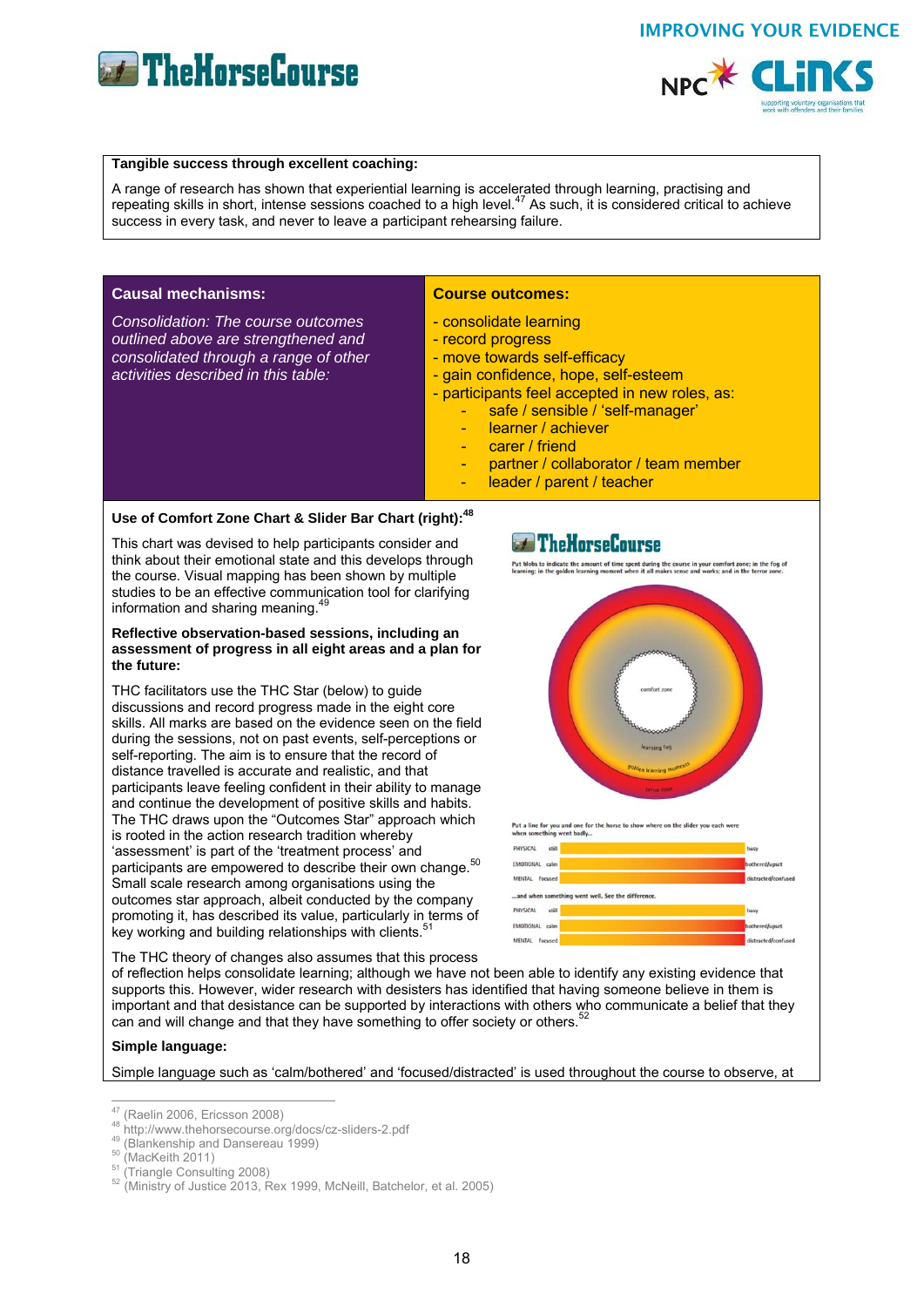



first, the horses' emotions and thoughts and then the participants' and facilitators'. It is assumed that having comfortable language to describe emotions and thoughts is a first step towards managing them. This is line with a range of studies that have highlighted the speech, language and communication difficulties faced by young people in the criminal justice system and the need for interventions to be delivered with literacy, writing, speaking and listening demands set at the right level.<sup>5</sup>

#### Written feedback and copy of THC Star (right)<sup>54</sup> provided to both participant and referrer:

It seems logical that written feedback strengthens participants' learning, as well as providing useful information for team-working. This was a claim of the Triangle Consulting research cited above, but is an area that requires more rigorous investigation.

#### **Completion certificates (and completion ceremony where possible), photos and DVD to share achievement:**

While celebratory rituals are typically absent in criminal justice settings, it has been found that where achievements are formally recognised the effects of interventions may be enhanced.<sup>55</sup> The THC theory of change also assumes that sharing success with family will foster protective relationships and strengthen changes in identity. Moreover, while the importance of family relationships to desistance is well established<sup>56</sup>, this precise causal relationship of sharing the benefits of achievements with family members has not yet been demonstrated by any empirical research that we are aware of.

#### **External assessment (horsemanship):**

It is assumed that external 'proof' of success enhances self-belief and confidence, although we have not been able to identify any research that supports this.

#### **Where possible participants return to teach a later group:**

This idea reflects a long-held tradition across various tiers of education that having to teach a subject is an effective way for people to learn. Although we have not been able to identify definitive research to support this in the context of young offenders, reviews of the descriptive literature suggest this it a reasonable assumption.<sup>5</sup>



- 
- <sup>54</sup> http://www.thehorsecourse.org/docs/star-7.pdf<br><sup>55</sup> (Ministry of Justice 2013) (Maruna and Burnett 2006).<br><sup>56</sup> (National Offender Management Service 2013)<br><sup>57</sup> (Carberry 2008)
- 

<sup>&</sup>lt;sup>53</sup> (NACRO 2011) p7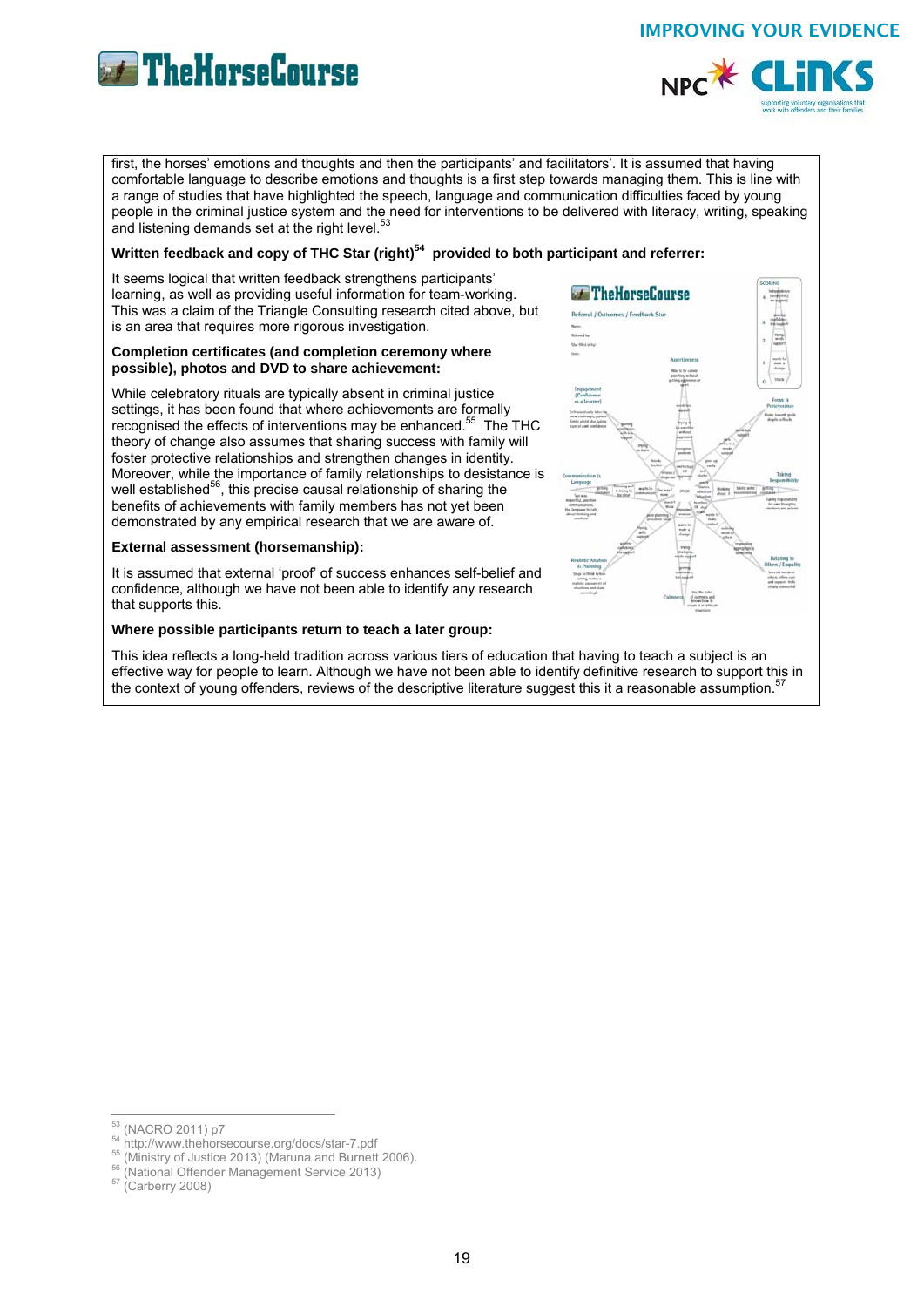



## **3.3 What evidence is there to suggest the course outcomes should lead to the four intermediate outcomes?**

Having described the intended links between activities and course outcomes above, this section describes how the course outcomes are intended to lead to the intermediate outcomes.

| Table 3.3                                                                                                                                                                                                                                                                                                                                                                                                                                                                                                                                                                                                                                                                                                                                                  |                                                                                                                                                                                                                                                                                                     |  |
|------------------------------------------------------------------------------------------------------------------------------------------------------------------------------------------------------------------------------------------------------------------------------------------------------------------------------------------------------------------------------------------------------------------------------------------------------------------------------------------------------------------------------------------------------------------------------------------------------------------------------------------------------------------------------------------------------------------------------------------------------------|-----------------------------------------------------------------------------------------------------------------------------------------------------------------------------------------------------------------------------------------------------------------------------------------------------|--|
| <b>Course outcomes</b><br>$\mathbf{1}$<br><b>Calmness</b><br>2.<br><b>Assertiveness</b><br>3.<br>Confidence as a learner<br><b>Focus and perseverance</b><br>4.<br><b>Empathy</b><br>5.<br><b>Realistic analysis and planning</b><br>6.<br><b>Responsibility for thoughts, emotions</b><br>7.<br>and actions<br>8. Communication-clear and two-way                                                                                                                                                                                                                                                                                                                                                                                                         | <b>Intermediate outcomes:</b><br><b>Changes in identity from outsider/criminal to</b><br>$\bullet$<br>worthwhile citizen<br><b>Reduction in problem behaviour</b><br>$\bullet$<br><b>Improved relationships</b><br>$\bullet$<br>Better engagement with education, training<br>$\bullet$<br>and work |  |
| How it happens:<br>It is hoped that the learning achieved on the course will be transferred into participants' daily lives. THC relies on<br>theories that rehearsal and success establishes learning better for some individuals than does concept-learning<br>in a classroom. Evidence surrounding experiential learning has been presented above.                                                                                                                                                                                                                                                                                                                                                                                                       |                                                                                                                                                                                                                                                                                                     |  |
| Existing evidence to support this:<br>The eight course outcomes in the theory of change were originally derived from the demands and philosophy of<br>Parelli horsemanship. They have been correlated with offenders' needs using the OASys Manual <sup>58</sup> and link<br>closely to the strengths and capabilities clusters identified in an influential meta-analysis of the social/emotional<br>needs of young people. <sup>59</sup> They are also examples of 'strengths-based corrections' which focus on developing the<br>strengths of offenders rather than emphasising or focusing on faults and are thought to be preferable to a<br>negative focus for the formation of new identities and pro-social offender transformations. <sup>6</sup> |                                                                                                                                                                                                                                                                                                     |  |
| A brief description of each course outcome and how it contributes to intermediate outcomes are highlighted<br>below.                                                                                                                                                                                                                                                                                                                                                                                                                                                                                                                                                                                                                                       |                                                                                                                                                                                                                                                                                                     |  |
| Calmness: "Has the habit of calmness and knows how to create it, even in difficult situations"                                                                                                                                                                                                                                                                                                                                                                                                                                                                                                                                                                                                                                                             |                                                                                                                                                                                                                                                                                                     |  |
| This outcome reflects the widely reported observation that impulsivity or low self-control is associated with<br>general and violent reoffending. <sup>61</sup> THC focuses on helping participants to learn the value of calmness and to<br>practice it in a pressured situation. This may help them to feel more controlled, less aggressive and better able to<br>stop and think during their daily lives.                                                                                                                                                                                                                                                                                                                                              |                                                                                                                                                                                                                                                                                                     |  |
| Assertiveness: "Able to be boundaried & assertive, without getting aggressive or upset"                                                                                                                                                                                                                                                                                                                                                                                                                                                                                                                                                                                                                                                                    |                                                                                                                                                                                                                                                                                                     |  |
| Participants in THC are taught to set boundaries and to make requests in a calm, assertive and friendly way. This<br>is intended to discourage sudden outbursts or overly aggressive interactions. As above, this follows the literature<br>that shows how reductions in impulsivity and increased self-control play a positive part in helping people to desist<br>from crime.                                                                                                                                                                                                                                                                                                                                                                            |                                                                                                                                                                                                                                                                                                     |  |
| As discussed further below in section 4.1, THC has also tested its impact on calmness and assertiveness by<br>examining whether participation is associated with reductions in problem behaviour in the prison (a factor which<br>has been found to be directly correlated with reductions in reoffending). <sup>62</sup>                                                                                                                                                                                                                                                                                                                                                                                                                                  |                                                                                                                                                                                                                                                                                                     |  |
| Confidence as a learner: "Enthusiastically takes on new challenges, pushes limits whilst also taking care of own<br>confidence"                                                                                                                                                                                                                                                                                                                                                                                                                                                                                                                                                                                                                            |                                                                                                                                                                                                                                                                                                     |  |
|                                                                                                                                                                                                                                                                                                                                                                                                                                                                                                                                                                                                                                                                                                                                                            | It is a general observation that teaching is more effective if learners feel confident in their abilities to learn <sup>63</sup> and                                                                                                                                                                |  |
| $^{58}$ (HM Prison Service 2003)<br>$^{59}$ (Mcneil, Reeder and Rich 2012)<br>$60$ (Maruna and LeBel 2003)                                                                                                                                                                                                                                                                                                                                                                                                                                                                                                                                                                                                                                                 |                                                                                                                                                                                                                                                                                                     |  |

 $^{61}$  (Maruna and Leber 2003)<br> $^{61}$  (Ministry of Justice 2013, Farrington 2005, Moffit 2003, Raynor 2000, Craig, et al. 2004)  $^{62}$  (Ministry of Justice 2014)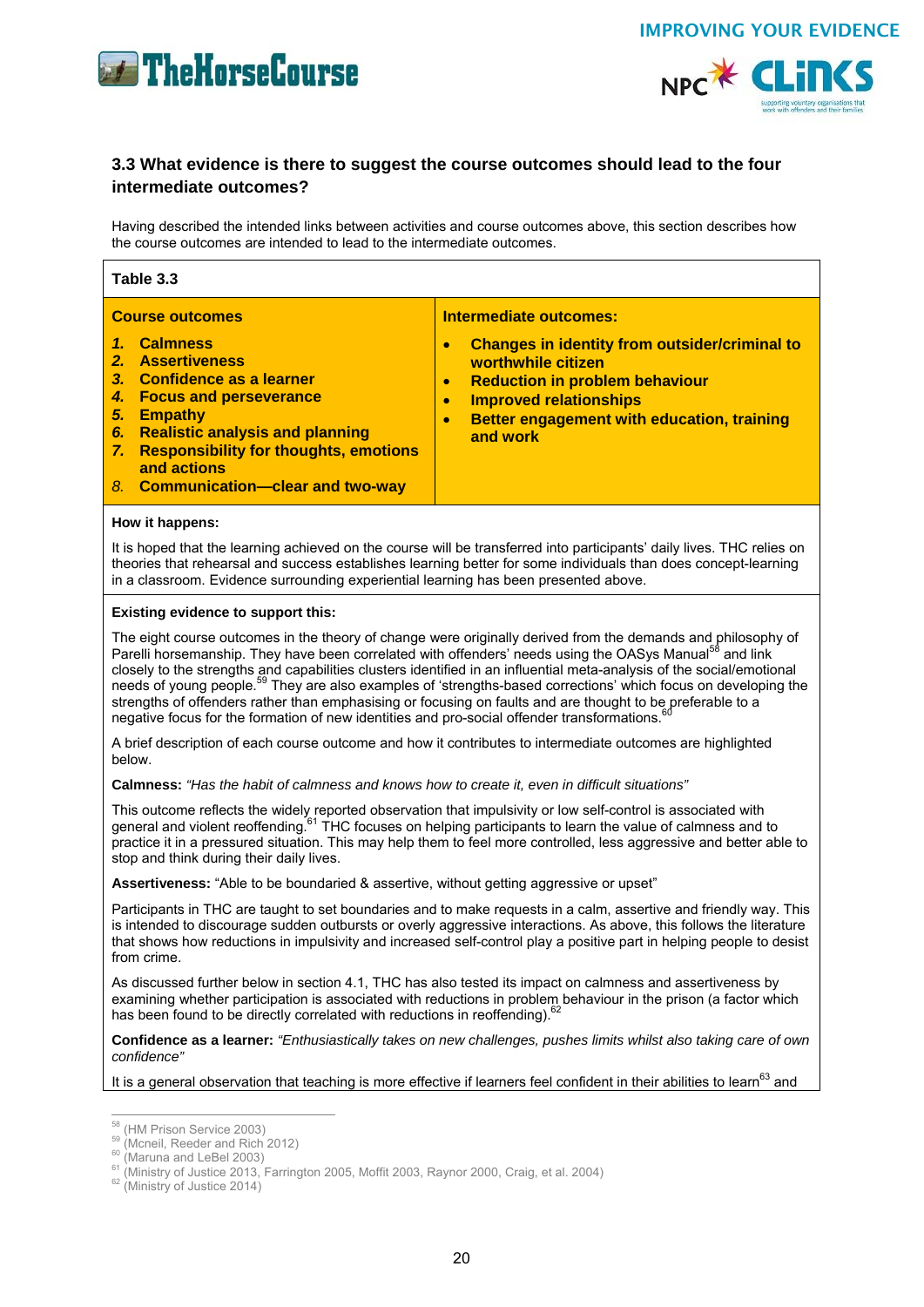





that young offenders often lack these attributes.<sup>64</sup> Through the learning process and the success they achieve in THC participants should feel greater confidence in their capacity and skills to learn which may in-turn lead to changes in self-perception and identity and increase their engagement with other education, training and work opportunities (both in prison and outside).

**Focus and perseverance:** *"Works towards goals despite setbacks"*

It is generally accepted that focus and perseverance are key to success in education.<sup>65</sup> THC works to achieve this and associated changes in identity by giving participants the opportunity to appreciate the benefits of personal success through working towards goals.

**Empathy:** *"Sees the needs of others, offers care and support, feels closely connected"*

Research has shown that offenders display a compromised ability to experience an empathic state which can be seen as offering a 'protective factor' against aggression.<sup>66</sup> THC provides offenders with a context in which they can learn how to assess and respond to the needs of others, which in-turn may contribute to improved relationships and reduced problem behaviours.

Moreover the establishment of trusting relationships through THC may compensate for an absence of trust in wider prison settings, and through the process of learning and practicing trust, lead to stronger relationships between participants and other members of the prison staff.<sup>67</sup>

**Realistic analysis and planning:** "Stops to think before acting, makes a realistic assessment of situations and plans accordingly"

In the 'what works' literature, offenders are characterised as often lacking realistic analysis, and the ability to stop and think.<sup>68</sup> THC gives offenders direct experience of the benefits in stopping when things go wrong, thinking it through and making a better plan.

**Responsibility**: "Taking full responsibility for own thoughts, emotions and actions. Allows others to make their own choices."

Research evidence and practice experience tends to confirm that persistent offenders are often highly fatalistic and lack the capacity to determine the direction of their own lives. In contrast, the process of desistance is often described as an active process during which offenders acquire a sense of 'agency' or control over their lives'. Offenders need to discover that they are capable of this before they can deploy it.70 In THC responsibility is taught by showing participants that they lose power over outcomes if they are blaming the situation, the horse or the facilitator.

**Communications:** "Two-way, respectful, assertive communications. Has language to talk about thinking and emotions"

It is self-evident that poor communications skills will inhibit an offender's ability to form the relationships they will need to help them move away from crime. Many studies have highlighted the poor language skills of young offenders,<sup>71</sup> suggesting a need to improve communication skills before more conventional learning can be effective. Through participating in THC, participants both learn and practice how to communicate effectively, which may in turn improve their ability to communicate in wider settings.

<sup>&</sup>lt;sup>63</sup> (James and Nightingale 2005, Eldred 2002)

<sup>&</sup>lt;sup>64</sup> (Adams, Smart and Greig 2009)<br>
<sup>65</sup> (Shechtman, et al. 2013)<br>
<sup>66</sup> (Hastings, et al. 2000)<br>
<sup>67</sup> (Liebling, Arnold and Straub 2011))<br>
<sup>68</sup> (Ministry of Justice 2013)<br>
<sup>69</sup> (S. Maruna 2001)<br>
<sup>70</sup> (Schinkel, et al. 200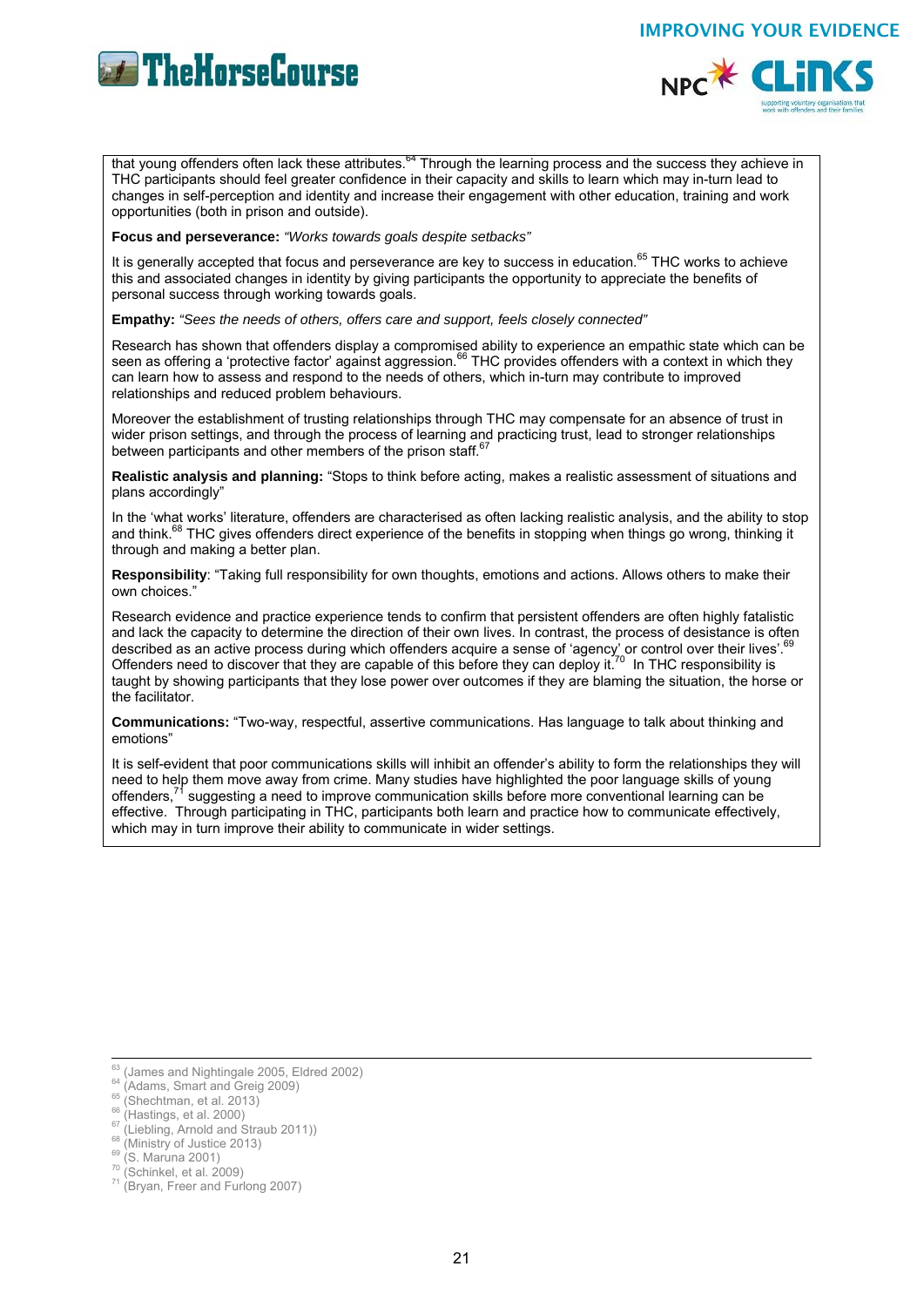





## **3.4 What evidence exists to suggest the intermediate outcomes should lead to the final goal of reduced offending?**

Evidence that the THC's intermediate outcomes are likely to result in a reduction in reoffending comes from Learning Theory, the Ministry of Justice (MoJ) and other desistance research. These are summarised in the table below.

#### **Table 3.4**

#### **How it happens:**

The four intermediate outcomes THC works towards are established routes or pathways to reduced offending. It is widely regarded, and to some extent proven, that if prisoners can make progress towards these qualities they are less likely to offend again and return to prison.

#### **Existing evidence to support this:**

Changes in identity from outsider/criminal to worthwhile citizen:

It is widely accepted, and a core element of desistance theory, that offenders who do not have a criminal identity but see themselves as 'basically good people who made a mistake' are more likely to desist from crime.<sup>7</sup>

#### **Reduction in problem behaviour:**

A range of research and analysis of the Government's Surveying Prisoner Crime Reduction (SPCR) survey suggests that offenders who are less willing to follow prison rules are also less likely to rehabilitate successfully on release.

#### **Improved relationships:**

The horsemanship used in THC puts great emphasis on building the relationship with the horse, and participants are gradually brought to accept the need to model the same calm, trustworthy, empathic, assertive, responsible behaviours in their human relationships. A very wide range of research highlights the importance of relationships in the process of desistance from crime.

#### **Better engagement with education, training and work:**

THC aims to prepare and encourage participants to engage with other interventions that may have a more direct effect on their journey to desistance, such as education programmes on communication skills, perseverance, and self-confidence linked to desistance.<sup>75</sup> It also aims to encourage prison employment which—particularly if it offers a sense of achievement, satisfaction or mastery—can support offenders to stop offending.

<sup>&</sup>lt;sup>72</sup> (Ministry of Justice 2013, Chiricos, Barrick and Bales 2007).

<sup>&</sup>lt;sup>73</sup> (Ministry of Justice 2014, Moreau 2001, Edney 1995, Chandler 2005)<br><sup>74</sup> (Ministry of Justice 2013, Laub, Nagin and Sampson 1998, Horney, Osgood and Marshall 1995).<br><sup>75</sup> (Moreau 2001, Edney 1995, Chandler 2005)<br><sup>76</sup> (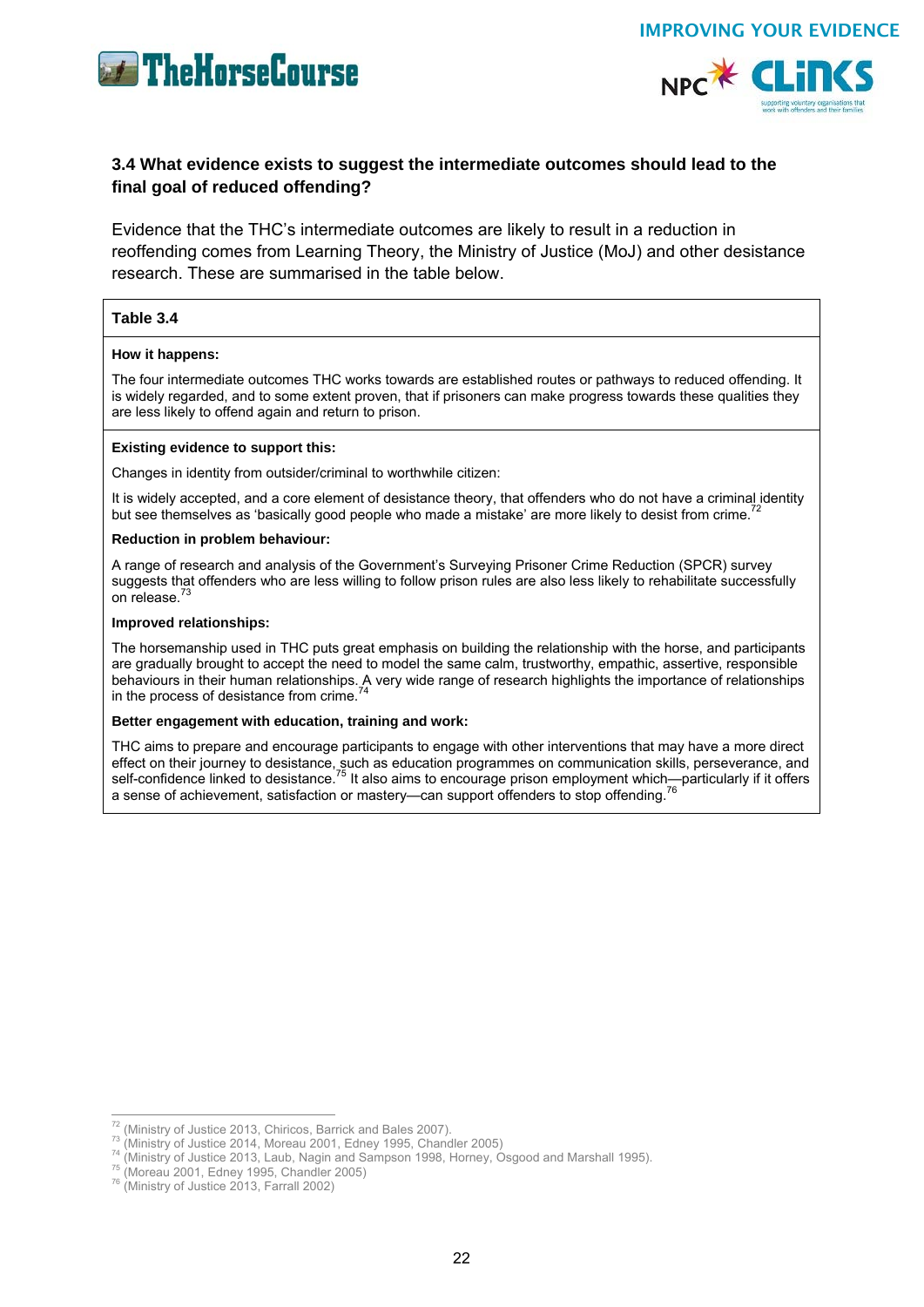



## **4. Contribution analysis**

Having developed a theory of change, the next stage is to understand whether the actual results are consistent with predictions and expectations. We do this through a process called contribution analysis (as set out in box 2 above). In short, the theory of change identifies the changes we expect to happen, supported by existing evidence, and contribution analysis brings in an organisation's own data to evaluate results against the theory.

## **4.1 Comparing results to the theory of change**

As highlighted above, aspects of the THC theory of change rely on an undeveloped evidence base, so it has been important to be as robust and thorough as possible in gathering and analysing data. Moreover, as no single evaluation approach can be used to assess the programme, evidence has been drawn from a range of sources to create an overall picture:

- **Comfort zone chart:** a simple graphic chart used mid-course to help participants visualise the learning process.
- **Slider bar:** a simple graphic chart used mid-course to help participants visualise mental and emotional states and correlate them with success.<sup>77</sup>
- **THC Star**: a tool to map progress in the eight emotional and thinking skills—used both in referral and near the end of the course, working one-to-one with the participant.<sup>78</sup>
- **THC Observational Chart:** a tool used by THC facilitators to identify different types of participant behaviour, and guide their 'readiness to learn' participant-management strategies.<sup>79</sup>
- **Case notes:** sessional notes kept by facilitators
- **Course exit interviews:** video-recorded interviews conducted by THC facilitators at the end of each course.
- **Semi-structured interviews**: qualitative feedback from participants, conducted by independent researchers.
- **Anecdotal evidence:** a range of informal feedback from observers, participants and associated agencies.
- **Participation records:** attendance, completion and achievement records of the participants.
- **Access to Offender Assessment System (OASys) scores**
- **Access to Offender Group Reconviction Scale (OGRS) statistics**: risk of reoffending in 12 months.
- **Access to P-NOMIS prison records:** offence type, pre- and post-course positive or negative entries, adjudications, re-committals.

<sup>77</sup> http://www.thehorsecourse.org/docs/cz-sliders-2.pdf

<sup>&</sup>lt;sup>78</sup> http://www.thehorsecourse.org/docs/star-6.pdf<br><sup>79</sup> http://www.thehorsecourse.org/docs/observation-chart-5.pdf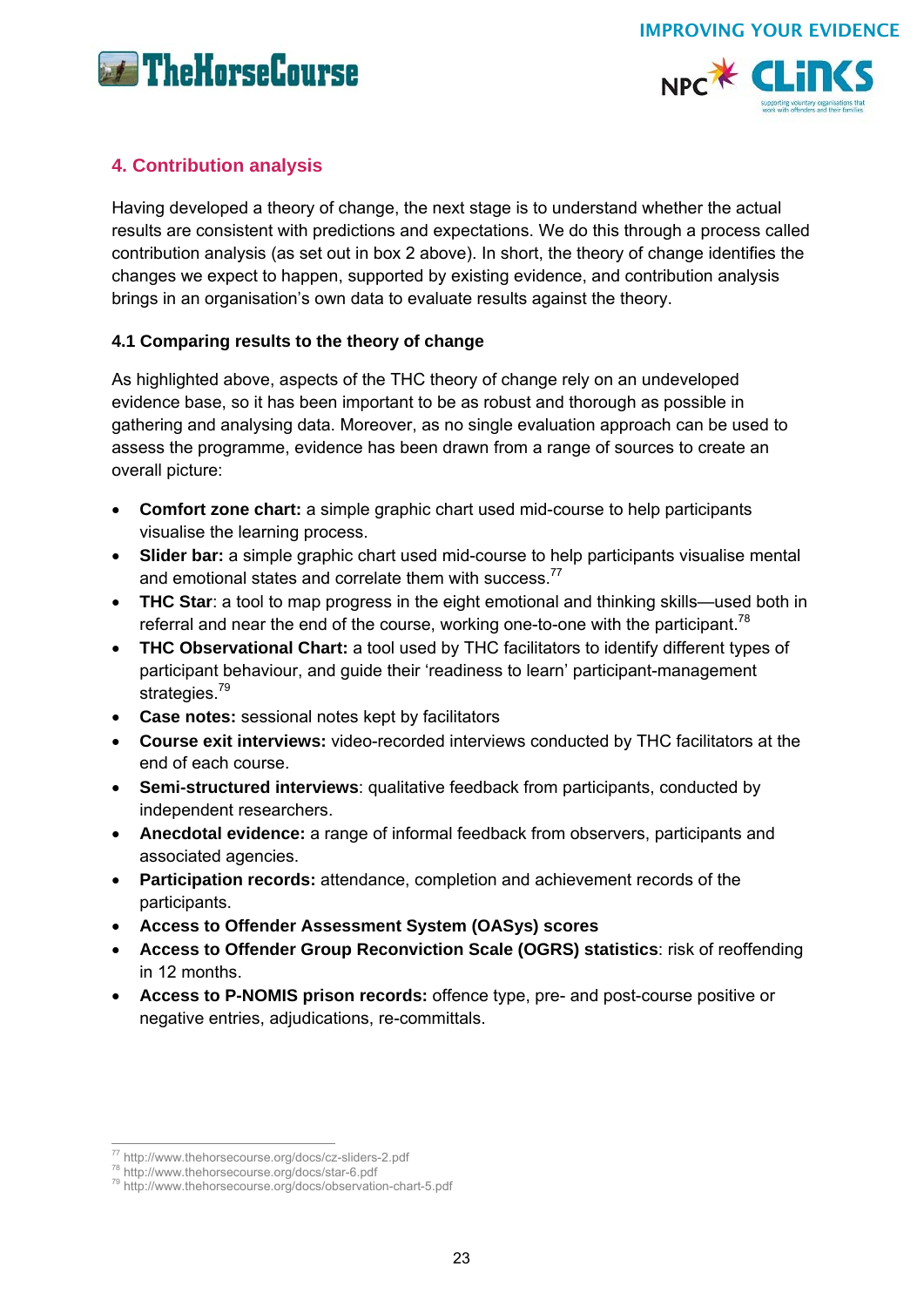



In the following table we assess elements of the theory of change using data from these sources. In particular, two studies are referred to throughout:

- A multi-method evaluation conducted by Professor Rosie Meek, now of Royal Holloway University.<sup>80</sup>
- Further analysis of 17 qualitative interviews, conducted by Rachel Thomas of the University of Southampton. $81$  As this is qualitative research, where findings are reported it is important to note that not all participants interviewed said the same thing, rather we are reporting the general conclusions from the research.
- Base sizes for findings are reported in the table as (n=x), which shows the number of participants the data relates to. In all cases this is aggregated data—i.e. participants' data was collected for a set period of time, they were not cherry-picked.

#### **Limitations of the evidence collected**

As a small charity working in a complex environment THC has to limit the amount of data it collects. This has entailed some choices about when, from whom and what information has been collected. Some of the specific limitations are:

- Analysis of reoffending data is limited to a small sample of 25 offenders in one setting, which means we should be cautious in interpreting this finding (see section 4.2). It has also meant there is no possibility to analyse outcome patterns and subgroups of service users (see section 4.3). The only counterfactual available has been OGRS predicted reoffending rates (see section 4.2). It has not been possible to conduct a randomised control trial or use the Justice Data Lab (see section 4.6)

- THC has only had limited access to data on service user's behaviour and engagement with other in-prison educational opportunities. For example it has not been possible to review data over a longer timeframe to see if intermediate outcomes are sustained (see section 4.2). Equally important, there was no comparison sample available for this analysis which means we cannot rule out other possible explanations for favourable changes such as a general reduction in problem behaviours across the institution or seasonal effects. Ideally comparative analysis would be available for these data to be fully interpretable.

- It has not been possible to do detailed interviews / assessments with all participants.

- It has not been possible to conduct detailed pre/post standardised assessments with all participants.

- It has not been possible to consult with *all* relevant stakeholders within the prison.

- This document has not completed a full peer review process. However it has been reviewed and benefited from the input of a range of academics, as highlighted in the acknowledgements section.

<sup>&</sup>lt;sup>80</sup> http://www.thehorsecourse.org/docs/Eval-THC.pdf

<sup>81</sup> http://www.thehorsecourse.org/docs/thehorsecourse-dissertation-rachel-thomas.pdf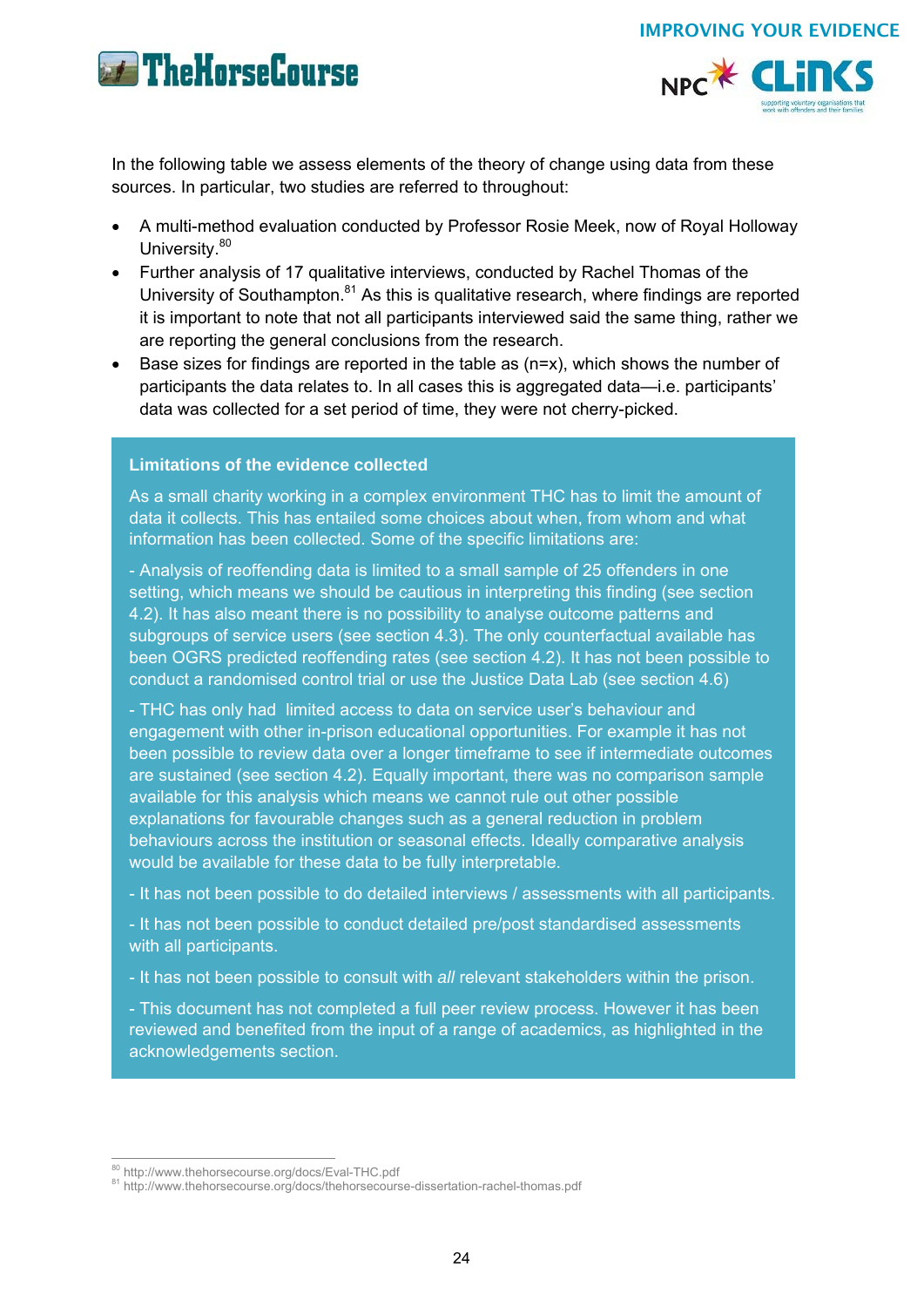

NPC\* CLIN(S

The evidence presented below is therefore only partial and subject to some limitations which are highlighted where relevant. However it should also be noted that all these limitations are outside of THC's control and that the organisation has done its utmost to collect the most robust data available, paying particular attention to avoiding 'cherry-picking' data. All data groups have been selected on a census basis.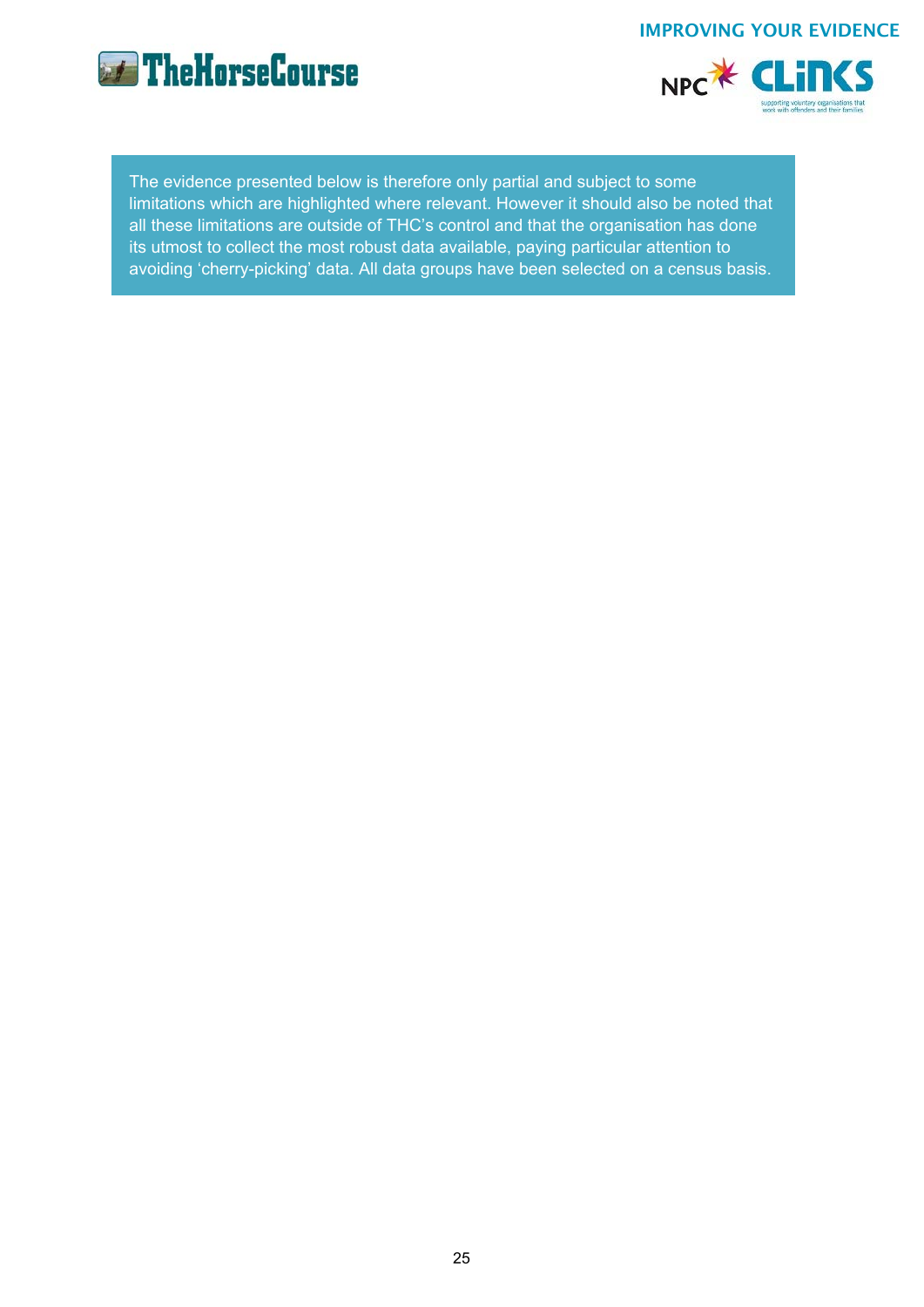## **Evidence about inputs / context**

The contribution analysis begins with a review of the inputs to THC and an assessment of whether the referral process was in-line with expectations.

| Element of theory of change                                                                                                                                                                                                                                                                                                                                                                                         | IN PRACTICE: What results were captured?                                                                                                                                                                                                                                                                                                                                                                                                                                                                                                                                                                                                                                                                                                                                                                                                                                                                                                                                                                                                                                                                                                                                                                                                                                                                                                                                                                                                          |
|---------------------------------------------------------------------------------------------------------------------------------------------------------------------------------------------------------------------------------------------------------------------------------------------------------------------------------------------------------------------------------------------------------------------|---------------------------------------------------------------------------------------------------------------------------------------------------------------------------------------------------------------------------------------------------------------------------------------------------------------------------------------------------------------------------------------------------------------------------------------------------------------------------------------------------------------------------------------------------------------------------------------------------------------------------------------------------------------------------------------------------------------------------------------------------------------------------------------------------------------------------------------------------------------------------------------------------------------------------------------------------------------------------------------------------------------------------------------------------------------------------------------------------------------------------------------------------------------------------------------------------------------------------------------------------------------------------------------------------------------------------------------------------------------------------------------------------------------------------------------------------|
| <b>FACILITATOR</b><br><b>Excellent horsemanship skills</b><br>Knowledge and experience to select<br>appropriate horses<br><b>THC trained and assessed</b>                                                                                                                                                                                                                                                           | Trainee facilitators are selected according to the following criteria: they must have Parelli horsemanship skills to level 4 (unridden) AND have hands-<br>on teaching experience of horsemanship. They must be capable of modelling all eight skills from the THC Star at a high level, even in stressful<br>situations. A background in education, mental health or social work is helpful but not essential. They will typically have 5-10 years of Parelli<br>horsemanship study and practice.<br>As at August 2014 there are seven qualified THC facilitators and eleven Trainee THC facilitators. All fulfil the above criteria, and twelve are (or have<br>been) a licensed Parelli Professional, indicating that they have further invested in their horsemanship, teaching skills and have had hands-on<br>experience teaching to a high standard, with external assessment by Parelli USA.<br>In addition THC 'Theory training' is designed, over three days, to provide a clear theoretical grounding and to simulate the coaching approach.<br>Understanding is assessed through a timed, written exam and the minimum pass rate is 80%.<br>Trainees cannot qualify until they have also shadowed an experienced THC facilitator and passed a practical assessment whilst leading a course.<br>The assessment process is undertaken by the founder and is currently being formalised and monitored as part of the scaling-up process. |
| <b>HORSES</b><br>Carefully trained and chosen to display<br>instant, accurate and obvious responses<br>to the eight outcomes:<br>- negative feedback: bothered or non-<br>compliant;<br>- positive feedback: happy to perform<br>high-level ground skill tasks at liberty or<br>on a loose rope when participant is<br>calm, focused and communicates<br>clearly;<br>- Safe to handle, even under some<br>pressure. | THC methodology requires that horses are trained to a minimum of Parelli Level 2, preferably Level 3.<br>Higher level Parelli-trained horses offer an advantage in that they will perform tasks willingly and knowledgably from subtle cues involving focus,<br>assertiveness, calmness, empathy and clear communication, giving course participants the opportunity to practice these more subtle skills. Working<br>on loose ropes or at liberty further ensures that participants cannot achieve tasks through force or mere technique; instead they are obliged to<br>achieve the eight self-management skills outlined on the THC Star. Guidance on horse selection is given during the Theory training, and horse<br>choice is assessed as part of the THC facilitator's practical assessment.<br>It is the responsibility of the facilitator to assess each of the horses on a continual basis and work with them so they remain sensitive and responsive<br>yet safe.                                                                                                                                                                                                                                                                                                                                                                                                                                                                     |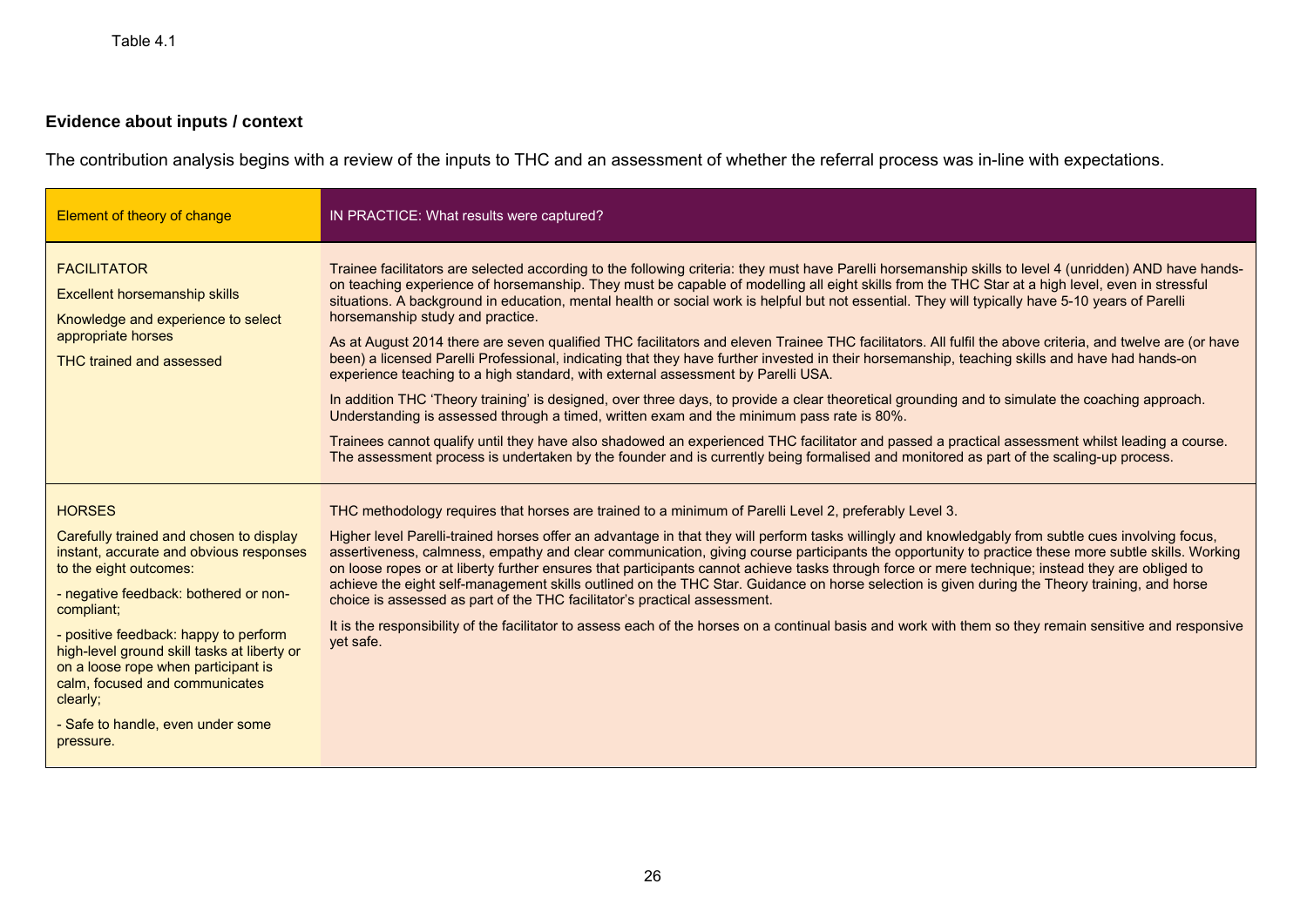| Element of theory of change                                                                                                                                                                                                                            | IN PRACTICE: What results were captured?                                                                                                                                                                                                                                                                                                                                                                                                                                                                                                                                                                                                                                                                                                                                                                                                                                                                                                                                                                                                                                                                                                                                                                                                                                                                                                                                                                                                                                                                                                                                                                                                                                                                                                                                                                                                                                                                                                                                                                                                                                                          |
|--------------------------------------------------------------------------------------------------------------------------------------------------------------------------------------------------------------------------------------------------------|---------------------------------------------------------------------------------------------------------------------------------------------------------------------------------------------------------------------------------------------------------------------------------------------------------------------------------------------------------------------------------------------------------------------------------------------------------------------------------------------------------------------------------------------------------------------------------------------------------------------------------------------------------------------------------------------------------------------------------------------------------------------------------------------------------------------------------------------------------------------------------------------------------------------------------------------------------------------------------------------------------------------------------------------------------------------------------------------------------------------------------------------------------------------------------------------------------------------------------------------------------------------------------------------------------------------------------------------------------------------------------------------------------------------------------------------------------------------------------------------------------------------------------------------------------------------------------------------------------------------------------------------------------------------------------------------------------------------------------------------------------------------------------------------------------------------------------------------------------------------------------------------------------------------------------------------------------------------------------------------------------------------------------------------------------------------------------------------------|
| <b>REFERRALS</b><br>Problems in emotional and thinking skills<br>Unable or unwilling to engage or gain<br>from verbal, classroom-based<br><i>interventions</i><br>And in this cohort, PLUS<br>Disengaged/disruptive<br>Medium/High risk of reoffending | The first 20 prisoners referred to this project were targeted informally by the Offender Management Unit (prison and probation staff working on<br>prisoners' sentence planning), to include high risk violent offenders with poor engagement in education or interventions. Thereafter, in making<br>referrals, prison and delivery staff were strictly limited to those with medium to high risk of reoffending (50%+ in 12 months); and targeted using<br>information taken from eight points on the OASys assessment with the criteria that they must score a minimum of 5 points, of a worst possible 16:<br>10.1 Difficulties Coping<br>10.3 Social Isolation<br>10.4 Self image<br>11.1 Interpersonal Skills<br>11.2 Impulsivity<br>11.4 Temper Control<br>11.6 Problem Solving<br>11.9 Understanding others' point of view<br>Additionally all participants are now scored on the THC Star by the referrer, with the criteria that their total scores must be below 16, which is the<br>middle point of the scale.<br>Of the 25 referrals made since THC introduced the referral form, one lacked OASys data, three lacked Star data. The average for the remainder was<br>a 9.4 OASys score and 10.7 star score – both well within the targeting criteria.<br>A retrospective analysis of the first cohort also showed that this group largely met these criteria, despite the referral process being more informal at<br>that time. Of these, 19 had an OGRS predicted 12 month reoffending rate score of above 50%, ranging from 52-87%. Three had OGRS scores<br>below 50%, four had unknown OGRS scores. The average score (of those known) was 63% and index offences (usually multiple) included eleven<br>counts of robbery, three ABH, five GBH (one using a dog), one arson, three possession of firearm, and one manslaughter.<br>Finally, it is also worth noting that prisoners were referred on the basis of need, rather than volunteering (and were sometimes reluctant to take part).<br>They were also permitted to leave the course without any negative consequences. |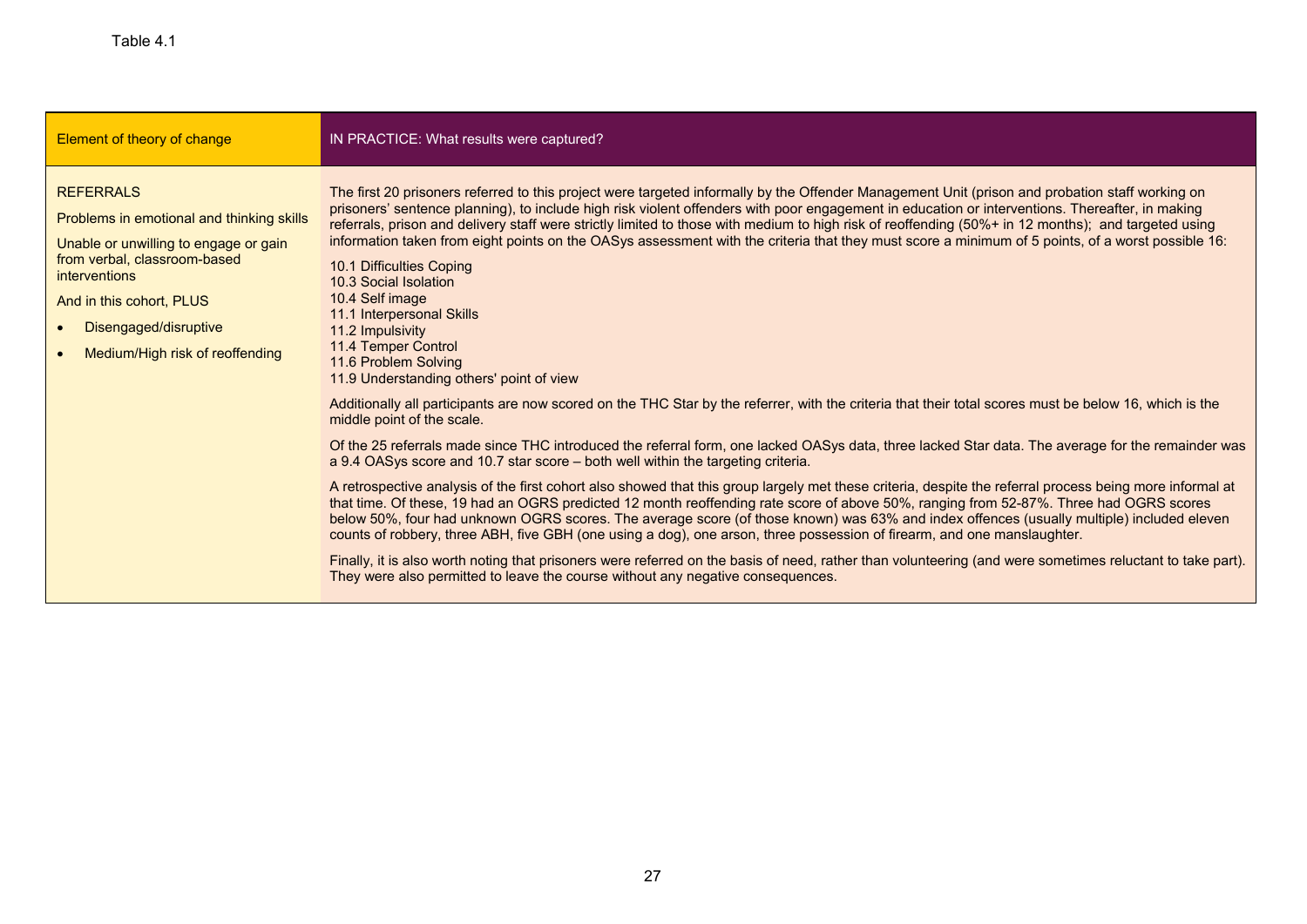## **Evidence about engagement / outcomes**

The second part of the contribution analysis discusses the evidence around whether the course outcomes were achieved.

| Element of theory of change                                                                                                                                                                                                                                     | IN PRACTICE: What results were captured?                                                                                                                                                                                                                                                                                                                                                                                                                                                                                                                                                                                                                                                                                                                                                                                                                                                                                                                                                                                                                                                                                                                                                                                                                                    |
|-----------------------------------------------------------------------------------------------------------------------------------------------------------------------------------------------------------------------------------------------------------------|-----------------------------------------------------------------------------------------------------------------------------------------------------------------------------------------------------------------------------------------------------------------------------------------------------------------------------------------------------------------------------------------------------------------------------------------------------------------------------------------------------------------------------------------------------------------------------------------------------------------------------------------------------------------------------------------------------------------------------------------------------------------------------------------------------------------------------------------------------------------------------------------------------------------------------------------------------------------------------------------------------------------------------------------------------------------------------------------------------------------------------------------------------------------------------------------------------------------------------------------------------------------------------|
| Course outcomes 1:<br>Initial engagement and attention<br>Strong coaching relationship<br>Difficult behaviours resolve,<br>participants become calm, willing<br>and curious learners<br><b>Rapid learning</b><br>$\bullet$<br>Active engagement with the course | Analysis of the initial evidence on the levels of engagement can be gathered from drop-out rates. From an initial sample of 32 prisoners, THC had a<br>zero drop-out rate. The comfort zone chart below (course outcomes 3) looks at the participants' own experience of learning, versus staying in their<br>comfort zone – giving further evidence of engagement during the course.<br>The Thomas qualitative study of THC participants (n=17) found that participants interviews saw THC as effective learning environment that<br>encouraged engagement and responsibility (p31-32) and that they appreciated the benefit of learning in the moment rather than through classroom<br>work.<br>In the Meek evaluation (n=17), interviewees reported that they felt able to trust the THC facilitator as a demanding but non-judgemental coach, and<br>crucially, someone who had guided them to success where previously they had felt themselves to be 'useless' or 'stupid'.<br>Further evidence need: While retention rate and qualitative feedback are encouraging, THC could develop a more detailed way to monitor<br>participant levels of engagement. This could include participant feedback questionnaires, validating existing tools such as the star and the |
| Course outcomes 2:                                                                                                                                                                                                                                              | observation chart, or adopting validated tools.<br>Evidence for the course outcomes achieved is compiled across a number of indicative sources.                                                                                                                                                                                                                                                                                                                                                                                                                                                                                                                                                                                                                                                                                                                                                                                                                                                                                                                                                                                                                                                                                                                             |
| Participants build eight thinking and<br>emotional skills:<br>1. Calmness<br>2. Assertiveness                                                                                                                                                                   | The THC Star was used to guide a reflective session between facilitator and participants in which they jointly recorded the level of skill<br>demonstrated at the beginning of the course and at the end on a scale of 0 (stuck) to 4 (self-efficacy) with scores being made in half-step<br>increments. This process is part of the course itself, aiming to reflect on and consolidate the learning that has taken place, rather than as an<br>evaluation tool per se. However, the value of 'guided reflection' is well-established and the results are a valid contribution to the overall qualitative<br>picture. In the initial sample of 22 prisoners, the averaged results were as follows:                                                                                                                                                                                                                                                                                                                                                                                                                                                                                                                                                                         |
| Confidence as a learner<br>3 <sub>1</sub><br>Focus and perseverance<br>4.<br>5. Empathy<br>Realistic analysis and planning<br>6.<br>Responsibility for thoughts,<br>7.<br>emotions and actions                                                                  | 29% gain: calmness (from an average of 0.9 out of 5 to 2.3)<br>38% gain: assertiveness (from an average of 0.6 to 2.5)<br>35% gain: confidence as a learner (from an average of 1.3 to 3)<br>29% gain: focus and perseverance (from an average of 1.3 to 2.8)<br>35% gain: empathy (from an average of 1.3 to 3)<br>27% gain: analysis and planning (from an average of 1.3 to 2.6)<br>28% gain: responsibility (from an average of 0.8 to 2.2)<br>30% gain: communication (from an average of 1.2 to 2.7)                                                                                                                                                                                                                                                                                                                                                                                                                                                                                                                                                                                                                                                                                                                                                                  |
| 8. Communication-clear and two-way                                                                                                                                                                                                                              | The THC Observational Chart enabled facilitators to record 'green' behaviours and 'amber/red' behaviours on sessional charts and case notes,<br>with the aim that green behaviours will increase and amber/red behaviours decrease over the duration of the course. An early field observation study                                                                                                                                                                                                                                                                                                                                                                                                                                                                                                                                                                                                                                                                                                                                                                                                                                                                                                                                                                        |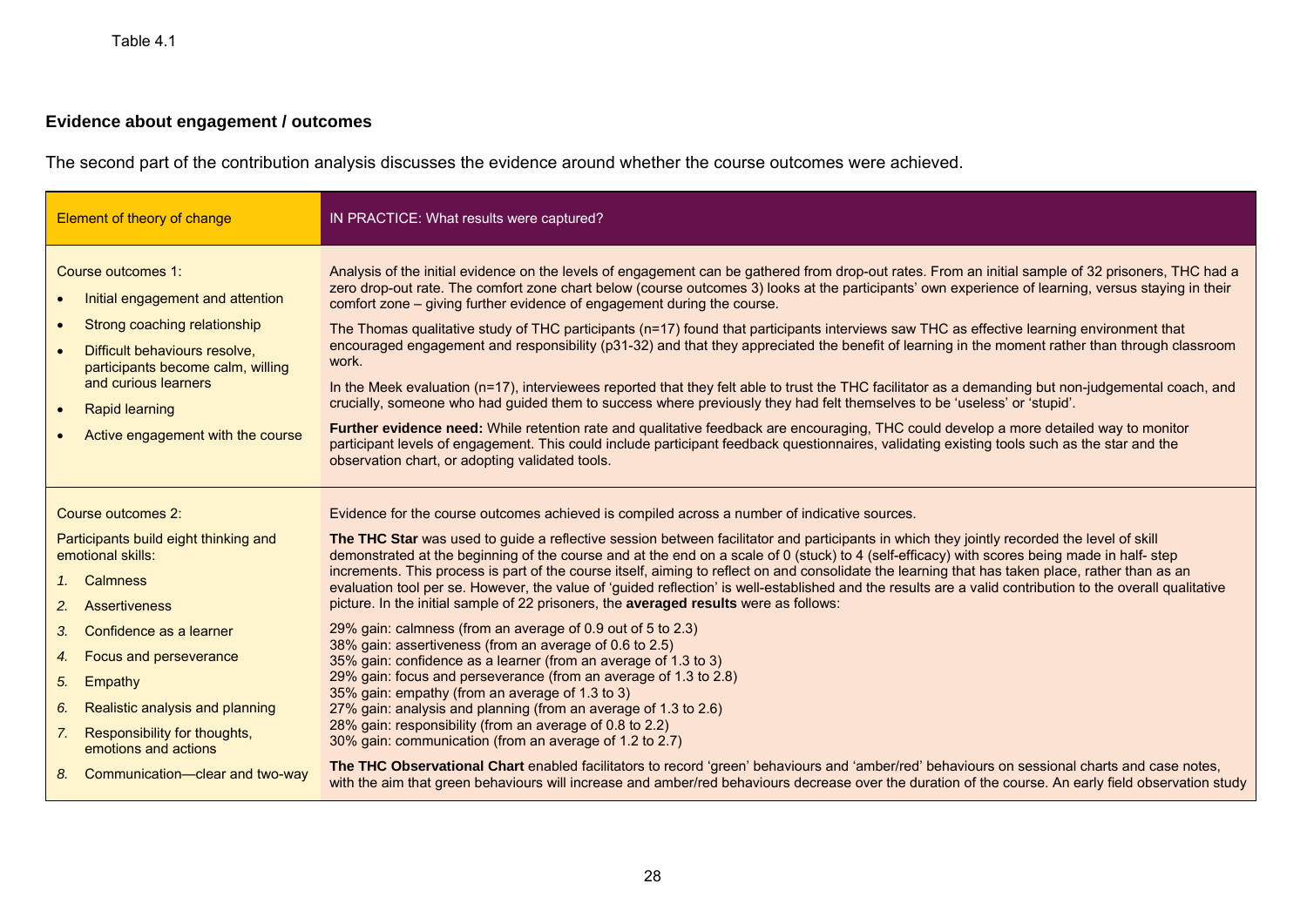| Element of theory of change | IN PRACTICE: What results were captured?                                                                                                                                                                                                                                                                                                                                                                            |
|-----------------------------|---------------------------------------------------------------------------------------------------------------------------------------------------------------------------------------------------------------------------------------------------------------------------------------------------------------------------------------------------------------------------------------------------------------------|
|                             | of a small sample reports that this outcome was achieved. <sup>82</sup> Analysis of the first 19 case notes has followed this pattern with an change in<br>behaviours from 45% green; 55% amber/red after the first session to 75% green; 25% amber/red following the final session (n=19).                                                                                                                         |
|                             | In the Meek evaluation, qualitative analysis of post-course semi-structured interviews with both prison staff and participants consistently reported<br>increased calmness, attention span, planning, perseverance and confidence, and also illustrated the perceived positive impact of participation on<br>factors such as empathy, management of emotions, self-esteem, and improved communication. (n=17)       |
|                             | Similarly, the Thomas study supported the view that course outcomes were achieved (n=17). For example, the research reported that:                                                                                                                                                                                                                                                                                  |
|                             | By learning to 'manage' and work with horses, participants felt they had developed greater control over aggression and an increased ability to<br>cope with stressful situations, leading to reduced tension.                                                                                                                                                                                                       |
|                             | Developing relationships with horses had shown them the benefits of remaining calm, confident and in control even in stressful situations.                                                                                                                                                                                                                                                                          |
|                             | The experience had enabled them to increasingly take responsibility for their emotional state resulting in greater behavioral discipline.                                                                                                                                                                                                                                                                           |
|                             | For many participants, overcoming their initial fear, gaining cooperation with a large animal and achieving success in demanding activities led<br>them to experience improved self-confidence, hope, determination and self-esteem.                                                                                                                                                                                |
|                             | Further evidence need: Future qualitative research with participants and prison staff should focus more explicitly on the 8 course outcomes now<br>defined in the theory of change. This could include the development of an interview schedule based around these outcomes and a systematic<br>process for coding case notes and observations. It would also be useful to validate the star as an evaluation tool. |

| Element of theory of change                | IN PRACTICE: What results were captured?                                                                                                                                                                                                                                                                                                                                                                                                                |
|--------------------------------------------|---------------------------------------------------------------------------------------------------------------------------------------------------------------------------------------------------------------------------------------------------------------------------------------------------------------------------------------------------------------------------------------------------------------------------------------------------------|
| <b>Course outcomes 3:</b>                  | As above, evidence for the achievement of these outcomes is derived from a number of sources.                                                                                                                                                                                                                                                                                                                                                           |
| consolidate learning                       | The 'Comfort Zone chart' was used to help participants reflect on their learning and responsibilities and provide the facilitator with feedback on                                                                                                                                                                                                                                                                                                      |
| record progress                            | engagement and learning. From an initial sample of 18 prisoners, participants self-reported (in graphic form) that on average 60% of course time<br>was spent learning, versus 35% in their comfort zone and 5% in 'terror'. This chart could be a useful indicator of course integrity as the course                                                                                                                                                   |
| move towards self-efficacy                 | scales up. A more formal evaluation of this type of feedback might help to compare the perceived learning value of the variety of courses on offer.                                                                                                                                                                                                                                                                                                     |
| gain confidence, hope, and self-<br>esteem | THC also devised a 'Slider bar chart' to graphically demonstrate to participants the relationship between their thinking and emotions and the results<br>they achieve. Participants reflect on a single horsemanship challenge to see the differences between an unsuccessful and a successful attempt.<br>They score how calm or bothered and how focused or distracted/confused they and their horse were during each event, learning that being calm |

 $\overline{\phantom{a}^{82}}$  (Hemingway, Meek and Elis Hill in press).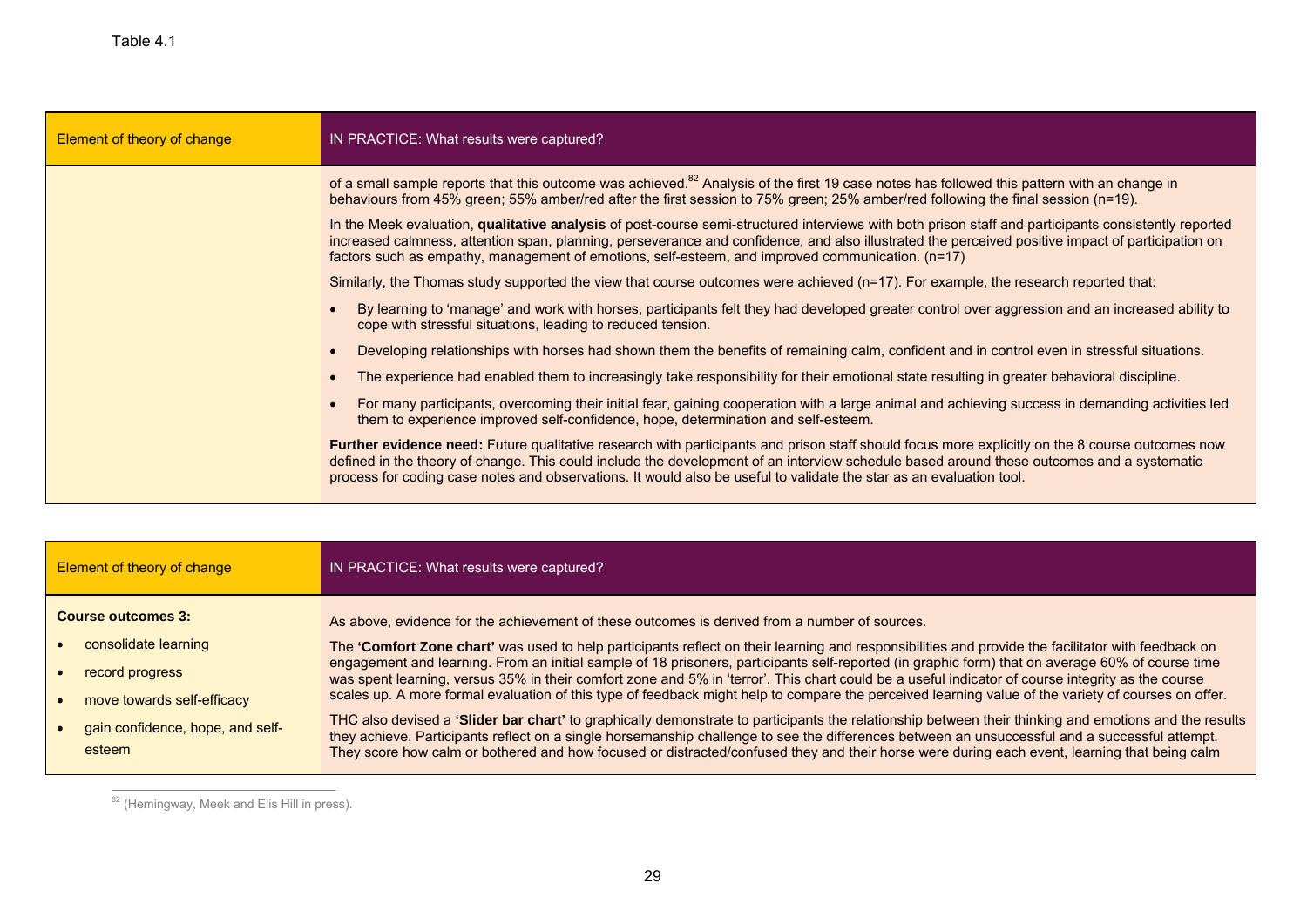| Element of theory of change | IN PRACTICE: What results were captured?                                                                                                                                                                                                                                                                                                                                                                                                                                                                                                                                                                                                                                                                                                                                                                                                                                           |
|-----------------------------|------------------------------------------------------------------------------------------------------------------------------------------------------------------------------------------------------------------------------------------------------------------------------------------------------------------------------------------------------------------------------------------------------------------------------------------------------------------------------------------------------------------------------------------------------------------------------------------------------------------------------------------------------------------------------------------------------------------------------------------------------------------------------------------------------------------------------------------------------------------------------------|
|                             | and focused will yield more success than being bothered and distracted. An analysis of the first 12 prisoners' charts showed that they reported<br>having to make on average a 60% shift to achieve success. (n=12)                                                                                                                                                                                                                                                                                                                                                                                                                                                                                                                                                                                                                                                                |
|                             | Informal reflection between the initial group of four facilitators suggests that the Comfort zone chart helps participants understand the learning<br>process and accept their responsibilities as learner; whilst the Slider bar seemed to help participants understand that calmness and focus can be<br>seen as a choice, not just with horses, and will lead to better outcomes in life.                                                                                                                                                                                                                                                                                                                                                                                                                                                                                       |
|                             | In a final one-to-one reflective session participants and facilitators marked before and after scores on the THC Star which formed the basis for<br>feedback to the participant and referrer. THC has received feedback from the Parole Board, offender supervisors, mental health staff, school and<br>PRU staff, peer mentors and participants praising the value of the tool. The Meek evaluation confirmed that participants, offender supervisors and<br>facilitators have welcomed the Star and found it a useful tool for ongoing development and reflection. Facilitators reported that the Star session<br>helped participants to see themselves in a new light, celebrate their achievements and gain hope for the future. In particular because they now saw<br>the 'strengths' outlined on the Star as achievable skills of which they had direct personal experience. |
|                             | Video recordings were made of exit interviews across four prisons with four facilitators. Recording interviews provided an opportunity for staff<br>assessment, outcome evaluation and monitoring course integrity. As yet no formal evaluation has been made of this data source. (n=50)                                                                                                                                                                                                                                                                                                                                                                                                                                                                                                                                                                                          |
|                             | Further evidence need: Longer-term follow up interviews with participants and staff would be useful to establish the value of these processes.<br>Ideally this would be conducted on sufficient scale and rigour to allow some quantitative measurement of the scale of change, although this should<br>be seen as a longer-term ambition.                                                                                                                                                                                                                                                                                                                                                                                                                                                                                                                                         |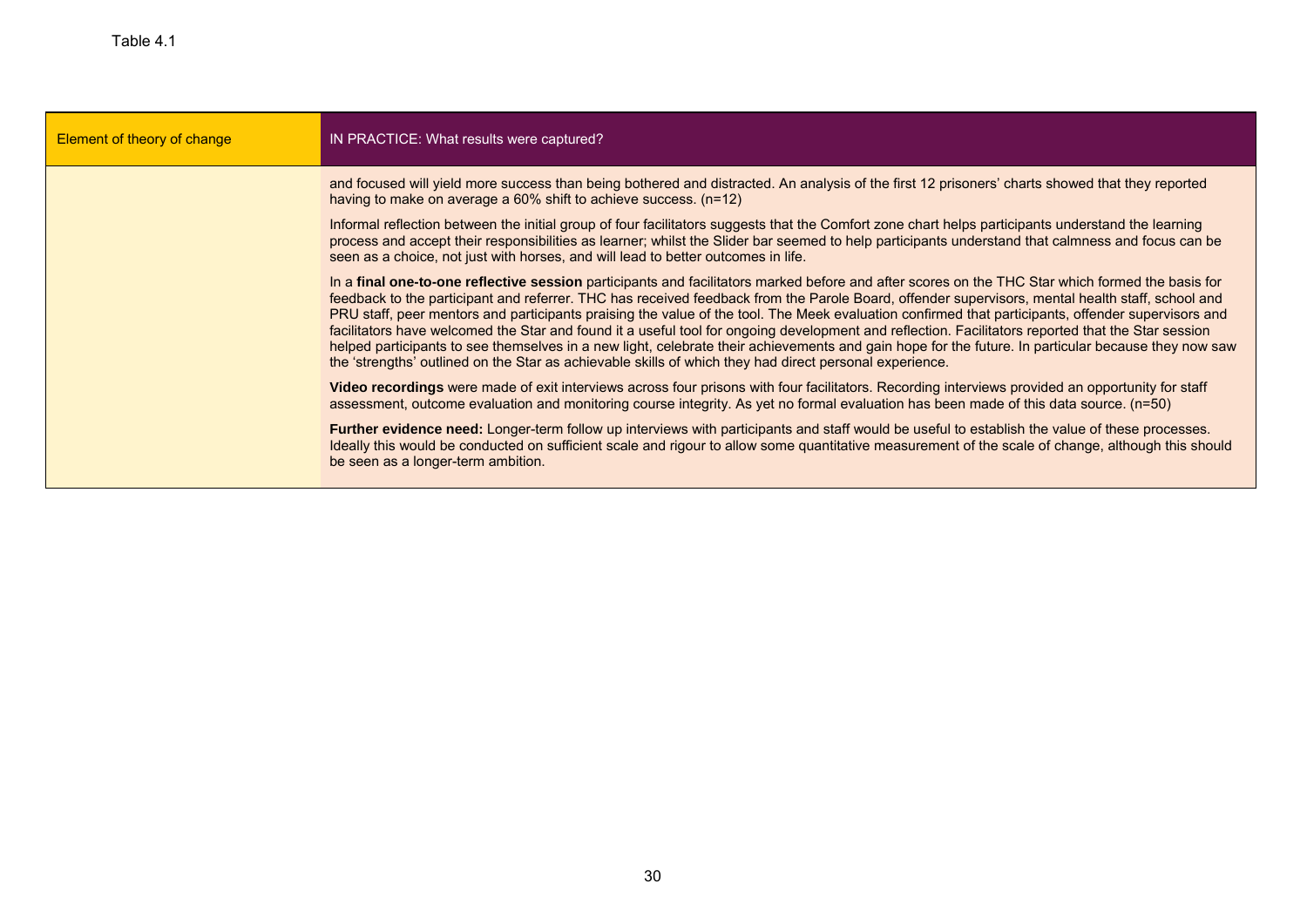| Element of theory of change                                                                                                                                                                                               | IN PRACTICE: What results were captured?                                                                                                                                                                                                                                                                                                                                                                                                                                                                                                                                                                                                                                                                                                                                                                                                                                                                                                                                                                                                                                                                                                                                                                                                                                                                                                                                                                                                                                                                                             |
|---------------------------------------------------------------------------------------------------------------------------------------------------------------------------------------------------------------------------|--------------------------------------------------------------------------------------------------------------------------------------------------------------------------------------------------------------------------------------------------------------------------------------------------------------------------------------------------------------------------------------------------------------------------------------------------------------------------------------------------------------------------------------------------------------------------------------------------------------------------------------------------------------------------------------------------------------------------------------------------------------------------------------------------------------------------------------------------------------------------------------------------------------------------------------------------------------------------------------------------------------------------------------------------------------------------------------------------------------------------------------------------------------------------------------------------------------------------------------------------------------------------------------------------------------------------------------------------------------------------------------------------------------------------------------------------------------------------------------------------------------------------------------|
| Course outcomes 4:<br>Participants feel accepted in new roles,<br>as:<br>safe / sensible / 'self-manager'<br>learner / achiever<br>carer / friend<br>partner / collaborator / team<br>member<br>leader / parent / teacher | A 100% pass rate at Level 1 (n=43) reassures THC that the external assessors are finding the standard of horsemanship to be high. Other evidence<br>comes from the two qualitative studies.<br>The Meek study, reported staff's perception that following the course those referred, "presented as more confident and assertive, and better able to<br>express their feelings, manage their emotions and have a greater ability to see the perspective of others, including their victims." It also noted that<br>they have seen "an increased motivation to set and work towards achieving goals including engagement with prison interventions" and that the<br>course "seems to give the prisoners the energy and belief that they can make changes" (p12)<br>The Thomas study (p37-40) focussed on participants' perceptions and also found indicative evidence of some of these outcomes being achieved.<br>For example: reports from participants that<br>- "I'm more focussed on learning than I was before. I realised I can enjoy it"<br>- "I think you've gotta have strong focus if you want them [horses] to do what you want you've gotta show leadership"<br>- "I've learnt motivation. I've never tried anything. Nothing since I was about 13"<br>Further evidence need: This evidence is promising but relatively thin. More qualitative research, including longer-term follow up interviews focused<br>on the development of new identities would be needed to confirm the level of achievement of these factors. |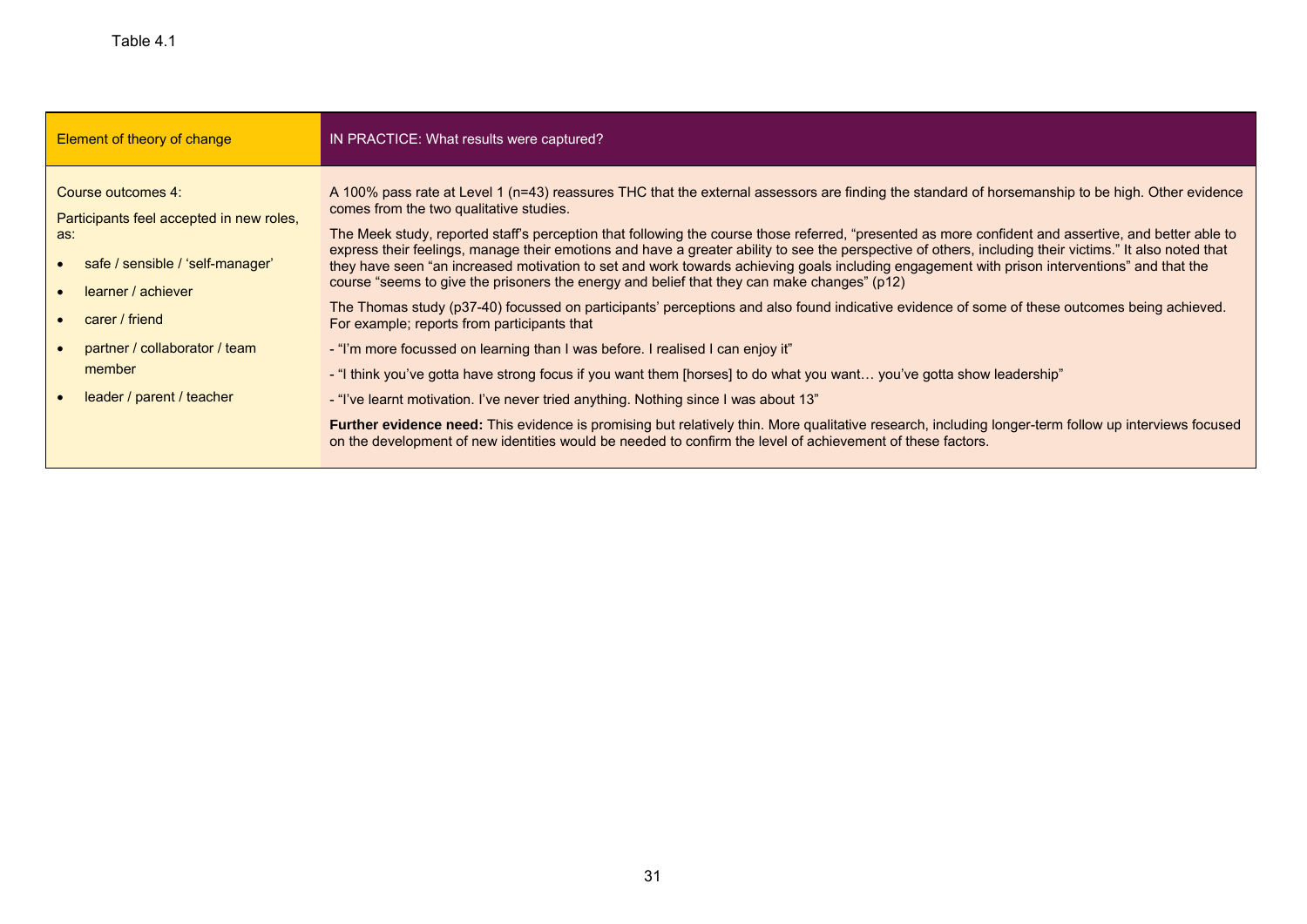The final part of the contribution analysis discusses the evidence around whether intermediate outcomes and long-term goals were achieved.

| Element of theory of change                                                                    | IN PRACTICE: What results were captured?                                                                                                                                                                                                                                                                                                                                                                                                                                                                                                                                                                                                                                                                                                                                                                                                                                                                                                                                                                                                                                                                                                                                                                                                                                                                                                                                                                                                                                                                                                                                        |
|------------------------------------------------------------------------------------------------|---------------------------------------------------------------------------------------------------------------------------------------------------------------------------------------------------------------------------------------------------------------------------------------------------------------------------------------------------------------------------------------------------------------------------------------------------------------------------------------------------------------------------------------------------------------------------------------------------------------------------------------------------------------------------------------------------------------------------------------------------------------------------------------------------------------------------------------------------------------------------------------------------------------------------------------------------------------------------------------------------------------------------------------------------------------------------------------------------------------------------------------------------------------------------------------------------------------------------------------------------------------------------------------------------------------------------------------------------------------------------------------------------------------------------------------------------------------------------------------------------------------------------------------------------------------------------------|
| Intermediate outcome 1: Changes in<br>identity from outsider/criminal to<br>worthwhile citizen | As described above, both the Meek Evaluation and the Thomas study (op cit.) contain some qualitative support for this outcome being achieved:<br>participants speak of their newfound self-esteem, ability to learn and achieve, and hope for worthwhile lives. Many reflect that the day of their<br>offence would have been different if they had learnt the skills gained from THC before the event. However, neither study specifically comments on<br>the concept of identity.<br>Further evidence need: As above, longer-term follow up interviews would be useful to test whether this outcome is achieved                                                                                                                                                                                                                                                                                                                                                                                                                                                                                                                                                                                                                                                                                                                                                                                                                                                                                                                                                               |
| Intermediate outcome 2: Reduced<br>problem behaviours                                          | Analysis of data on behaviour reports of THC participants conducted for the Meek evaluation (p15) found a:<br>74% statistically significant reduction (p<.05) in adjudications, from a total of 41 to 10 (n=16), looking at all available data for participants. When<br>limiting the window to 3 months pre and post these results trended in the same direction but there were not enough data points to test for<br>statistical significance.<br>72% statistically significant reduction in negative behaviour reports, from 160 to 45 (n=16)), looking at all available data for participants. When<br>limiting the window to 3 months pre and post these results were confirmed, with statistical significance.<br>This is in line with the existing evidence that EA can reduce violence and anti-social behaviour and also that skills learned in the therapeutic<br>environment are transferred to participants' daily lives. However, as noted in section XX, we should treat these findings with some caution because<br>no comparison data was available for the rest of the prison population over the same timeframe.<br>In the Thomas qualitative study (op cit.) participants discussed how they were able to put their behavioural and attitudinal changes into practice:<br>- "Everyday I'm behaving, being calm. Not got into any confrontation or anything. THC has made me more relaxed)" (p35)<br>- "I've got better at letting it all go. Just breathe in and let it out. Think things through before you do itYou have to ignore it and move away" (p35) |
| Intermediate outcome 3: Improved<br>relationships                                              | Analysis of behaviour reports in the Meek evaluation found an increase in positive behaviour entries, from 24 to 35 (n=16), which is a positive<br>direction but not a statistically significant change. Positive entries are awarded for pro-social acts (such as helping to break up a fight, assisting an<br>officer, assisting an injured or troubled prisoner); or for achievements in education, training or work. As such this finding provides some support for<br>the contention that participation in THC leads to improved relationships.<br>Further support comes from the qualitative studies. Self-awareness was a common theme, with participants stating that interaction with horses<br>taught them to read body language and provided them with an insight into non-verbal communication. Most participants discussed how THC<br>encouraged them to be more empathic. Some stated that they had an improved awareness of how their behaviour impacts others, resulting from the<br>mirroring capacity of horses. Many participants stated that one of the main things that THC taught them was how to be patient and tolerant, serving                                                                                                                                                                                                                                                                                                                                                                                                                        |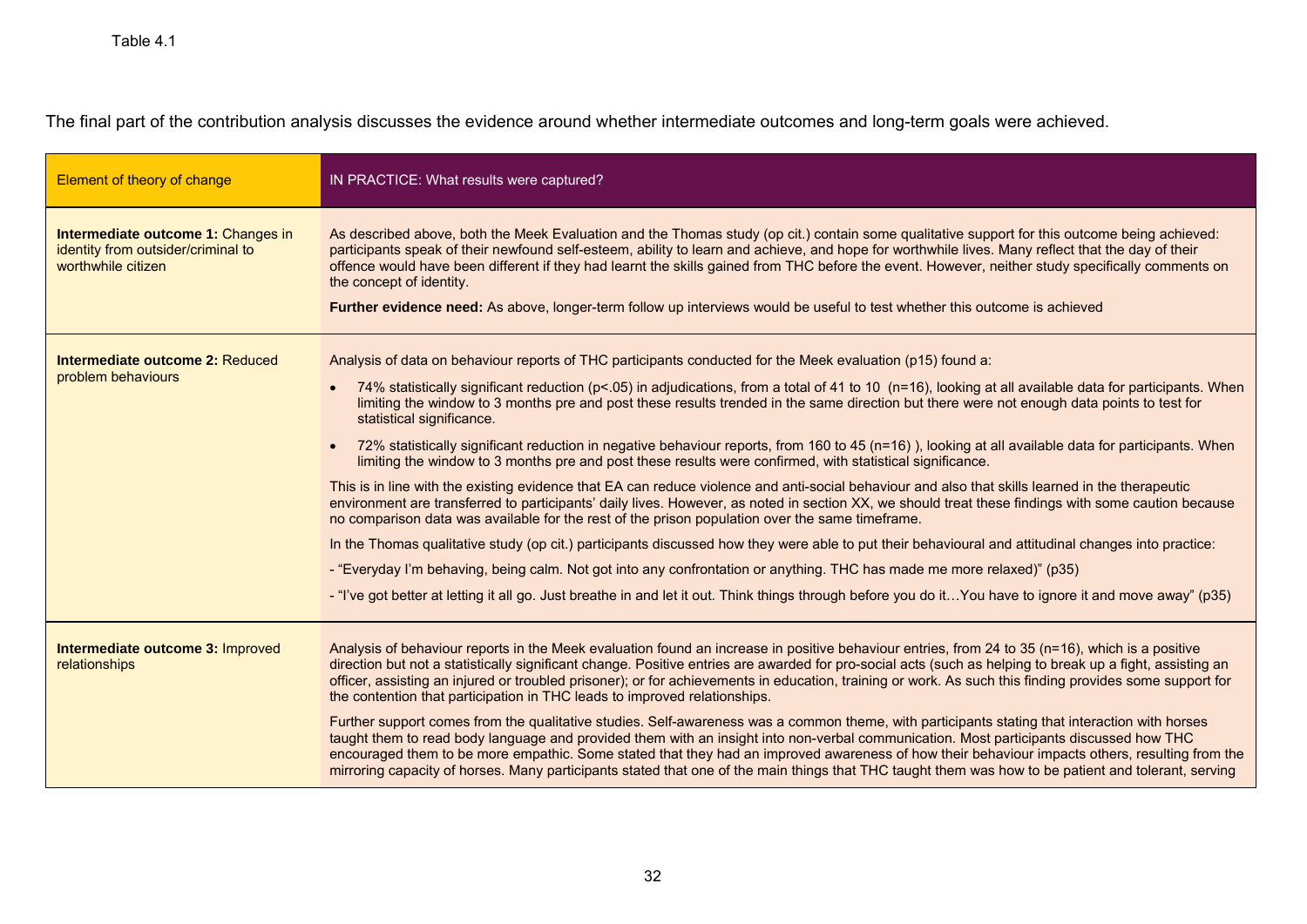| Element of theory of change                                                          | IN PRACTICE: What results were captured?                                                                                                                                                                                                                                                                                                                                                                                                                                                                                                                                                                                                                                                                                                                                                                                                                                                                                                                                                                                                                                                                              |  |  |  |
|--------------------------------------------------------------------------------------|-----------------------------------------------------------------------------------------------------------------------------------------------------------------------------------------------------------------------------------------------------------------------------------------------------------------------------------------------------------------------------------------------------------------------------------------------------------------------------------------------------------------------------------------------------------------------------------------------------------------------------------------------------------------------------------------------------------------------------------------------------------------------------------------------------------------------------------------------------------------------------------------------------------------------------------------------------------------------------------------------------------------------------------------------------------------------------------------------------------------------|--|--|--|
|                                                                                      | to transform individualistic, aggressive attitudes and encourage them to give people a chance. (Thomas 2013) (n=17)<br>Further evidence need: Longer-term follow up interviews would be valuable in determining whether these changes have been maintained<br>Furthermore, access to longer-term prison data on the behaviour of course participants (before and after), ideally matched to non-participants, would<br>greatly enhance THC's ability to quantitatively understand the scale of any change (see section 4.6).                                                                                                                                                                                                                                                                                                                                                                                                                                                                                                                                                                                          |  |  |  |
| Element of theory of change                                                          | IN PRACTICE: What results were captured?                                                                                                                                                                                                                                                                                                                                                                                                                                                                                                                                                                                                                                                                                                                                                                                                                                                                                                                                                                                                                                                                              |  |  |  |
| Intermediate outcome 4: Increased<br>engagement with education, training and<br>work | As described above, analysis of behaviour reports found an increase in positive behaviour entries, which includes achievements in education,<br>training or work (although the difference was not statistically significant)<br>In the qualitative studies, participants stated that THC had increased their ability to focus and stick at tasks. Another frequently cited benefit was<br>increased confidence in their ability to learn and a greater willingness to engage with the learning process. Many of the young men discussed how<br>their success on THC demonstrated what they were able to achieve and learn. (n=17)<br>- "If you've done this, you're gonna do better in your Maths and English. You'll get less frustrated" (p39)<br>- "I'm working on a few courses and I'm just gonna push forward and hopefully come out with a decent CV" (p40)<br>Further evidence need: Due to the difficulties of accessing data, it has not been possible to access reliable prison records of participation in further<br>education and work opportunities which would provide very useful quantitative data. |  |  |  |
| Final goal: Reduced reoffending                                                      | The current one year reoffending rate amongst THC participants post-release is 36%. This is 27 percentage points lower than the cohort's average<br>OGRS predicted reoffending rate of 63% (n=25) <sup>83</sup> . This is a small sample size and should be treated with caution; nonetheless the difference is<br>statistically significant at the 99% level.<br>It is also noted that index offences of the cohort included:<br>11 counts of robbery, three ABH, five GBH one arson, three possession of firearm, and one manslaughter;<br>While reconvictions (where known) were for: witness intimidation, robbery, burglary, theft, and shoplifting. This indicates that the reoffending that had<br>occurred was less severe. However, four of the nine offences are unknown due to the difficulty of data collection.<br>Further evidence need: Analysis needs to be repeated with larger samples, ideally using PNC rather than P-NOMIS data (see section 4.6)                                                                                                                                                |  |  |  |

 $\frac{83}{100}$  This is the best counterfactual available. See section 4.6 for a further discussion.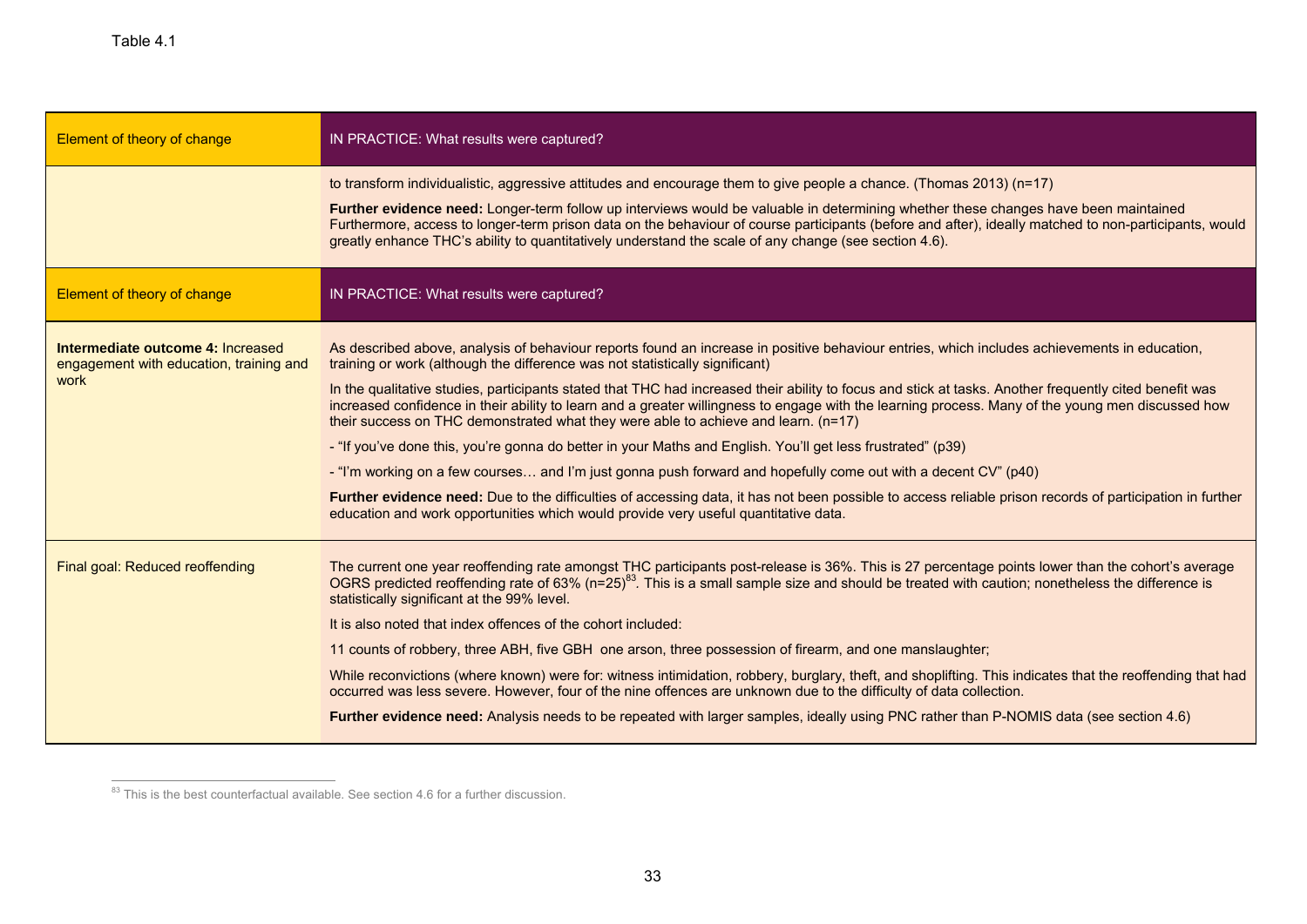





## **4.2 Congruence: do the results match the theory?**

To assess congruence we pose the four questions in the table below to interpret where a breakdown may have occurred or confirm the pattern of success. The table shows the various interpretations that may result from posing these questions.

## Table 4.2: A framework for assessing congruence $84$

|              | Was the<br><i>intervention</i><br>adequately<br>implemented? | <b>Was there</b><br>sufficient<br>uptake,<br>engagement and<br>adherence? | Were<br><i>intermediate</i><br>outcomes<br>achieved? | <b>Were final</b><br>outcomes<br>achieved? | <b>Interpretation</b>                               |
|--------------|--------------------------------------------------------------|---------------------------------------------------------------------------|------------------------------------------------------|--------------------------------------------|-----------------------------------------------------|
| 1            | $\mathbf x$                                                  | $\pmb{\times}$                                                            | $\mathbf x$                                          | $\mathbf{x}$                               | Implementation failure                              |
| $\mathbf{2}$ |                                                              | $\pmb{\times}$                                                            | $\mathbf{x}$                                         | $\mathbf{x}$                               | Engagement/adherence failure<br>(first causal link) |
| 3            |                                                              |                                                                           | $\pmb{\times}$                                       | $\mathbf x$                                | Theory failure<br>(early causal link)               |
| 4            |                                                              |                                                                           |                                                      | $\mathbf x$                                | Theory failure<br>(later causal link)               |
| 5            |                                                              |                                                                           | $\boldsymbol{\mathsf{x}}$                            |                                            | Theory failure<br>(different causal path)           |
| 6            |                                                              |                                                                           |                                                      |                                            | Consistent with theory                              |

## *Was the intervention adequately implemented?*

There were 32 participants of THC at HMP/YOI Portland between 2010 and 2012.. There were no dropouts from the courses; and only one participant failed to complete (as he was released). We can confidently conclude that there were no issues with implementation.

## *Was there sufficient uptake, engagement and adherence?*

The completion record indicates no issues with engagement or adherence. All participants actively engaged with the course and qualitative self-reports suggest that any initial fear or scepticism was transformed early-on into trust and respect.

In terms of course outcomes, there is self-reported evidence from the THC star and qualitative interviews that at least some progress was made by participants. In addition, course facilitators and prison staff observed changes in participants related to the eight emotional and thinking skills defined in the theory of change.

However, the mechanisms of change are not clear from the evidence collected: is it through interacting with the horse, learning to be calm, curious and willing and reflecting on the effects of behaviour as the existing EA evidence suggests? Or are other mechanisms involved? We look at this in more depth in section 4.4—looking for alternative explanations.

Overall, we conclude that the evidence around the course outcomes is encouraging but not yet entirely robust or fully understood.

 $\overline{a}$ <sup>84</sup> Drawn from Funnell and Rogers (2011); Purposeful Programme Theory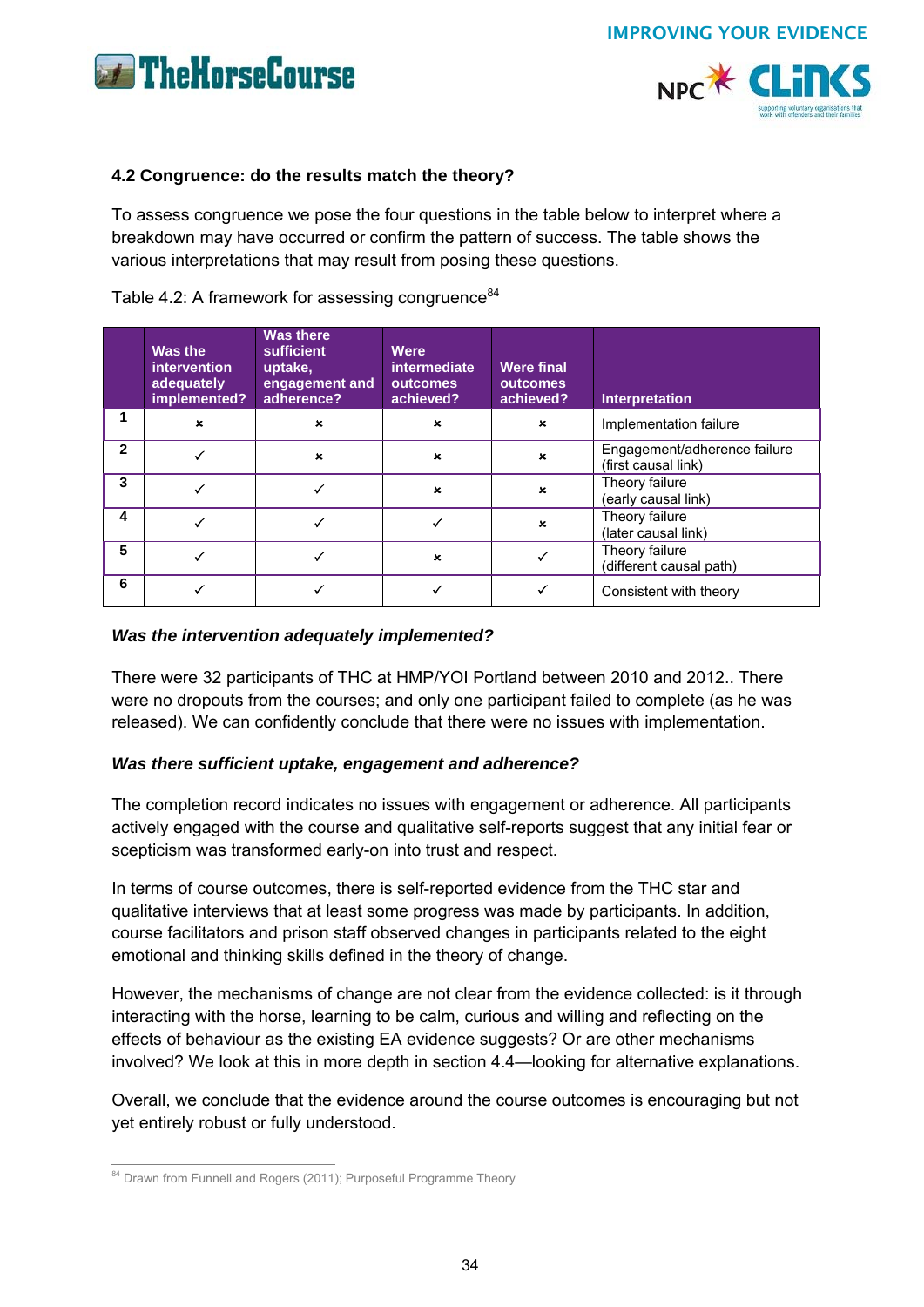



## *Were intermediate outcomes achieved?*

The evidence for THC contributing to a reduction in problem behaviours comes from an analysis of formal prison data and is therefore the strongest evidence THC has.

However, the evidence is not as strong for the three other intermediate outcomes: improved relationships, changes in criminal identity and increased engagement with education, training and work. Rather, it relies on monitoring improvements in the eight thinking and emotional skills through the THC Star and qualitative self-reports. These go some way to suggest that they occur as hypothesised, but more robust research is needed to establish this with more confidence.

## *Were final outcomes achieved?*

This section presents data on reoffending rates for the first cohort of participants compared to predicted rates, which represents the best counterfactual data available to THC at this time (see section 4.6 for discussion of other counterfactual options).

## **How was this analysis conducted?**

THC was given access to the Prison National Offender Management Information (P-NOMIS) system from which it was able to identify whether any of the cohort had been reconvicted and returned to prison in the 12 months following their release. For the purpose of reconviction analysis P-NOMIS is not as robust as the alternative, the Police National Computer (PNC), which is used to calculate official proven reoffending rates. In particular, P-NOMIS will only typically show whether someone has returned to prison, but not whether they have been reconvicted or cautioned of a non-custodial offence. Ideally, THC would have obtained their reconviction rate from the PNC, e.g. through the Justice Data Lab, but this option is not available for a study group of this size.**<sup>85</sup>**

Being mindful of the weaknesses in using P-NOMIS data, THC also contacted probation officers where possible to verify the information collected about individuals. Moreover, given the severity of their original offences, THC was advised by probation officers that it is unlikely that any of the cohort would be reconvicted or cautioned without receiving a custodial sentence. In addition THC counted ALL offences as reconvictions, even where they were "non-recordable" offences (such as shoplifting and driving offences) which would not be counted as reconvictions in the official statistics.

THC has taken a sensible and stringent approach to seeking accuracy and comparability of this data and therefore we conclude that, although it has not been possible to collect data through the officially recognised approach, the reconviction rate of 36% found for this cohort is as accurate a rate as THC could identify within available resources, and given their restricted access to data.

 $\overline{a}$ 85 Increasing access to this kind of data for small organisations is an obvious area for attention for the sector as a whole.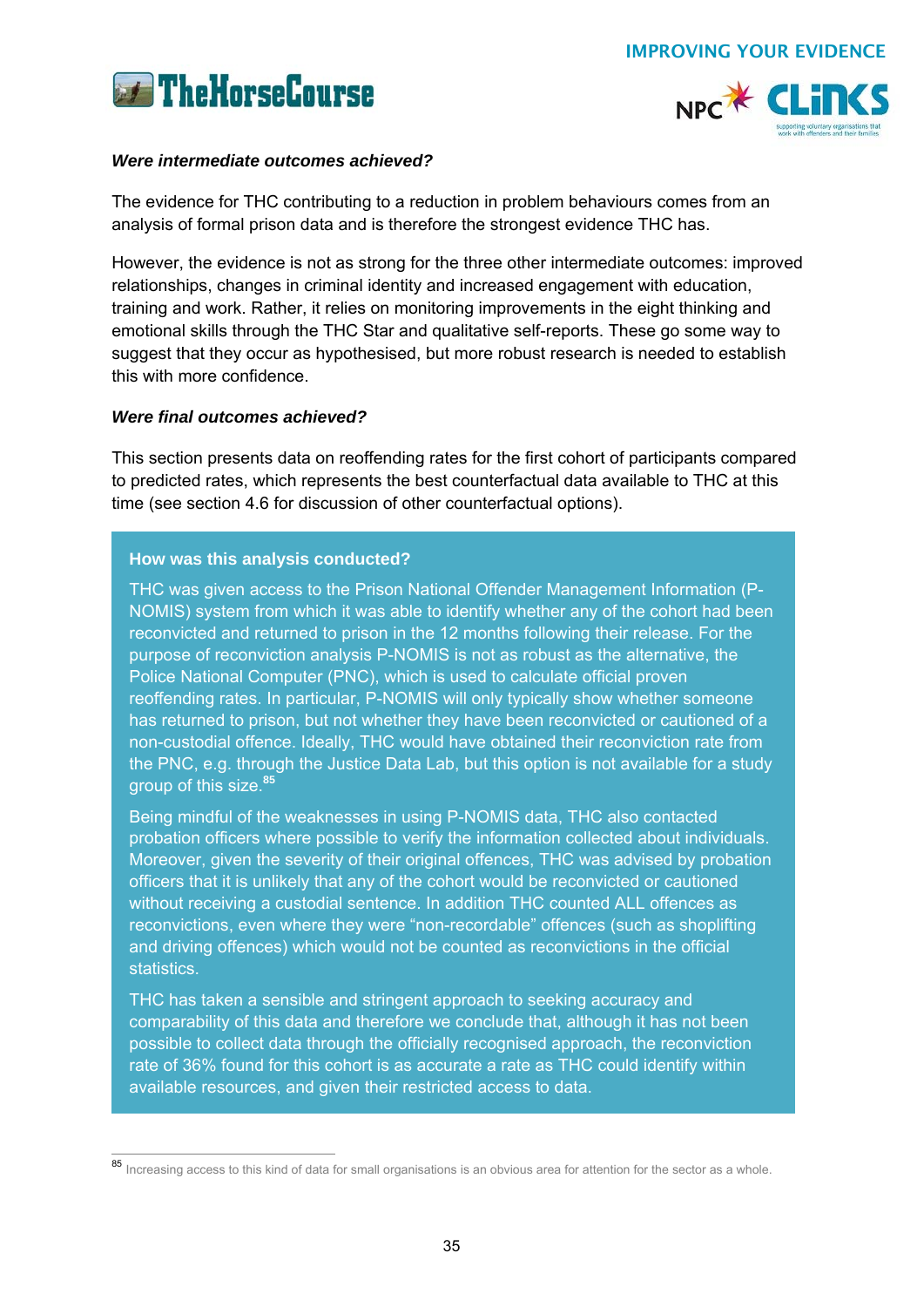



The predicted rate used as a comparison is derived from The Offender Group Reconviction Scale (OGRS) 12 month rate. This a predictor of reoffending based on 'static risks': gender, age at first sanction, age at current sanction, age at sentence/release, number of previous sanctions and current offence group. OGRS is regarded as having good predictive validity for both general and violent reoffending and it can be used with all offenders as a universally-available, reliable and valid predictor, it is suitable for use in commissioning analysis.**<sup>86</sup>**

The use of OGRS to derive a control group has limitations for attribution as it does not rule out other possible factors. Unlike a Randomised Control Trial,**<sup>87</sup>**through which other possible influences should be distributed evenly across the treatment and control groups by the randomisation process, the OGRS approach does not allow us to eliminate other explanations. For example, differences between the THC reoffending rate and the predicted rate may be the result of an effective wider prison regime or other interventions, rather than (or as well as) the work of THC.

For the cohort in question, the predicted one-year reoffending rate based on mean OGRS scores was 63%.<sup>88</sup> The reoffending rate (as far as it can be captured through the methodology described above) was 36% - a difference of 27 percentage points.

We should be wary of the 27 point difference in actual vs predicted reoffending rates. It would be ill-advised to completely rely on these findings, as the methodology is not directly comparable to 'proven reoffending' statistics. On the other hand, effect sizes on reoffending are typically less than ten percentage points<sup>89</sup>, leaving a healthy margin for error in THC's findings.

In interpreting the reoffending rate it is important also to note that the sample size of 25 is small, just short of the minimum of 30 that MoJ would need to run analysis through the Justice Data Lab.<sup>90</sup> What the 27 percentage point difference actually means is that around 6-7 young people who were expected to reoffend did not. Although it is a small sample, this difference is a statistically significant result.  $91$ 

Analysis of a small cohort leaves many questions unanswered. This data covers the outcomes from the course in one prison, with a particular cohort, particular facilitators and under a particular regime. It is not guaranteed that the results would be replicated with different facilitators, different prisons, or different horses.

Whilst the methodology is imperfect and the sample small, it remains that the best available evidence indicates that there is an association between participation in THC and the long-

<sup>86 (</sup>National Offender Management Service 2012) p8

<sup>&</sup>lt;sup>87</sup> http://www.clinks.org/sites/default/files/UsingControlGroupApproachesToldentifyImpact.pdf<br><sup>88</sup> Of the 25 participants of this cohort of THC participants, ORGS data is missing for four participants. OGRS scores for the

<sup>&</sup>lt;sup>89</sup> (Ministry of Justice 2013)<br><sup>90</sup> http://www.clinks.org/sites/default/files/MoJ%20Data%20Lab%20briefing.pdf<br><sup>91</sup> The 99% confidence interval for a finding of 36% is +25 percentage points, which means that if the course with a similar population we should expect the reoffending rate to be between 11% and 61%, which even in the worst case scenario is a two percentage point improvement on the average predicted rate of 63%. For more information about statistical significance http://www.surveysystem.com/signif.htm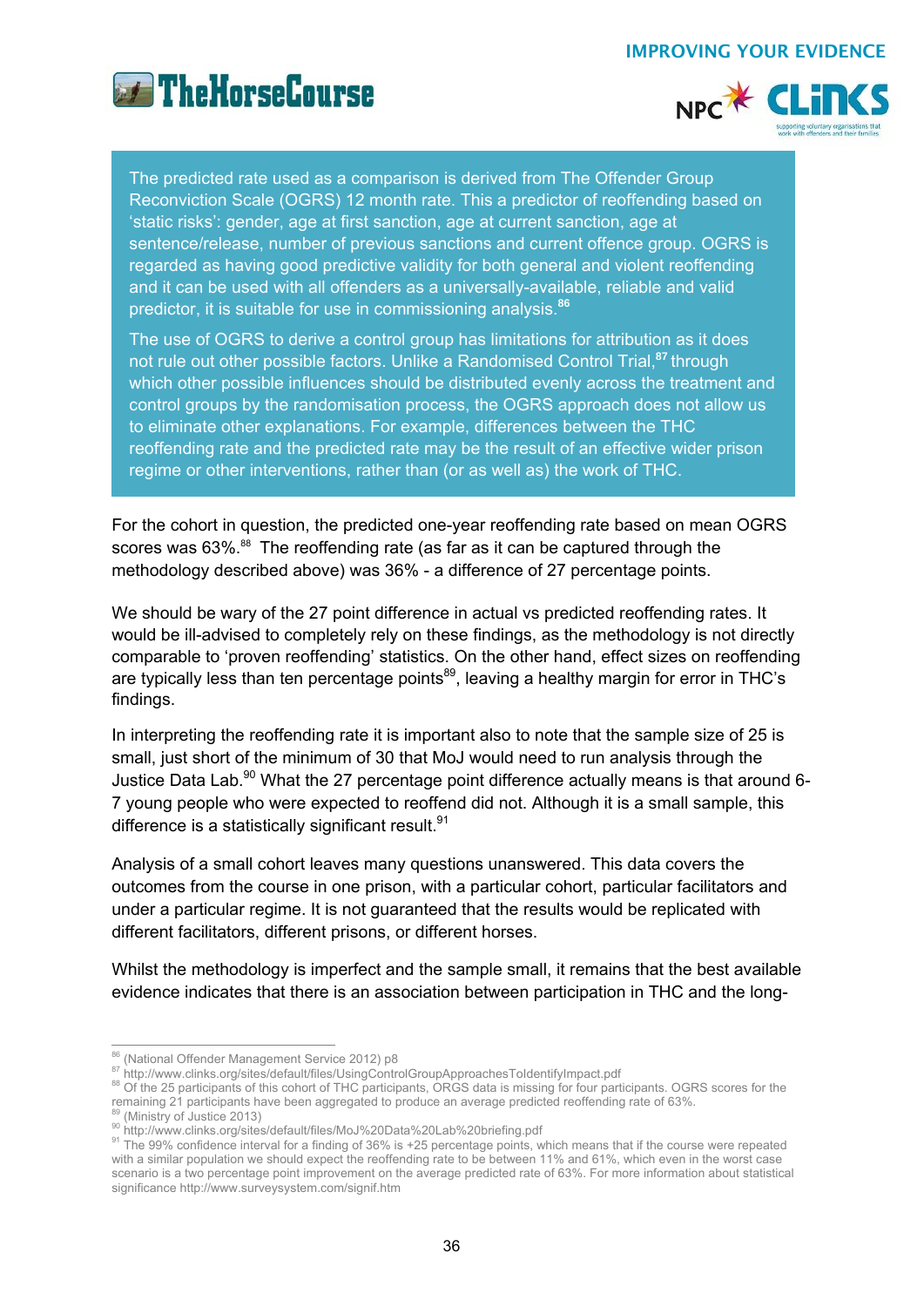



term goal of reducing reoffending and this is sufficient to provide some additional validation of the overall theory of change.

In light of this, the lack of robust evidence for some of the causal mechanisms and intermediate outcomes in the theory of change might be seen as less important for assessing overall efficacy - though still very important if the programme is to be separately replicated.

## **Assessment of congruence**

The aim of applying the four questions in table 4.2 is to assess whether the results of the intervention are congruent with the theory. We can conclude that THC has demonstrated implementation success and has indicative evidence of course outcomes being achieved. However because the evidence around some of the key intermediate outcomes is still emerging, we are unable to conclude that practice is fully congruent with the theory—we cannot rule out a different causal pathway to that theorised.

The best conclusion at this stage is therefore that THC is still in an investigatory stage between being able to claim that results are consistent with the theory and exploring a different causal pathway to the final outcome (between rows five and six in the table).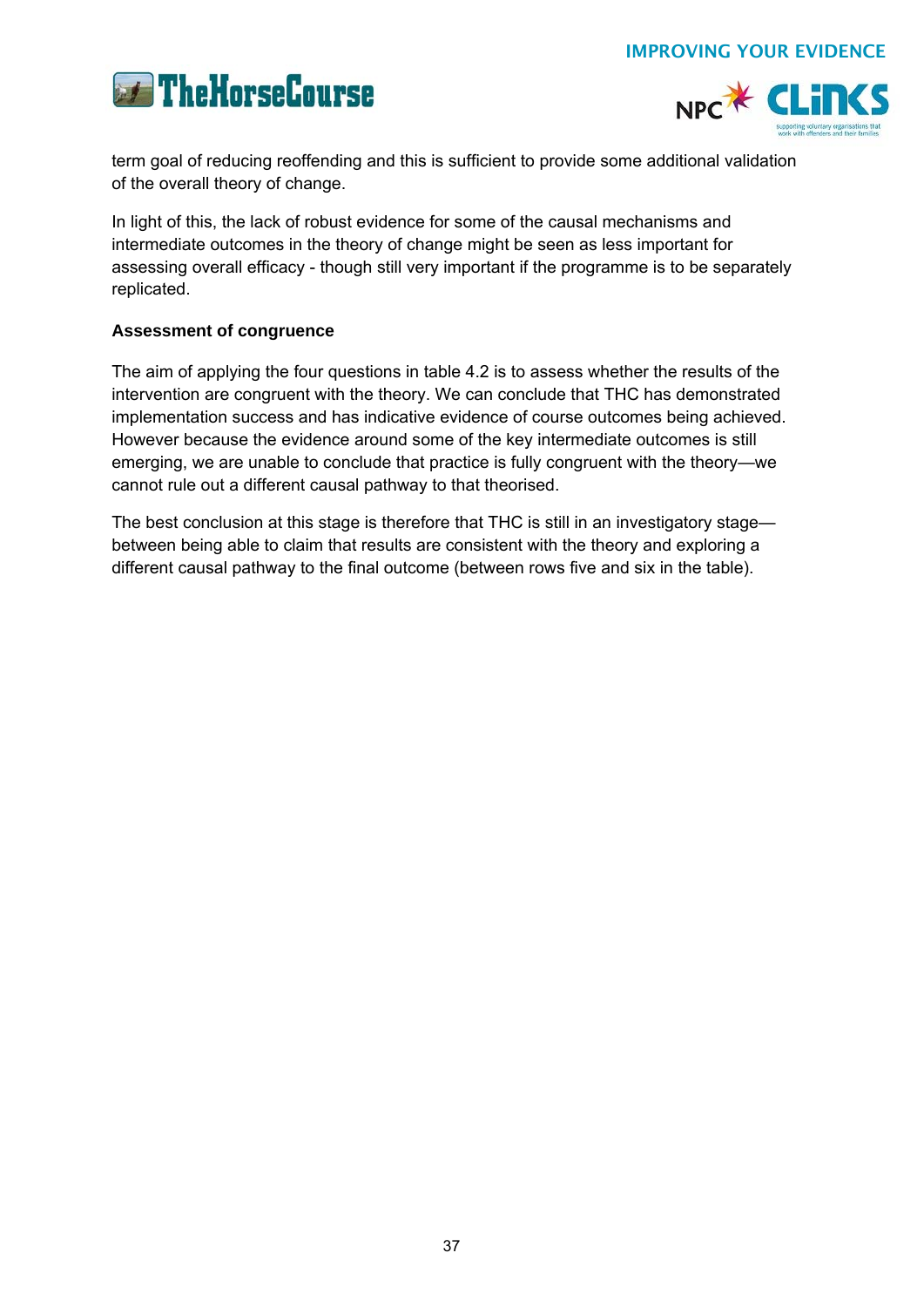



## **4.3 Disaggregating results**

As well as analysing whether total results are congruent with the theory of change, it is useful to understand the conditions under which outcomes are achieved and what might cause difference in outcomes. For example, do contextual or background factors affect outcomes? What is the relationship between course/ intermediate outcomes and long-term goals? Are some intermediate outcomes more or less important? Posing these questions and looking at outcome patterns would help us to better understand how THC works, for whom and in what circumstances?

As a starting point , the chart below shows an analysis of the final outcomes achieved (reoffending) against each individual's OGRS score (for the cohort of 21 course participants where OGRS scores were available). It shows that predicted reoffending ranged from 7% to 87% with 18 participants scoring over 50% (medium to high risk) and three participants scoring 7%, 23% & 25% (very low to low risk).



The sample size is too small for statistical analysis at different levels of predicted reoffending. However, we can see that of the three prisoners with a lower risk of reoffending (below 50%), two have not reoffended and one has been recalled. Of the 18 with scores of 50% or above, seven have reoffended, three have been recalled and eight have not reoffended. If we exclude the three below 50%, the average probability of reoffending for the higher risk group is 70%, while the actual reoffending rate was 39% - a fairly encouraging indication that THC is effective for people at high risk of reoffending. Although these results are impressive, the small sample size means we should read with caution until more data is available.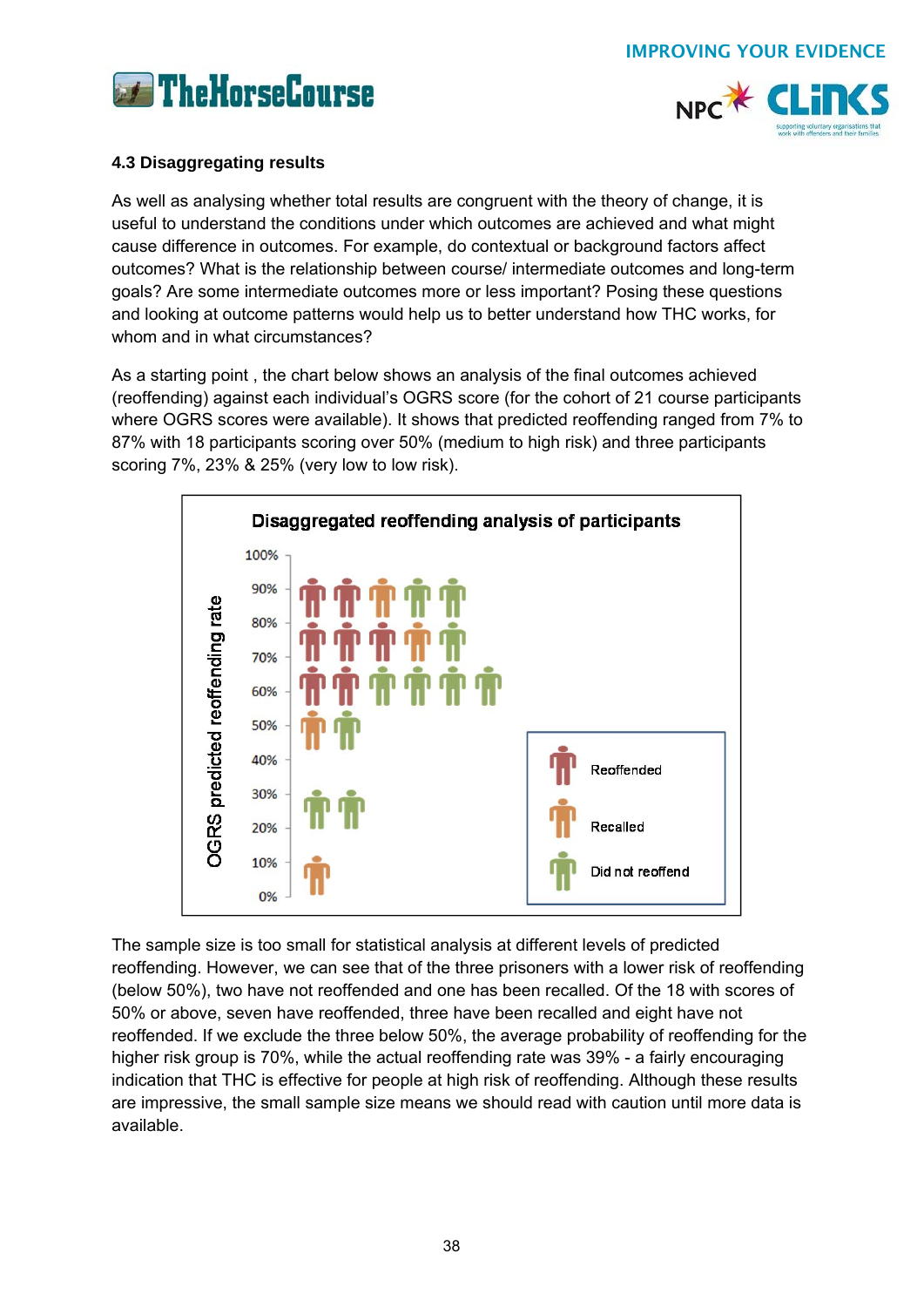



There is limited scope to develop this kind of analysis from the data that THC has collected to date but it should be a key part of the future evidence strategy. Understanding how outcomes differ for different types of service user and different levels of engagement is a key part of understanding how a project works and how it can be improved and transferred to other settings.

## **4.4 Consider other explanations**

The central causal mechanism of THC is that changes in behaviour, attitudes and skills are caused through working on horsemanship tasks and interaction with and feedback from both horse and facilitator. While this is supported by the EA research highlighted in table 3.2, and by THC's own data on course outcomes, it is also possible that other factors play a role. For example:

- The intense nature of the programme with almost one-on-one support may be a contributing factor in terms of building relationships and receiving focussed attention;
- Being outdoors may have a calming effect. Another potential influence is the weather. The time of year being outdoors may make a difference
- The effect of participation in a novel experiment may have a diffuse influence on many of those involved and
- Being selected for the course may help some users to feel 'special' and thereby contribute to changes in self-image (a placebo affect).

At this stage of THC's development and evaluation there is no hard data to help us assess the importance of these factors but this may emerge in time. Further studies would be needed to establish beyond doubt any claim that the interactive elements of THC were the "active element" in change.

## **4.5 Asking participants and facilitators**

Another way to better understand the mechanisms that have caused change in participants is to ask them directly about their experience and how it has contributed to change. As described above, THC has been the subject of a qualitative study involving interviews with participants and prison staff.<sup>92</sup> Findings from this study are reported in table 4.1 above and appear to support the idea that THC was well-delivered and engaging for participants, and that progress was made across the eight course outcomes.

We need to be somewhat cautious in interpreting this information because participants in qualitative research tend to talk favourably about projects they have enjoyed, and there have been no long-term follow-up interviews which would enable participants to reflect further on the role and significance of THC.

Nonetheless, the best evidence we have does indicate that from participants' perspectives the theory of change is valid.

 $\overline{a}$  $92$  (R. Thomas 2013)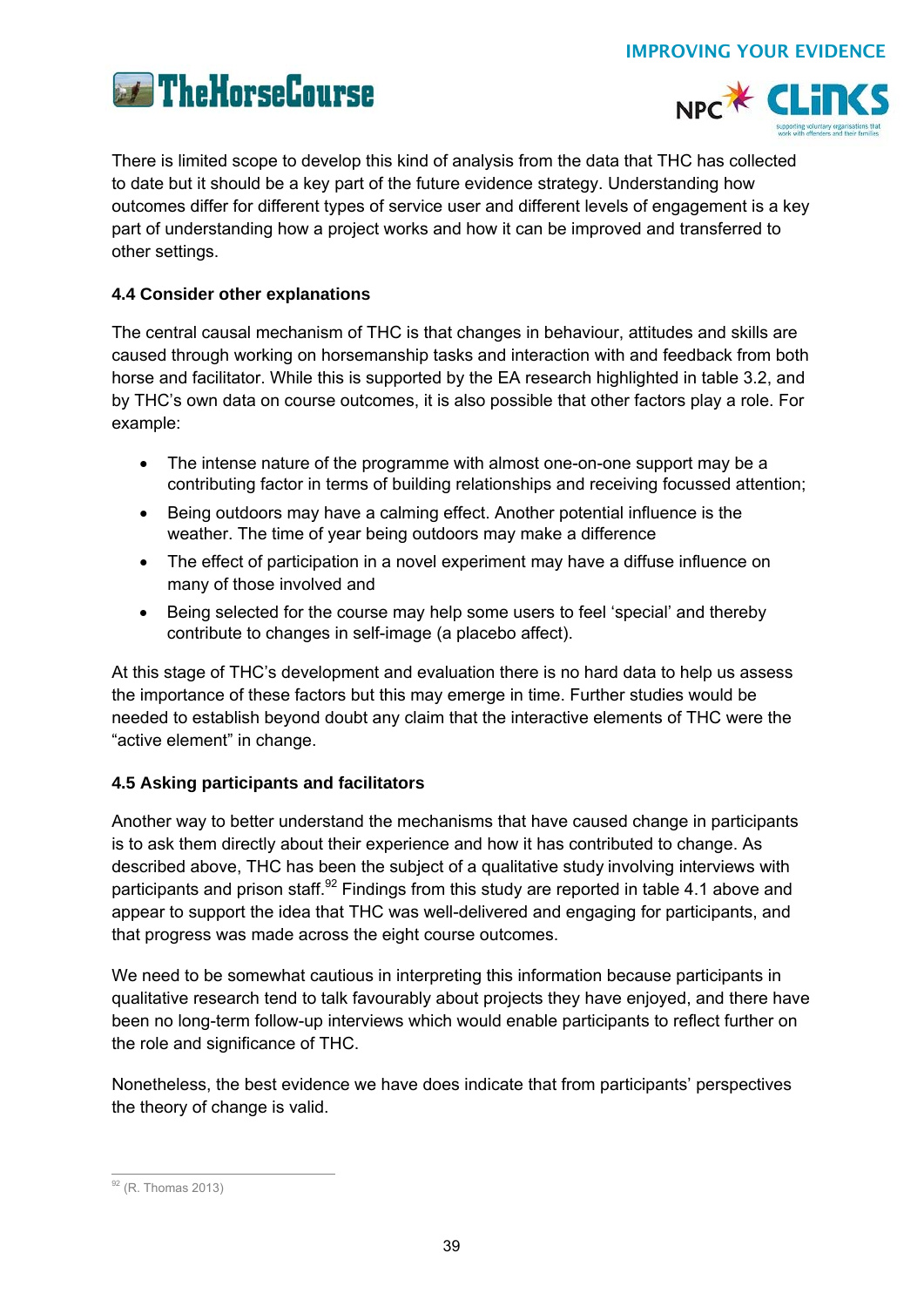



## **4.6 Making counterfactual comparisons**

Given the importance of counterfactual comparisons to many evidence hierarchies.<sup>93</sup> it is important to consider how THC could answer the counterfactual question: What would have been the likely outcome for these participants if the course had not taken place?

The OGRS analysis discussed in section 4.2 represents one form of counterfactual analysis through comparison to predicted reoffending rates, but other options are also feasible.

Given a larger sample size (at least 30 PNC-matched participants) THC could create a comparison group using the Justice Data Lab,  $94$  which would identify a comparison group from the Police National Computer (PNC). However, due to the release dates of participants, this will not be possible until 2015 at the earliest. Another, more expensive (but less robust) option would be to generate a retrospectively selected matched sample, but this would require an academic application through the NOMS National Research Committee.

A randomised control trial is theoretically possible;<sup>95</sup> a larger group of potential participants could be selected and subject to random assignment into treatment and control groups. The challenge to this is that THC currently works with too few people for this to be viable (although the effect size seen to date suggests that this may not be a problem). Another difficulty would be the ethical issues associated with denying people a service, which in a small prison could have a demotivating or alienating effect on the control group. This could be resolved through a 'waiting list' design in which everyone receives the project eventually. However this would mean that comparisons between treatment and control group could only be made for intermediate outcomes rather than reconviction (because by the time they leave prison everyone will have received the course). Despite these challenges, the suggestion is that as THC grows it should start to seriously consider conducting this type of study.

Comparisons of participants' degree of change before and after THC could be strengthened by adding more data points (i.e. going further back and forward in time to put THC's work in a longer-term context of change for individuals). At present, THC Star is used to compare participants' behaviours at the beginning of the course and at the end. This is a short period of time and may not capture the longevity or significance of any changes. Similarly, rather than the star THC could use repeated psychometric self-reporting batteries, which are the most commonly used measure in Offending Behaviour Programmes. However these would carry a risk of over-burdening participants and facilitators (as well as damaging the relationships between them). Also, the value of written self-assessment tools may be questionable for the THC group, many of whom have literacy and communication problems.

A related option would be to track in-prison behaviour reports for longer periods than was possible in the analysis in table 4.1. The challenge here is that data is hard to get from the prison on an ongoing basis. Following NOMS's recent acknowledgement of the predictive

<sup>93</sup> Please see our guidance on standards of evidence: http://www.clinks.org/sites/default/files/StandardsofEvidenceGuide.pdf

<sup>%</sup> http://www.clinks.org/sites/default/files/MoJ%20Data%20Lab%20briefing.pdf<br>% For more information see http://www.clinks.org/sites/default/files/UsingControlGroupApproachesToldentifyImpact.pdf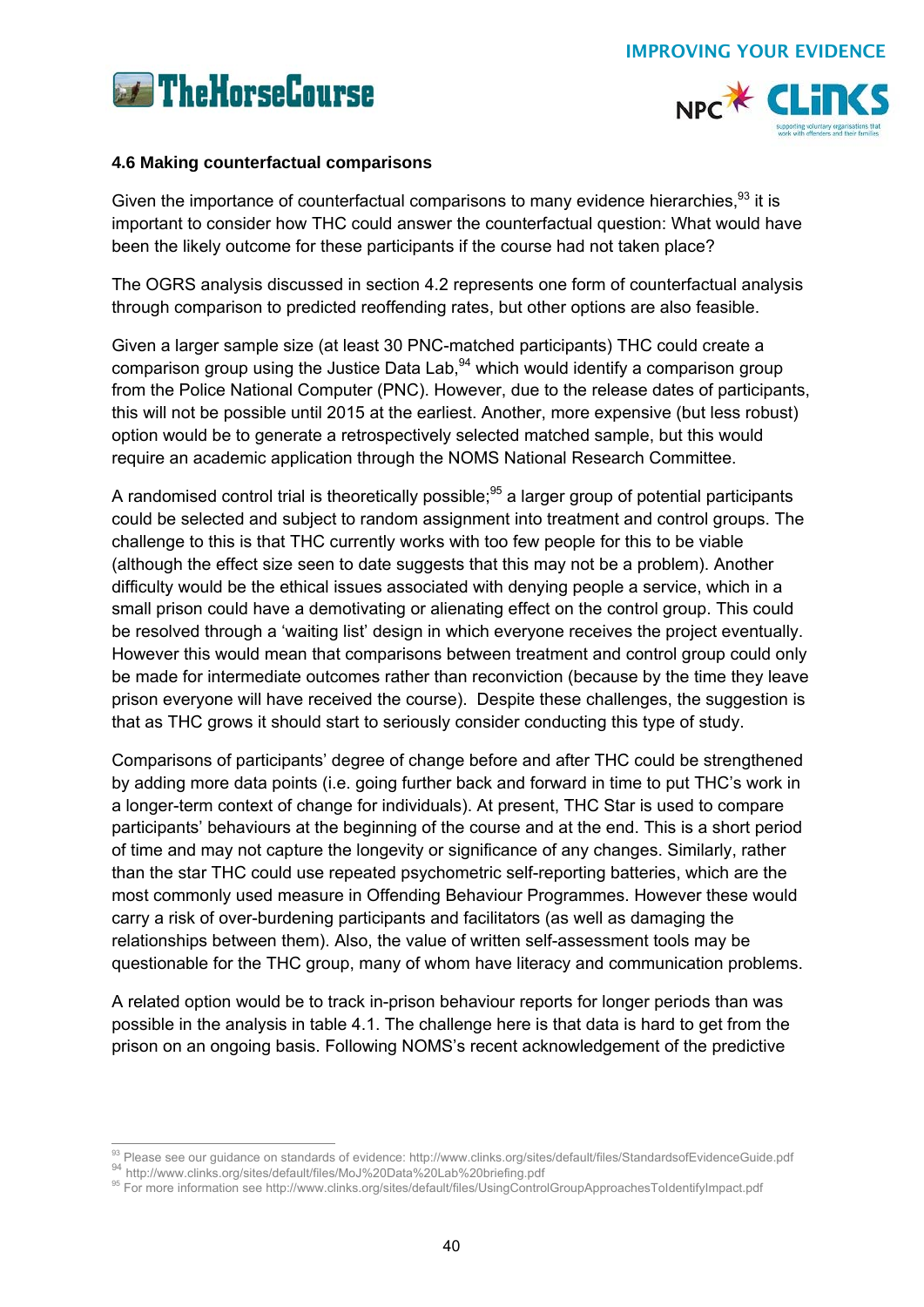



value of in-prison behaviour to reoffending,<sup>96</sup> charities like THC would welcome increased access to this data from prisons and NOMS / MoJ.

Having considered the different options above; we conclude that given its current scale, THC has explored the possible options for conducting a counterfactual study to the full. However more powerful analysis will be possible as the programme grows, so it will be important to remain focussed on identifying opportunities to collect this kind of evidence and be prepared to invest if necessary (as well as working to secure further access to prison data).

## **4.7 Analysis of costs and benefits**

Discussion of the cost of a service is an essential element of any evaluation. There are many ways to approach a cost-benefit analysis, in this document we will only present a very simplistic calculation $97$ .

THC costs c.  $£1000<sup>98</sup>$  per participant to run in custody and less in the community. This compares with an overhead of £2,000 to run Thinking Skills Programme, the most comparable offender behavioural programme in terms of referral criteria.<sup>99</sup>

The direct annual cost per year for each prisoner held in a Young Offender Institution (under 21 years of age) is £30,755.<sup>100</sup> This is the best figure we have to calculate the potential cost savings of THC but it is also important to stress two important caveats:

- On the one hand it is a conservative cost of reoffending since it only reflects the cost of imprisonment, and does not include the social and actual cost of criminal offences.101
- On the other hand it is an overestimate, since the majority of costs in the prison system are 'fixed' (premises and employment contracts) so the marginal cost of keeping someone out of prison are likely to be much lower.

Notwithstanding this, using this cost data that is available and the range of percentage point reductions hypothesised from the analysis above, we can estimate that THC saves between £0.62 and £16 for every £1 spent, with an estimate of £8.30 per pound spent for a mid-point estimate of a reduction in reconviction rates of 27 percentage points. This has been calculated in the following way:

- Predicted reoffending rate (OGRS) =  $63\%$ , or a cost of £19,376
- THC reoffending rate  $= 36\%$ , or a cost of £11,072
- Saving of £8,304. So for each pound spent an estimated saving of £8.30.

<sup>&</sup>lt;sup>96</sup> (Ministry of Justice 2013)

<sup>&</sup>lt;sup>97</sup> For further information on more complex methodologies, see http://www.thinknpc.org/publications/economic-analysis/<br><sup>98</sup> It has been established that THC can be delivered by different people at different locations with

<sup>100 (</sup>Ministry of Justice 2011)<br><sup>101</sup> (Meek 2012)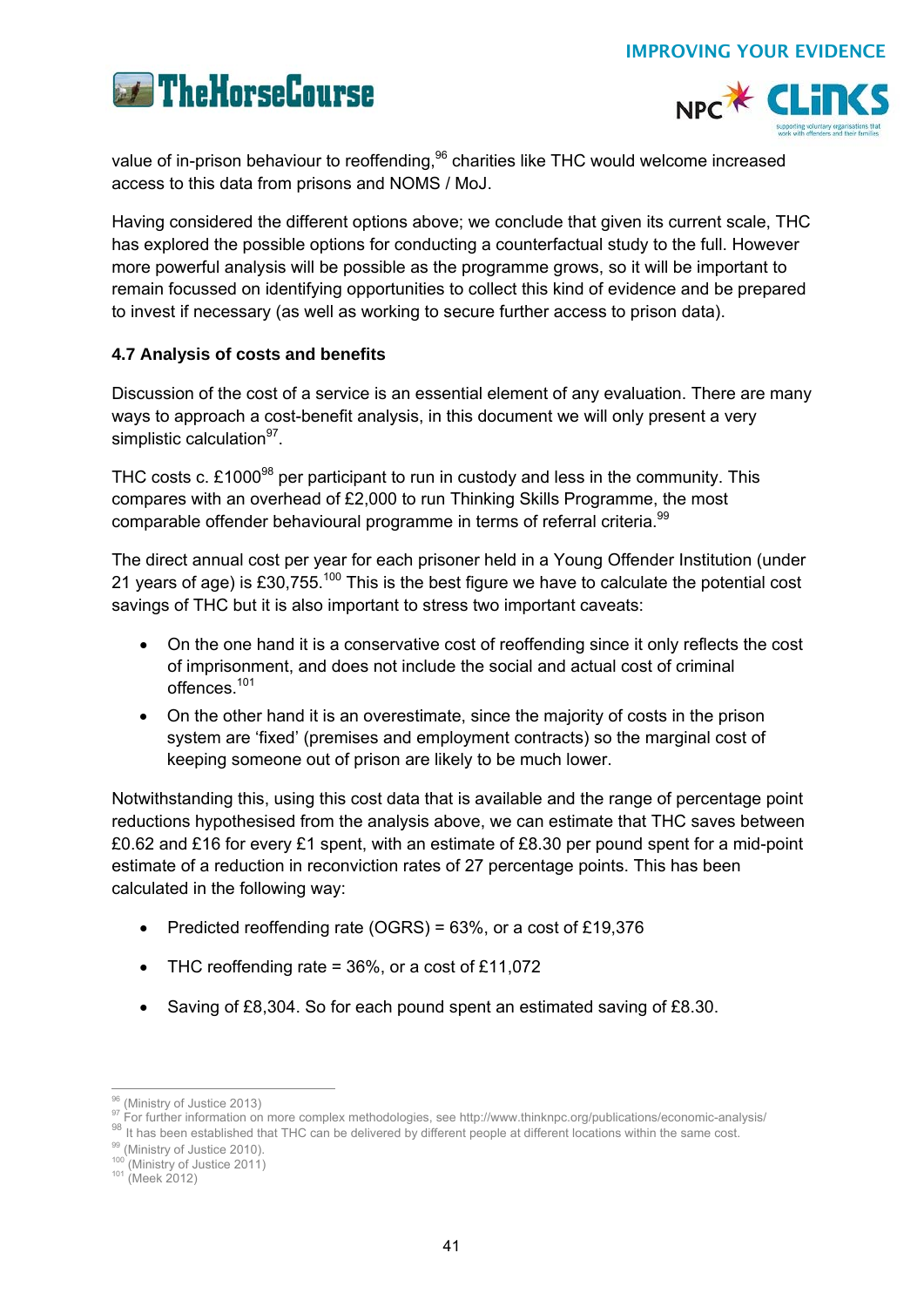



It should be stressed that this analysis is entirely hypothetical because it is based on the reconviction analysis of a small cohort (n=25) participants. However, we feel it is useful to include as it illustrates the kind of analysis THC would be able to do when larger samples are available.

The question should also be asked, if this intervention is successful, can it be scaled up and rolled out? TheHorseCourse has successfully replicated the intervention in four prisons with four different facilitators. THC concludes that it will not be practical to run the course in typical town prisons where open space is at a premium, nor in high security establishments where ropes may present a security risk too far. However, there are numerous prisons where the intervention would be both appropriate and practical. It has also been trialled in the community, working with young people at risk of offending and young people either excluded or at risk of exclusion from school for a multitude of reasons, who are referred on the basis of disengagement or lack of progress with conventional talk-based options such as counselling, therapy or in-school interventions. THC plans to work with ex-offenders immediately beyond the gate and with more agencies involved in diversion from crime. It is to be noted that THC has found it possible to deliver courses more cheaply in the community because of the scheduling and logistical constraints of working within the prison regime.

## **4.8 What has been learned?**

Evaluation should be as much about learning and improving as demonstrating impact. A few key learning points are outlined below:

- It may have helped to think about and articulate the theory of change at an earlier stage of designing the Restart programme. This was not done systematically at the beginning (the theory of change has only been developed quite recently). The best approach would have been to develop a preliminary theory of change at the outset and to continue to revisit it as the course was refined. As an intervention moves into its replication stage, this clarity of process becomes critical.
- When developing an innovative intervention, it is useful to engage and test ideas with academics and practitioners from a broad range of disciplines. THC has had very helpful input from people in the fields of criminal justice, education, learning theory, public health, mental health services, psychology, equine-assisted practice and social services.
- As a result of feedback from participants, THC reduced the overall length of the programme in prisons while increasing its intensity (i.e. more sessions over a shorter period). The ideal intensity for the course, across different target groups, is still the subject of experimentation and monitoring.
- When trying something new and untested it is valuable to work with a broad range of participants to discover for whom the intervention is most useful. However, the requirement to measure impact drives a narrowing of target groups so that results are more precise and intelligible. For instance, THC suspects that outcomes are particularly strong for 'Imprisonment for Public Protection' (IPP) prisoners but has not been able to deliver the programme to sufficient number of these to test this.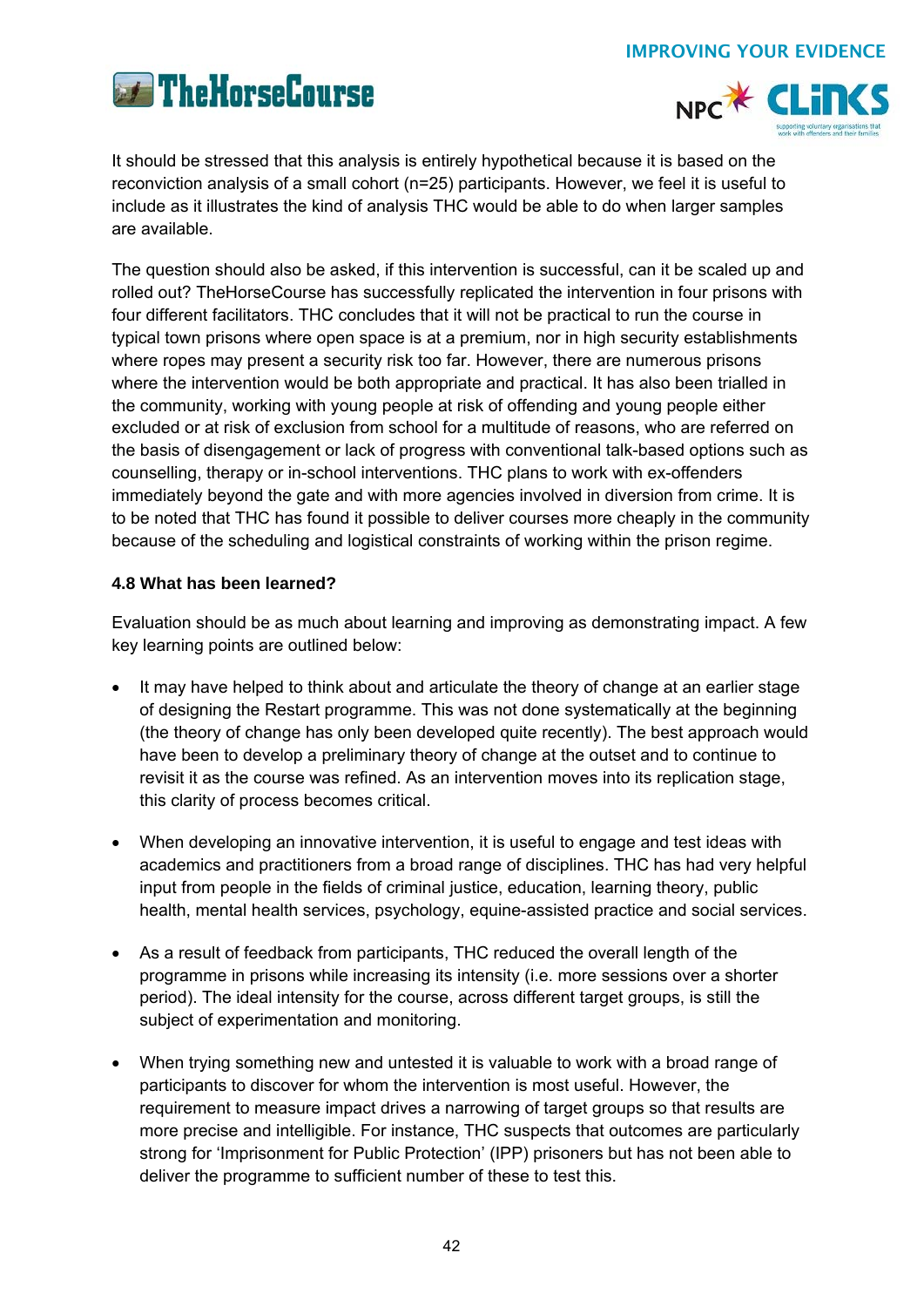



- THC has learned that it is sometimes better to develop your own evaluation approaches than try to use off-the-shelf tools. Existing tools bring benefits such as predictive reliability, validity, credibility and potential for consistent measures across interventions and services yet may not 'fit' the intervention. Home-made tools have the advantage of a perfect fit, but have to be tested and proven, which is time consuming and expensive. THC chose the latter route, developing the THC Star some way into the project in response to early evaluation findings. The THC Star serves partly to communicate soft outcomes to referrers and stakeholders, but mainly for engaging with participants directly around key course outcomes. Early indications show it to be effective at reinforcing the process without overburdening or alienating participants or facilitators. Moreover, referrers and stakeholders have welcomed its clarity. Work is now underway to validate the THC Star as a monitoring tool.
- Bringing innovation to large, bureaucratic institutions is not easy. A consistent, transparent and collaborative approach from NOMS, the Prison Service and MoJ would greatly enhance the ability of voluntary organisations to help rehabilitate offenders.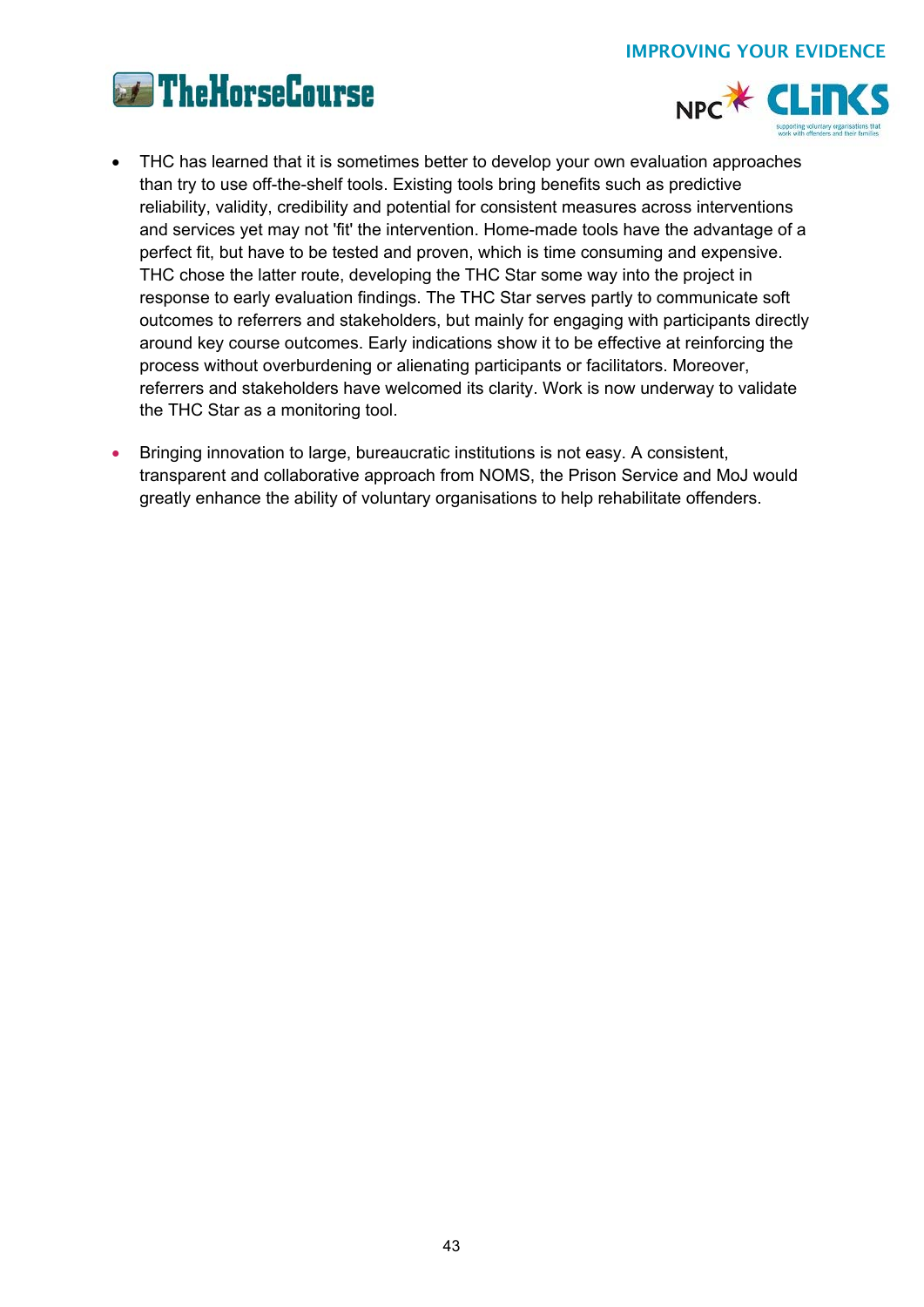



## **5. Conclusions: judging the project**

This document has articulated the theory of change for THC and the evidence that exists to support it. Through contribution analysis, we have also begun to assess whether THC has been delivered effectively and whether outcomes match the programme theory. In other words, we have tested both programme design and efficacy.

The conclusion is that THC has been effectively delivered and there is encouraging evidence that outcomes have been achieved, although the small cohort means we should interpret results with care, and alternative explanations cannot be ruled out. Indeed, it may seem extraordinary that 14 hours of interacting with a horse will change the offending trajectory of a persistent young offender. However, it should also be noted that that 6-7 hours of CBT is seen as effective in primary mental health care so impacts from this scale of work are not unknown.

THC operates in criminal justice, education and mental health settings and relies on charitable funding to support its innovation. Each sector and even each body within a sector may have a different set of criteria by which they measure success. The aim of a good theory of change and contribution analysis is to provide the basic information needed to assess the programme under any or all of the criteria.

Within criminal justice commissioning a key commissioner is the National Offender Management Service (NOMS), whose approach to applying evidence to potential programmes is described in the table below:

| Good                                                            | One or more high-quality study that shows a direct<br>relationship between the intervention and a reduction in<br>binary and/or frequency of reoffending.                      |  |
|-----------------------------------------------------------------|--------------------------------------------------------------------------------------------------------------------------------------------------------------------------------|--|
| Mixed/promising                                                 | Where either the quality of studies or their findings vary so<br>that it is difficult to find consensus regarding effectiveness.                                               |  |
|                                                                 | Where there is a strong theory of change underpinning the<br>intervention, and (good quality) process evaluation has<br>identified positive findings regarding implementation. |  |
|                                                                 | Where there is strong evidence of success in tackling<br>intermediate outcomes, and these outcomes have been<br>shown to be linked to reoffending or desistance.               |  |
|                                                                 | Where there are multiple studies of lower quality that point in<br>the same positive direction of travel.                                                                      |  |
| Insufficient evidence to<br>determine impacts on<br>reoffending | Some attempt has been made to evaluate approaches or<br>interventions but this is of unknown or low quality, such that it<br>is difficult to identify impacts.                 |  |
|                                                                 | Where no evaluation has been found on the approaches or<br>interventions.                                                                                                      |  |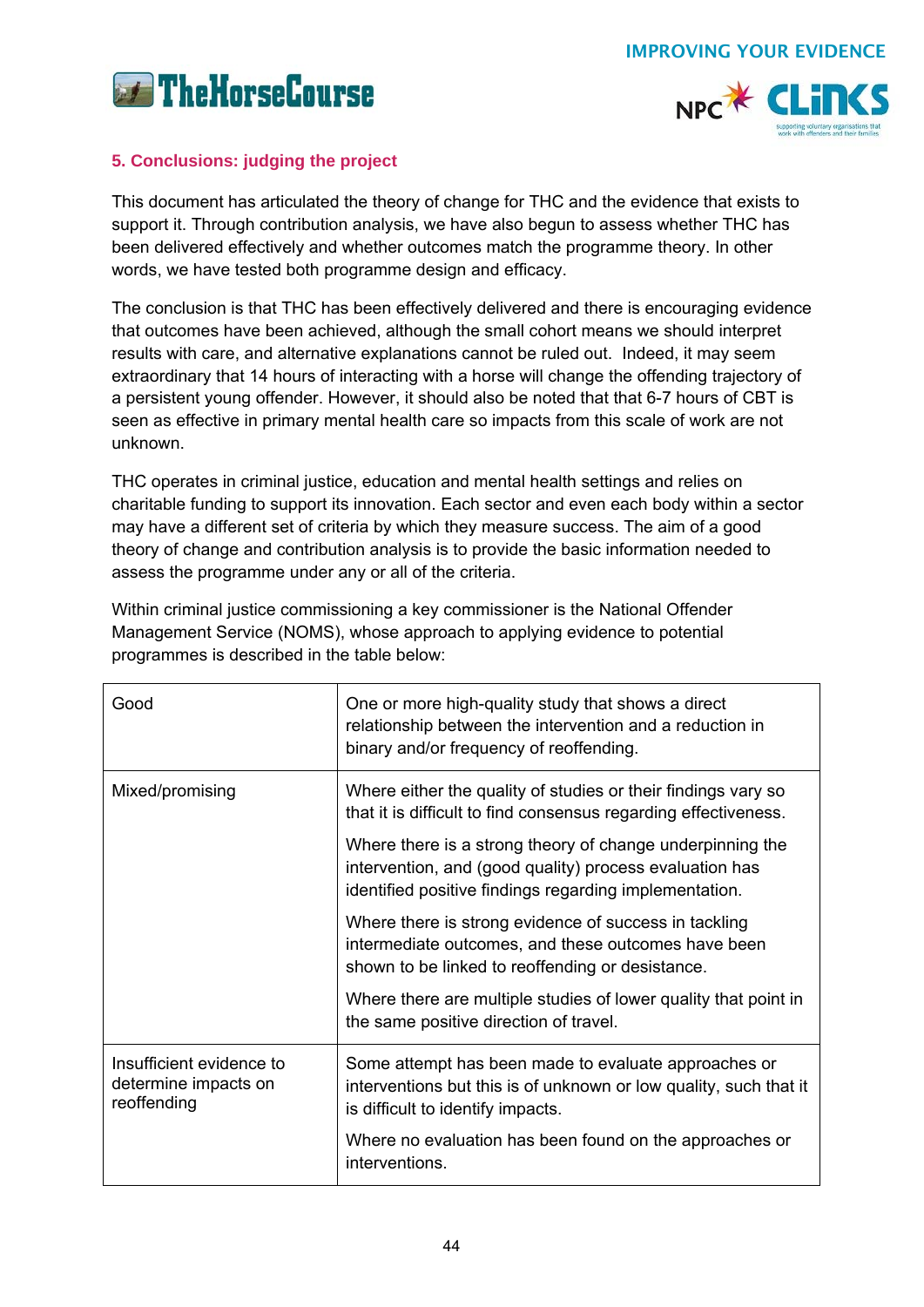



NOMS has also stated that it welcomes innovative approaches that are less tried and tested, but that they should still be grounded in a credible theoretical model of change.<sup>102</sup>

On the basis of the evidence presented here we believe that THC can be classified as a mixed/promising intervention.

Another way of looking at the standard of evidence is through the Social Research Unit / NESTA Standards of Evidence,<sup>103</sup> which provide a framework that brings products and services in line with academically-recognised levels of evidence, at a pace and approach which is appropriate to innovation. These are summarised below:



Our conclusion is that THC has attained level 2.

There is already evidence that could be regarded as Level 3, but this will be improved once the 12-month released cohort is large enough to qualify for analysis by the MoJ's Justice Data Lab and / or examined through other counterfactual approaches.

Finally, THC is also setting itself up to achieve levels 4 and 5, although this is some way off for now.

<sup>&</sup>lt;sup>102</sup> (National Offender Management Service 2012)

<sup>103</sup> http://www.nesta.org.uk/publications/nesta-standards-evidence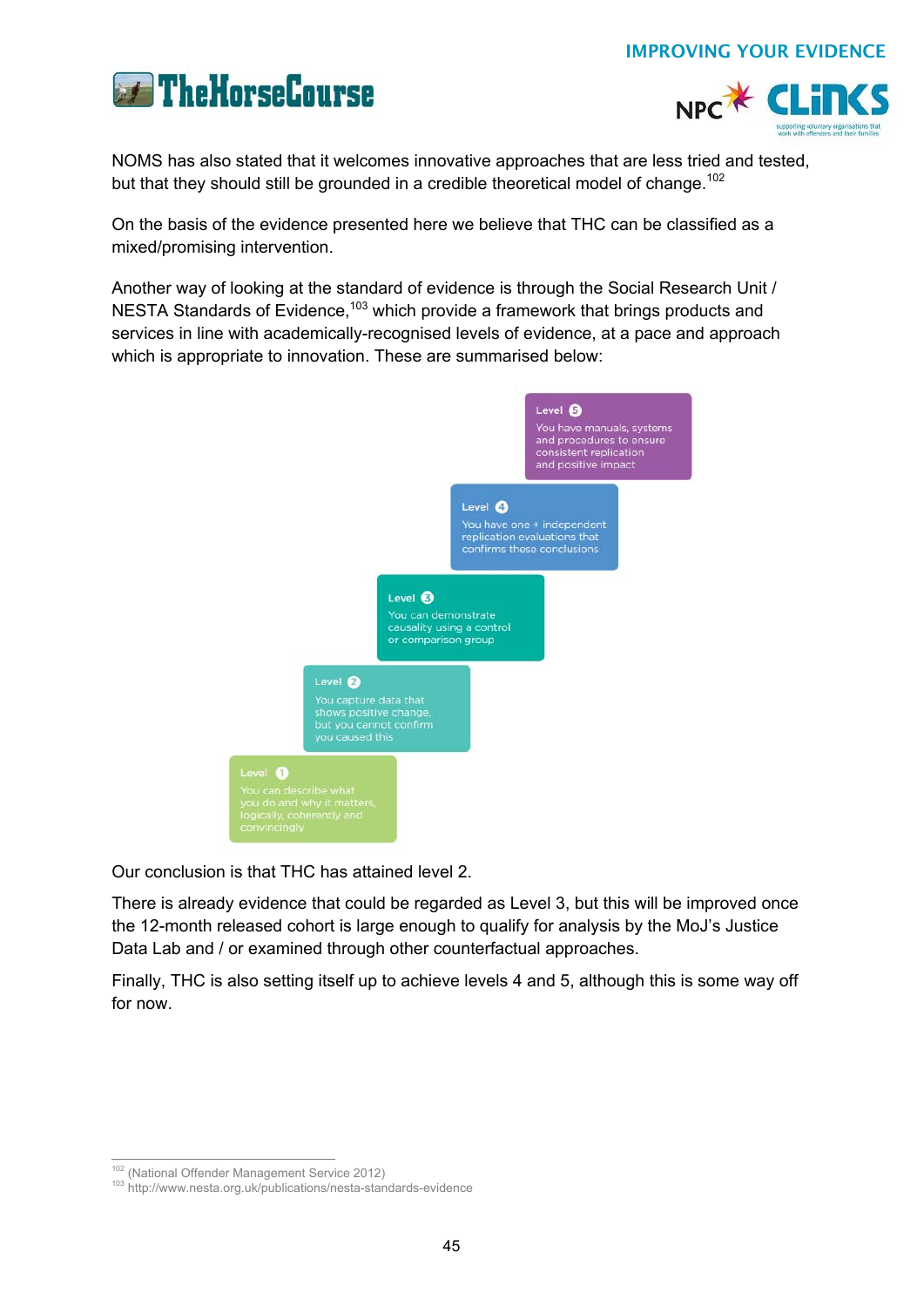



## **6. Recommendations for further research**

Throughout the document we highlight questions that could be addressed through further research, this section brings these together.

- THC's analysis of reoffending needs to be repeated with larger samples, ideally using PNC rather than P-NOMIS data. THC will use the Justice Data Lab as soon as they have the required sample size.
- More data is needed around three of the four intermediate outcomes: improved relationships, changes in identity and increased engagement with education, training and work. For example, THC needs access to longer-term prison data on the behaviour of course participants (before and after) and participation in further education and work opportunities. Ideally this would be matched to data on non-participants, to quantitatively understand the scale of any change.
- Longer-term follow up interviews would be valuable in determining whether changes are maintained, for example whether new identities are sustained.
- Future qualitative research with participants and staff should focus more explicitly on the 8 course outcomes now defined in the theory of change. This could include the development of an interview schedule based around these outcomes and a systematic process for coding case notes and observations.
- Larger study groups would be useful to test and potentially validate the THC star as a predictive tool.
- Simple isolated experiments (e.g. using film clips) could be conducted to test and potentially validate the THC observation chart as a reliable observational tool. Further neurophysiological experiments could be employed to test the suggested links between physical observations and emotional responses.
- Effort needs to be invested in understanding whether engagement and outcomes differ for different types of service user.
- While retention rate and qualitative feedback are encouraging, THC could develop a more detailed way to monitor participant levels of engagement. This could include participant feedback questionnaires, validating existing tools such as the star and the observation chart, or adopting validated tools.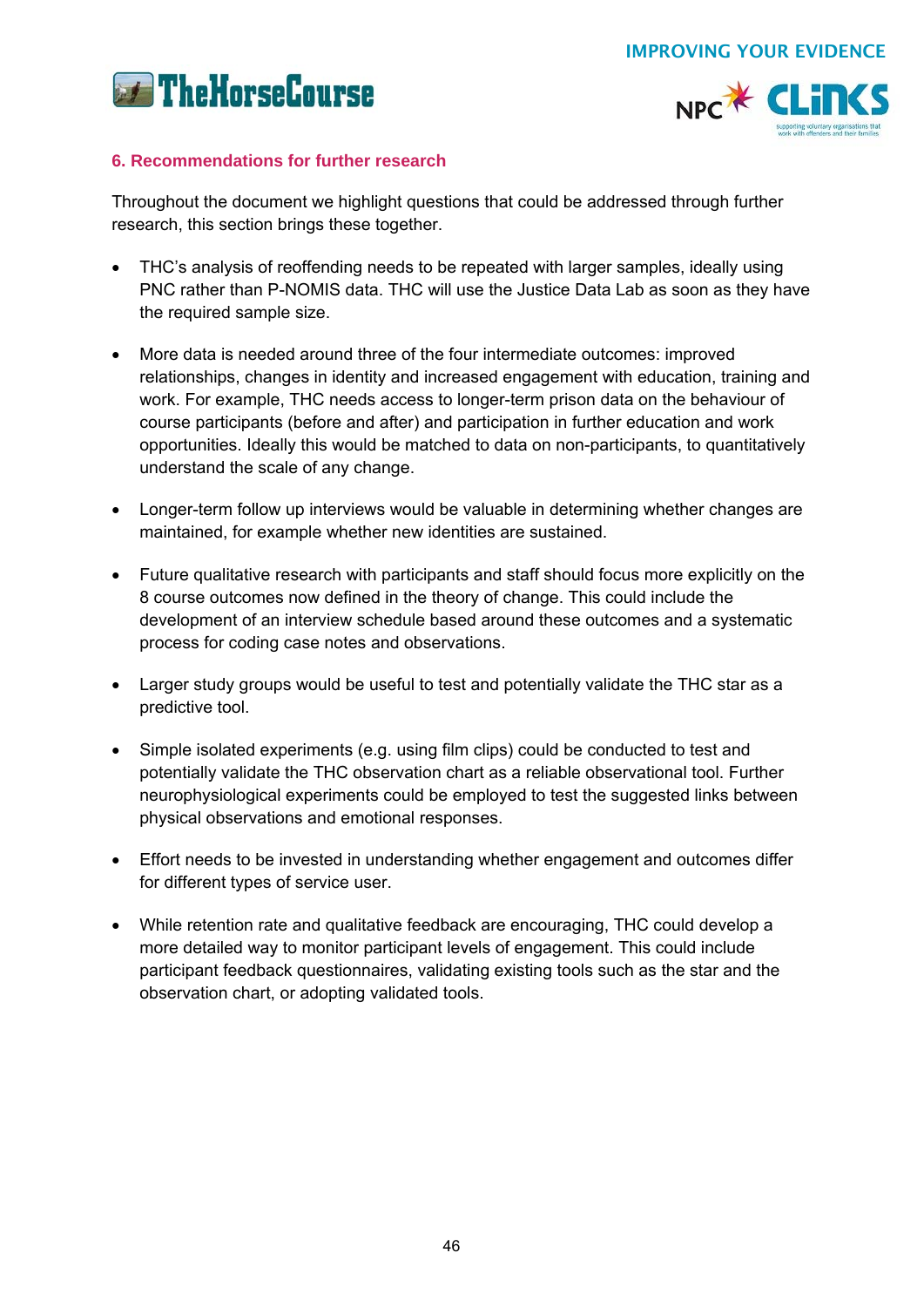



Particular aspects of the theory of change that would benefit from further examination are:

- Whether the THC/Parelli behaviour modification approaches can be validated in horses and in humans? Including, whether behavioural techniques can be used to train emotional responses?
- Whether feedback from horses is seen by participants as more acceptable than feedback from other sources.
- Whether Parelli-trained horses offer significant advantage in this field?
- Whether increasing the quality of horsemanship enhances outcomes for participants?
- Whether the THC coaching style and immersive schedule offer significant advantage?
- Whether sharing achievements with family members promotes longer term change.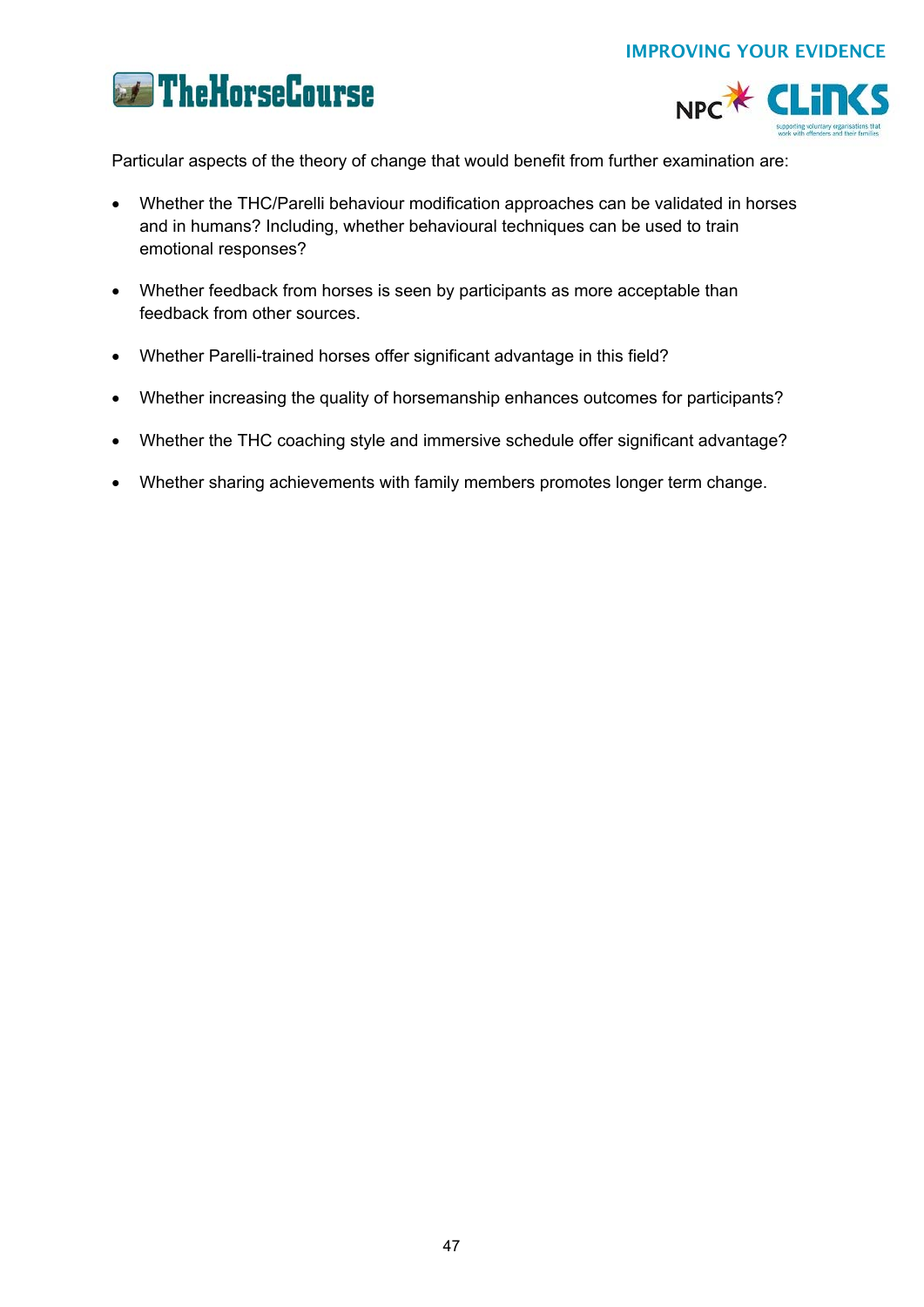



## **Bibliography**

- Adams, Eddy, David Smart, and Christine Greig. *YOUNG OFFENDER LEARNING AND SKILLS WORKSTREAM REPORT.* Scottish Government, 2009.
- Andrews, D A, I Zinger, I, R D Hoge, and J Bonta. "Does correctional treatment work? A psychologically informed meta-analysis." *Criminology, 28*, 1990: 369-404.
- Barker, S B, and A R Wolen. "The benefits of human-companion animal interaction: a review." *Journal of Veterinary Medical Education, 35(4)*, 2008: 487–95.
- Beetz, A, Kerstin Uvnäs-Moberg, Henri Julius, and Kurt Kotrschal. "Psychosocial and Psychophysiological Effects of Human-Animal Interactions: The Possible Role of Oxytocin." *Front Psychol*, 2012.
- Bizub, A, A Joy, and L Davidson. ""It's like being in another world": Demonstrating the Benefits of Therapeutic Horseback Riding for Individuals with Psychiatric Disability." *Psychiatric Rehabilitation Journal, 26*, 2003: 377-384.
- Blankenship, J, and D F Dansereau. "Cognitive enhancements of readiness for corrections-based treatment for drug abuse." *The Prison Journal, 79(4)*, 1999: 431-445.
- Bowers, M, and P Macdonald. "The Effectiveness of Equine-Facilitated Psychotherapy with At-Risk Adolescents." *Journal of Psychology and Behavioural Sciences, 15*, 2001: 62-76.
- Bryan, Karen, Jackie Freer, and Cheryl Furlong. "Language and communication difficulties in juvenile offenders." *International Journal of Language & Communication Disorders, Volume 42, Issue 5*, 2007: 505–520.
- Burgon, H. "Queen of the World: Experiences of 'at-risk' young people participating in equine-assisted learning/therapy." *Journal of Social Work Practice, 25 (2)*, 2011: 165-183.
- Carberry, A. *Learning-by-teaching as a pedagogical approach and its implications on engineering education.* http://dl.tufts.edu/file\_assets/tufts:UA071.001.001.00011.00002, TUFTS UNIVERSITY, 2008.
- Carter, and Hemmingway. "Neuro/physiology pilot study." forthcoming.
- Chandler, C K. *Animal Assisted Therapy in Counselling.* New York: Routledge, 2005.
- Chiricos, Barrick, and Bales. "The labelling of convicted felons and its consequences for recidivism." *Criminology, 45(3)*, 2007: 547-81.
- Coyle, D. *The Talent Code.* Arrow, 2010.
- Craig, L, k Browne, A Beech, and I Stringer. "Personality characteristics associated with reconviction in sexual and violent offenders." *The Journal of Forensic Psychiatry & Psychology, Vol 15 No 3*, 2004.

Crossan, B, J Field, J Gallacher, and B Merrill. "Understanding participation in learning for nontraditional adult learners: learning careers and the construction of learner identities." *British Journal of Sociology of Education 24(1)*, 2003: 55-67.

Cushing, Judy, James Williams, and Robert Kronick. "THE WILD MUSTANG PROGRAM: A CASE STUDY IN FACILITATED INMATE THERAPY." *Journal of Offender Rehabilitation, 22*, 1995.

Damasio, A R. *Self comes to mind: Constructing the conscious brain.* London: Vintage Books, 2012.

- Damasio, A, and G B Carvalho. "The nature of feelings: evolutionary and neurobiological origins." *Nature Reviews: Neuroscience, 14, 2*, 2013: 143-152.
- Edney, A T. "Companion Animals and Human Health: An Overview." *Journal of the Royal Society of Medicine, 88(12)*, 1995: 704-708.
- Eldred, J. *Moving on with Confidence Perceptions of success in Teaching and Learning in Adult Literacy.* NIACE, 2002.
- Ericsson, A. "Deliberate Practice and acquisition of expert performance." *CADEMIC EMERGENCY MEDICINE. 15*, 2008: 988–994.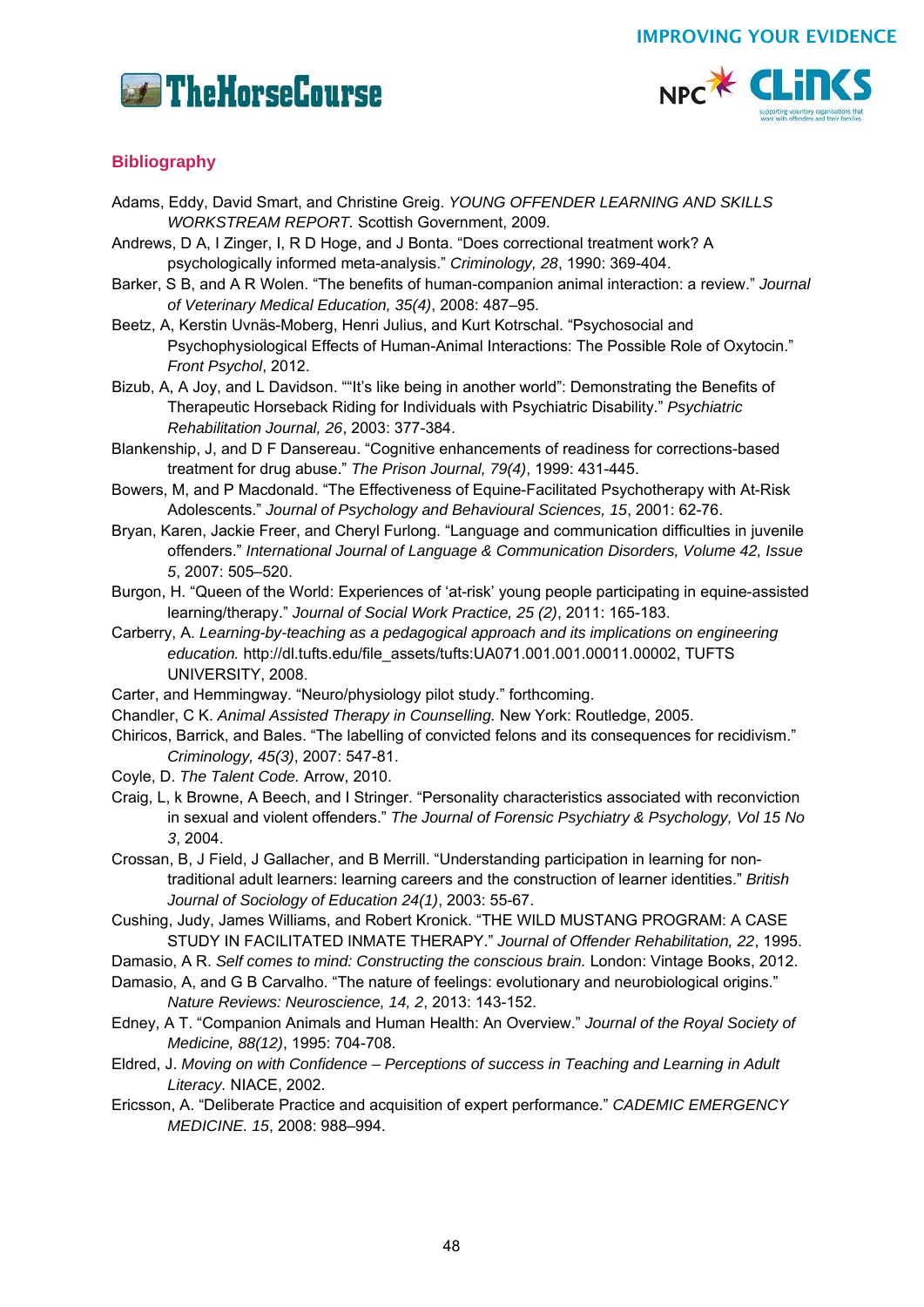



- Ewing, C, P MacDonald, M Taylor, and J Bowers. "Equine-Facilitated Learning for Youths with Severe Emotional Disorders: A Quantitative and Qualitative Study." *Child Youth Care Forum, 36*, 2007: 59-72.
- Farrall. *Rethinking What Works with Offenders.* Cullompton, UK: Willan Press, 2002.
- Farrington. "The integrated Cognitive Antisocial Potential (ICAP) Theory." In *Integrated Development and Life-course Theories of Offending*, by Farrington, 73-92. New Brunswick, NJ: Transaction, 2005.
- Frewin, K, and B Gardiner. "New Age or Old Sage: A Review of Equine Assisted Psychotherapy." *The Australian Journal of Counselling Psychology, 6*, 2005: 13-17.
- Grandin, Temple. *Animals in Translation: Using the Mysteries of Autism to Decode Animal Behavior.* New York: Scribner, 2005.
- Harkrader, T, T W Burke, and S S Owen. "Pound puppies: The rehabilitative use of dogs in correctional facilities." *Corrections Today 66(2)*, 2004: 74-79.
- Hastings, Zahn-Waxler, Robinson, Usher, and Bridges. "The development of concern for others in children with." *Developmental Psychology 36*, 2000: 531-546.
- Hemingway, A, R Meek, and C Elis Hill. "An Exploration of an Equine Facilitated Learning Intervention with Young Offenders." *Society & Animals 2014*, in press.
- HM Prison Service. 2003. http://www.justice.gov.uk/downloads/offenders/psipso/pso/PSO\_2205\_offender\_assessment and sentence management.doc (accessed May 22, 2014).
- Horney, Osgood, and Marshall. "Criminal careers in the short-term: Intra-individual variability in crime and its relation to local life circumstances." *American Sociological Review, 60*, 1995: 655-673.
- Hurry, J, L Brazier, and A Wilson. "Improving the literacy and numeracy of young offenders." In *Tracking adult literacy and numeracy skills: findings from longitudinal research*, by S Reder and J Brynner. New York: Routledge, 2009.
- Hurry, J, L Brazier, K Snapes, and A Wilson. *Improving the literacy and numeracy of disaffected young people in custody and in the community.* London: NRDC, 2005.
- James, Kathryn, and Christine Nightingale. "Self-esteem, confidence and adult learning." 2005. http://www.niace.org.uk/Research/HDE/Documents/Self-esteem-confidence.pdf.
- Kaiser L. Spence L., Lavergne A. and Bosch K., Lana Kaiser, Linda J Spence, Annique G Lavergne, and Kerrie L Vanden Bosch. "Can a Week of Therapeutic Riding make a Difference? A pilot study." *Anthrozoos: A Multidisciplinary Journal of The Interactions of People and Animals, 17 (1)*, 2004: 63–71.
- Kaiser, L, K Smith, C Heleski, and L Spence. "Effects of a therapeutic riding program on at-risk and special educational children." *Journal of American Medical Association, 228(1)*, 2006: 46-52.
- Karol, Jane. "Applying a Traditional Individual Psychotherapy Model to Equine-facilitated Psychotherapy (EFP): Theory and Method." *Clinical Child Psychology and Psychiatry, 12*, 2007: 77-90.
- Klontz, B, A Bivens, D Leinhart, and T Klontz. "The Effectiveness of Equine-Assisted Experiential Therapy: Results of an Open Clinical Trial." *Society and Animals, 15*, 2007: 257-267.
- Laub, Nagin, and Sampson. "Trajectories of change in criminal offending: Good marriages and the desistance process'." *American Sociological Review, 63*, 1998: 225–238.
- Liebling, A, Helen Arnold, and C Straub. *An exploration of staff prisoner relationships at HMP Whitemoor: 12 years on.* Ministry of Justice, 2011.
- Lipsey, Mark, Nana Landenberger, and Sandra Wilson. *Effects of Cognitive-Behavioral Programs.* http://www.campbellcollaboration.org/lib/download/143/, Nashville: Center for Evaluation Research and Methodology Vanderbilt Institute for Public Policy Studies, 2007.
- MacKeith, Joy . *The Development of the Outcomes Star: A Participatory Approach to Assessment and Outcome Measurement.* http://www.outcomesstar.org.uk/storage/outcomes-star-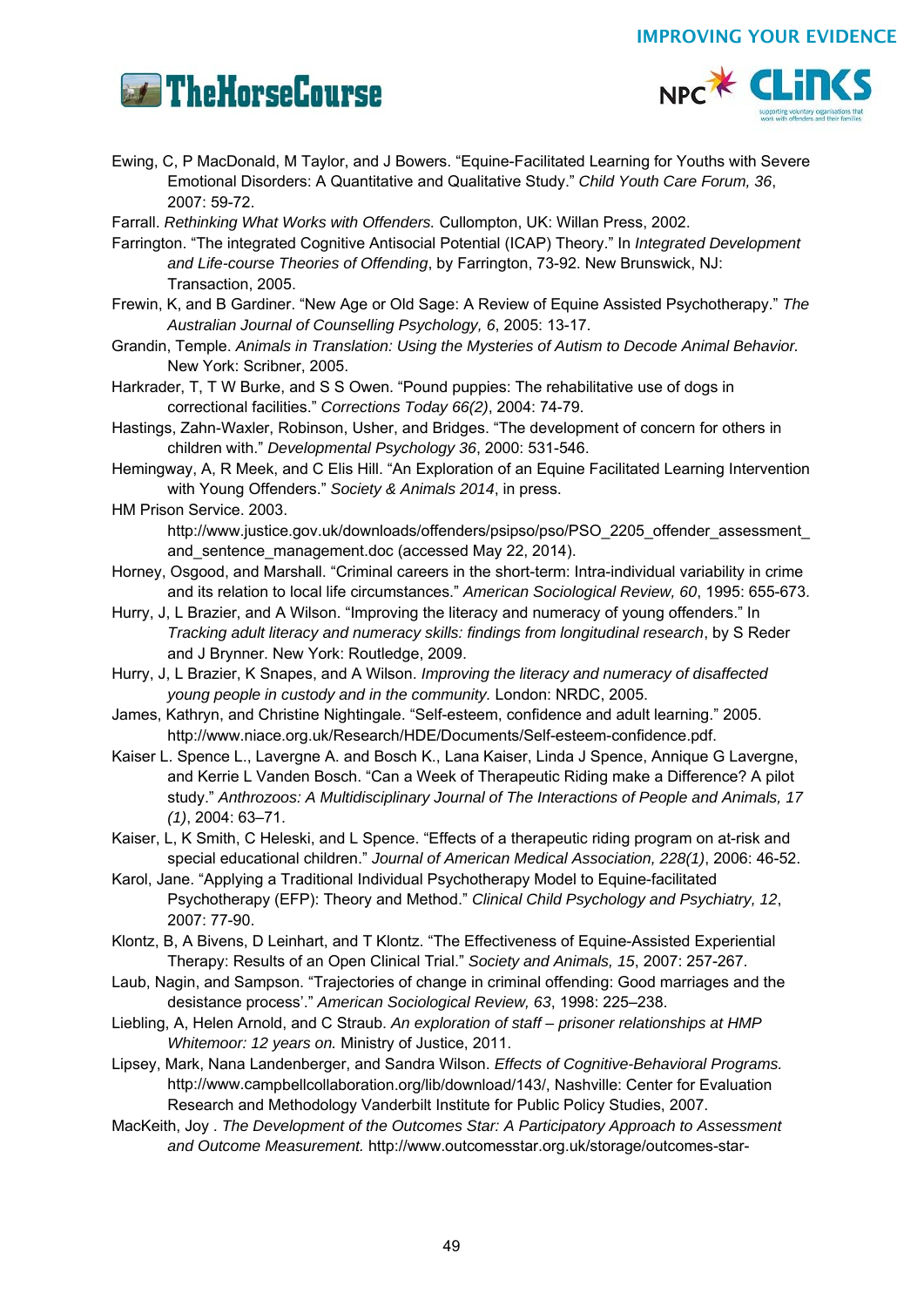



library/articles/Development-of-Outcomes-Star-in-Housing-Care-and-Support.doc, Triangle Consulting Social Enterprise, 2011.

- MacLean, P D. *The triune brain in evolution: Role in paleocerebral functions.* New York: Plenum, 1990.
- Maruna, and Burnett. "The Kindness of Prisoners: Strength-based Resettlement in Theory and in Action." *Criminology and Criminal Justice, 6*, 2006: 83-106.
- Maruna, Shadd. *Making Good: How Ex-convicts Reform and Rebuild Their Lives.* Washington DC: American Psychological Association, 2001.
- Maruna, Shadd, and Thomas P LeBel. "Welcome Home? Examining the "Reentry Court" Concept from a Strengths-based Perspective."." *Western Criminology Review. 4(2):* , 2003: 91-107.
- Masten, A, K Best, and N Garmezy. "Contributions from the study of children who overcome adversity." *Development and Psychopathology 2*, 1990: 425–444.
- Mayer, R, R D Roberts, and S G Barsade. "Human abilities: Emotional intelligence." *Annu Rev Psychol, 59*, 2008: 507–536.
- McGivney, V. *Fixing or Changing the Pattern? Reflections on widening adult participation in learning.* Leicester: NIACE, 2001.
- Mcneil, Bethia, Neil Reeder, and Julia Rich. *A framework of outcomes for young people.* The Young Foundation, 2012.
- McNeill, F, and B Weaver. *Changing Lives? Desistance Research and Offender Management.* Glasgow: Scottish Centre for Crime and Justice Research, 2010.
- McNeill, F, S Batchelor, R Burnett, and J Knox. *21st Century Social Work. Reducing Reoffending: Key Practice Skills.* Edinburgh: The Scottish Executive, 2005.
- McNeill, Fergus, Kirstin Anderson, Sarah Colvin, Katie Overy, Richard Sparks, and Lyn Tett. "Inspiring Desistance? Arts projects and 'what works?" *Justitiele verkenningen 37(5)*, 2011: 80-101.
- Meek, R. "Interim Evaluation Findings, TheHorseCourse at HMP / YOI Portland." 2012.
- Ministry of Justice . "Do Cognitive Skills Programmes Work with Offenders? ." 2010. http://www.swmprobation.gov.uk/wp-content/uploads/2010/06/What-works-Cognitive-skills.pdf (accessed May 22nd, 2014).

Ministry of Justice. *Analysis of the impact of employment on re-offending following release from custody, using Propensity Score Matching.* London: Ministry of Justice, 2013.

- Ministry of Justice. *Costs per place and costs per prisoner by individual prison.* https://www.gov.uk/government/uploads/system/uploads/attachment\_data/file/218347/prisoncosts-summary-10-11.pdf, Ministry of Justice, 2011.
- Ministry of Justice. *Evaluation of the impact of the HM Prison Service Enhanced Thinking Skills programme on reoffending.* Ministry of Justice, 2010.

Ministry of Justice. *Outcomes of the Surveying Prisoner Crime Reduction (SPCR) sample.* London: Ministry of Justice, 2014.

Ministry of Justice. *The factors associated with proven re-offending following release from prison: findings from Waves 1 to 3 of SPCR.* Ministry of Justice, 2013.

- Ministry of Justice. *Transforming Rehabilitation: a summary of evidence on reducing reoffending.* Ministry of Justice, 2013.
- Moffit. "Life-Course-Persistent and Adolescence-Limited Antisocial Behaviour: A 10-year Research Review and a Research Agenda." In *Causes of Conduct Disorder and Juvenile Delinquency*, by Moffitt & Caspi Lahey. New York: Guildford, 2003.
- Moreau, L. "Outlaw Riders: Equine-facilitated therapy with juvenile capital offenders', Reaching Today's Youth." *The Community Circle of Caring Journal, 5(2)*, 2001: 27-30.
- Morgan, Mark, and Mary Kett. *The Prison Adult Literacy Sruvey: Results and Implication.* Irish Prison Service, 2003.
- Muth, W.R. *Intergenerational literacy programme for incarcerated parents and their families: a review of the literature.* Virginia: Virginia Commonwealth University, 2006.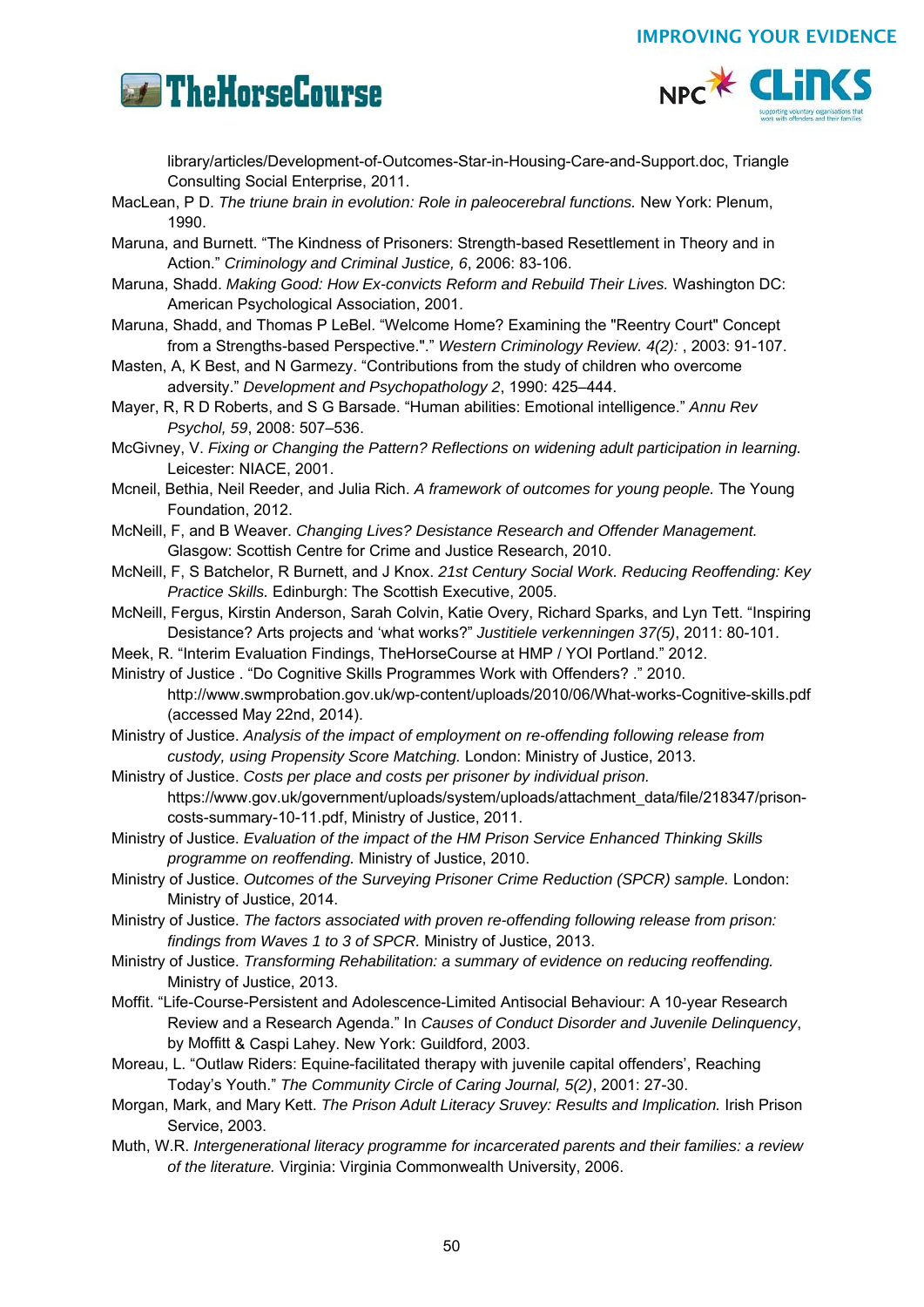



NACRO. "Speech, language and communication dificulties: Young people in trouble with the law." http://www.nacro.org.uk/data/files/speech-language-communications-954.pdf, 2011.

National Offender Management Service. "Intermediate outcomes of family and intimate relationship interventions: a rapid evidence review." http://www.icpr.org.uk/media/36296/Intermediateoutcomes-of-family-and-intimate-relationship-interventions.pdf, 2013.

National Offender Management Service. *NOMS Evidence and Segmentation: Companion document to NOMS Commissioning Intentions from 2014.* London, 2014.

O'Haire, M. "Companion animals and human health: Benefits, challenges, and the road ahead." *Journal of Veterinary Behavior: Clinical Applications and Research 5(5)*, 2010: 226-234.

- Odendaal, J S, and R A Meintjes. "Neurophysiological correlates of affiliative behaviour between humans and dogs." *Vet J*, 2003.
- Pendry, Patricia, and Stephanie Roete. "Experimental Trial Demonstrates Positive Effects of Equine Facilitated Learning on Child Social Competence." *Human-Animal Interaction Bulletin, Vol. 1, No. 1,* , 2013: 1-19.

Raelin, J. "Developmental action learning: Toward collaborative change. Action Learning:." *Research & Practice, 3,*, 2006: 45-67.

- Rashid. *Horses Never Lie: The Heart of Passive Leadership.* Newton Abbot, Devon: David & Charles, 2004.
- Rashid, M. *Horses Never Lie: The Heart of Passive Leadership.* Newton Abbot, Devon: David & Charles, 2004.
- Raynor, Kynch, Roberts & Merrington. "Risk and need assessment in probation services: an evaluation." Home Office Research Study 211, 2000.
- Rex. "Desistance from Offending: Experiences of Probation ." *Howard Journal of Criminal Justice, 36(4)*, 1999: 366–83.
- Sadlier. "Evaluation of the impact of the HM Prison Service Enhanced Thinking Skills programme on reoffending." 2010.
- Schinkel, Jardine, Curran, and Whyte. *Routes out of Prison evaluation report.* Edinburgh: CJSWDC, 2009.
- Shechtman, Nicole, Angela H DeBarger, Carolyn Dornsife, Soren Rosier, and Louise Yarnal. *Promoting Grit, Tenacity, and Perseverance: Critical Factors for Success in the 21st Century.* http://pgbovine.net/OET-Draft-Grit-Report-2-17-13.pdf, U.S. Department of Education Office of Educational Technology, 2013.
- Thomas, R. "Using 'Equine-Assisted Therapy' to Aid the Rehabilitation of Young Offenders: An Evaluative Case Study of 'TheHorseCourse'." 2013.

http://www.thehorsecourse.org/docs/thehorsecourse-dissertation-rachel-thomas.pdf.

Tramutt, J. *Opening the Gate: Cultivating Self-Awareness and Self-Acceptance through Equine Facilitated Psychotherapy.* Unpublished master's thesis, Naropa University, 2003.

Triangle Consulting. "Using the Outcomes Star: Impact and good practice." http://www.outcomesstar.org.uk/storage/OutcomesStar\_Impactandgoodpractice.pdf, 2008.

Vidrine, N, P Owen-Smith, and P Faulkner. "Equine-Facilitated Group Psychotherapy: applications for therapeutic vaulting." *Issues in Mental Health Nursing, 23(6)*, 2002: 587-603.